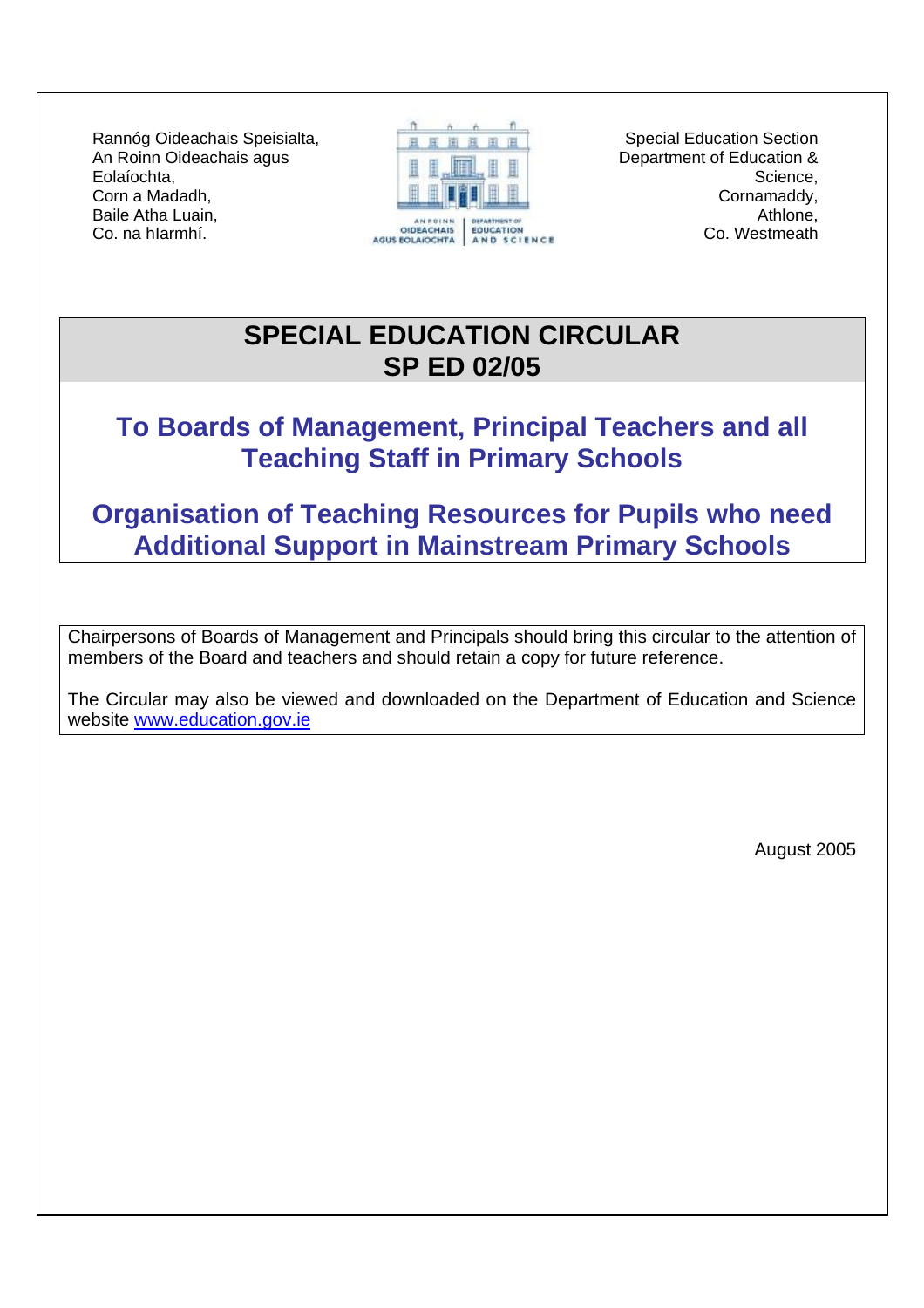# **KEY PRINCIPLES OF THE GENERAL ALLOCATION SCHEME**

# **PUPILS' NEEDS CAN BE MET IMMEDIATELY**

• The general allocation scheme is designed to ensure that all schools have enough resource teaching hours to meet the immediate needs of pupils with high incidence special educational needs and those who require learning support. It reflects the fact that most schools would have children with these needs.

# **INDIVIDUAL APPLICATIONS WILL CONTINUE FOR PUPILS WITH LOW INCIDENCE SPECIAL EDUCATIONAL NEEDS**

• As pupils with low incidence special educational needs are not found in every school, individual resource applications for these pupils will continue to be made.

### **THE LEVEL OF SUPPORT CAN BE MATCHED TO THE LEVEL OF NEED**

• Schools should allocate teachers to pupils in line with the pupils' needs, ensuring that those with the greatest need get the highest level of support.

#### **ONE-TO-ONE AND GROUP TEACHING ARE BOTH POSSIBLE**

• It is up to the school to decide whether one-to-one or group teaching, or a mix of both, is the best type of support for each individual pupil, depending on the nature of their needs.

#### **PUPILS SHOULD BE SUPPORTED BY THE MOST APPROPRIATE TEACHER**

• The training, experience and expertise of teachers should be taken into account in deciding which pupil(s) to assign to which teacher.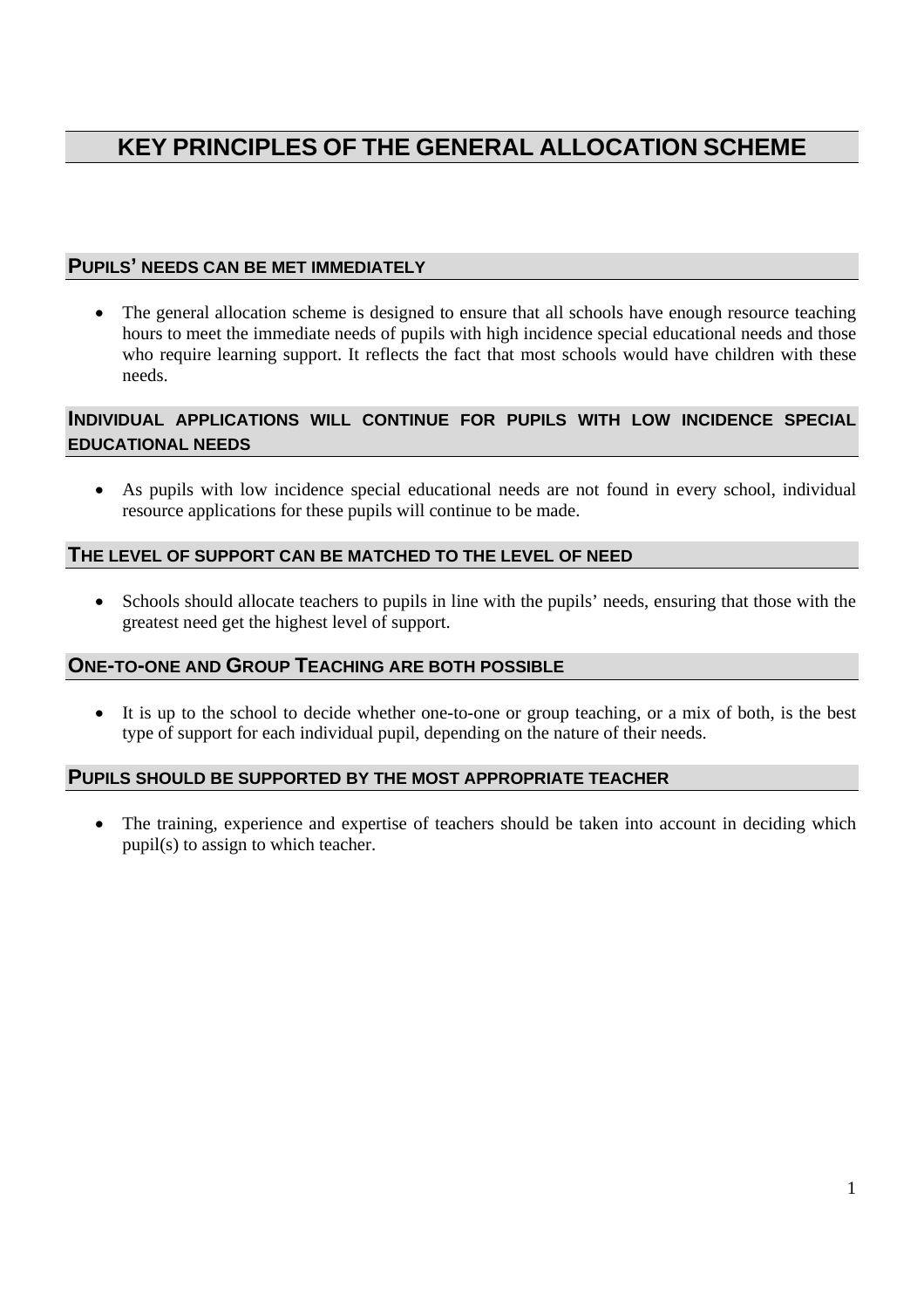# **1. PURPOSE**

The main purpose of this circular is to provide guidance for mainstream primary schools on the deployment and organisation of the teaching resources that were allocated recently under the general allocation model. Reference is also made in this circular to the deployment of additional teaching resources that are allocated to schools for the support of individual pupils with low incidence disabilities. (The various categories of low incidence disability are listed in Appendix 1.)

# **2. BACKGROUND**

### **Circulars 08/99 and 08/02**

An automatic response to applications for additional teaching support for pupils with special educational needs in mainstream primary schools was implemented by the introduction of a system of resource teaching allocation in 1999 (*Circular 08/99).* This system, which allocated varying levels of resource teaching hours to individual pupils with assessed special educational needs, was reviewed and revised in 2002 *(Circular 08/02).* Under the terms of these circulars, pupils with assessed learning disabilities in ordinary classes in mainstream primary schools were allocated resource teaching support in accordance with their level of assessed need.

### **Circular 24/03**

Circular 24/03 *(Allocation of Resources for Pupils with Special Educational Needs in National Schools)* provided clarification in relation to the flexible deployment of these resources in primary schools. It pointed to the need for pupils with special educational needs to belong to a peer group and to mix with pupils of different levels of ability in a variety of situations. It maintained that an exclusive reliance on using resource teaching hours for individual tuition only is contrary to the principle of integration in learning and teaching and advised that primary schools should deploy their allocated special education resources in a way that best accommodates the special educational needs of pupils. It recommended that, wherever possible, schools should provide additional teaching support for pupils in the mainstream classroom or in small groups. Such an approach will help to maximise effective and efficient teaching and learning and to minimise disruptions to the class programme.

Circular 24/03 also stated that the Department of Education and Science would support school management in the development of special education support teams, consisting of specialist teachers such as learningsupport teachers and resource teachers, in primary schools. These teachers are expected to collaborate with class teachers in the planning and delivery of special education provision.

Circular 24/03 specifically advised that the development of a staged approach to assessment, identification and programme planning was appropriate in the area of special education. This staged approach has been described in the Model of Service leaflet produced by the National Educational Psychological Service (NEPS) and is also summarised in Appendix 3 to this circular.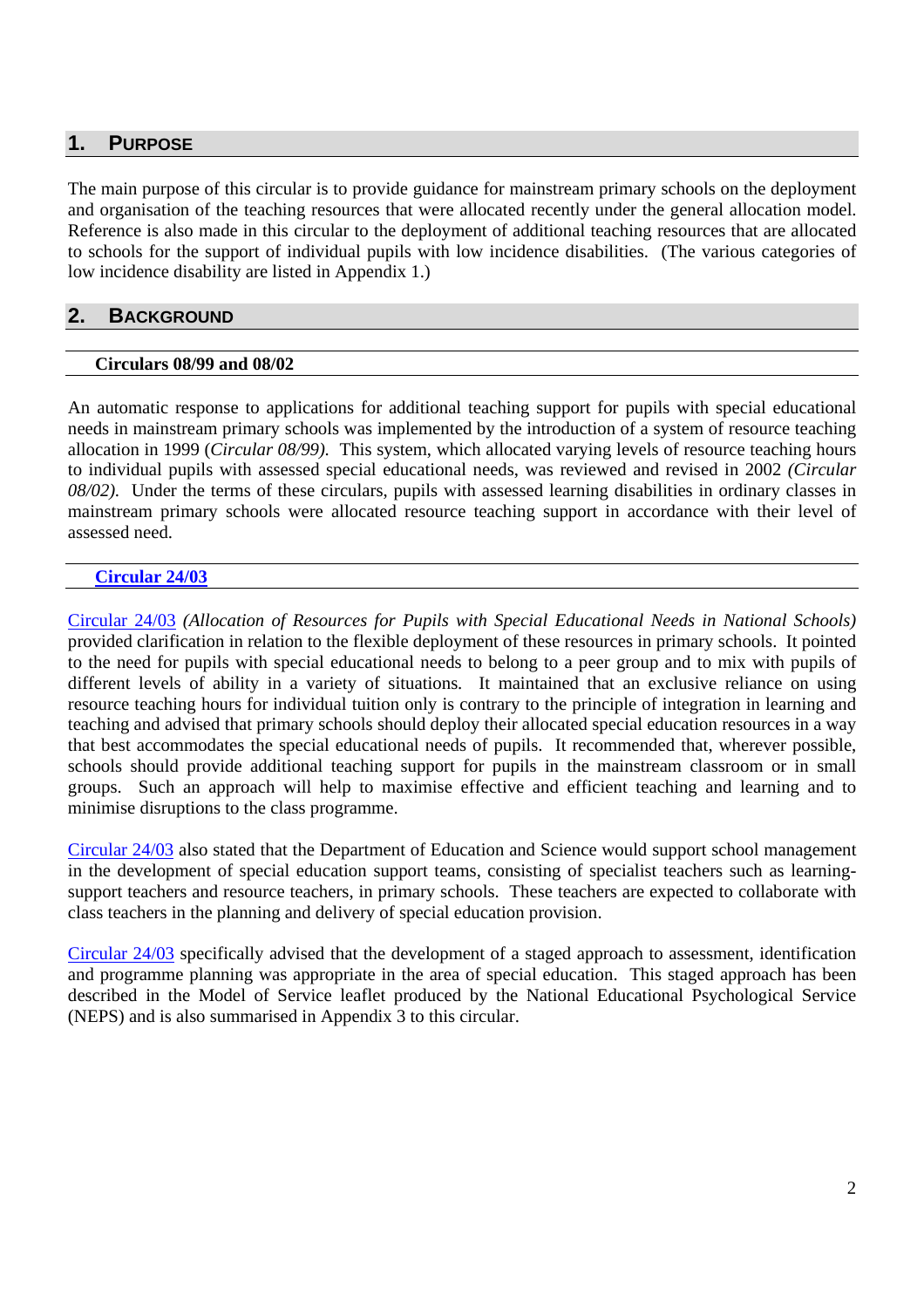# **3. THE GENERAL ALLOCATION MODEL**

#### **Pupils covered by the general allocation model**

The general allocation model provides additional teaching resources to assist schools in making appropriate provision for

- pupils who are eligible for learning-support teaching; *In determining eligibility for learning-support teaching, priority should be given to pupils whose*  achievement is at or below the 10<sup>th</sup> percentile on standardised tests of reading or mathematics.
- pupils with learning difficulties, including pupils with mild speech and language difficulties, pupils with mild social or emotional difficulties and pupils with mild co-ordination or attention control difficulties associated with identified conditions such as dyspraxia, ADD, ADHD;

*Pupils with conditions such as dyspraxia, ADD and ADHD who have been assessed as being in the low incidence category, will continue to receive an individual allocation of support through the relevant Special Education Needs Organiser.* 

*Pupils in the two categories described above can be considered to have learning needs that require intervention at stage II (i.e. where the classroom support plan has not succeeded and it is considered necessary to refer the pupil to the learning support/resource teacher for further diagnostic testing) of the Staged Approach to Assessment, Identification and Programme Planning set out in Circular 24/03 and in Appendix 3 of this document.* 

• pupils who have special educational needs arising from high incidence disabilities (borderline mild general learning disability, mild general learning disability and specific learning disability).

Some of the pupils who have borderline mild general learning disability and virtually all of the pupils described above with mild general learning disability or with specific learning disability, can be considered to have learning needs that require intervention at stage III of the staged approach (i.e. where significant concerns remain following interventions and adaptations to the learning programme at stage II and the pupil may require more intensive intervention) of the staged approach. (Please note that pupils with special educational needs arising from low-incidence disabilities are also considered to have learning needs that require intervention at stage III).

Most of the pupils described above will receive additional teaching support in the classroom or in small withdrawal groups in addition to the support they receive from the class teacher. However, some pupils may also require intensive additional one to one teaching support for a specific period of time.

#### **Rationale for general allocation system**

The allocation of additional teaching resources to schools under the terms of the general allocation model is intended to make possible the development of truly inclusive schools. The general allocation of teaching resources ensures that schools have a means of providing additional teaching support to pupils with learning difficulties and special educational needs arising from high incidence disabilities without recourse to making applications on behalf of individual pupils. The general allocation model is an allocation that includes additional teaching time that was previously allocated for learning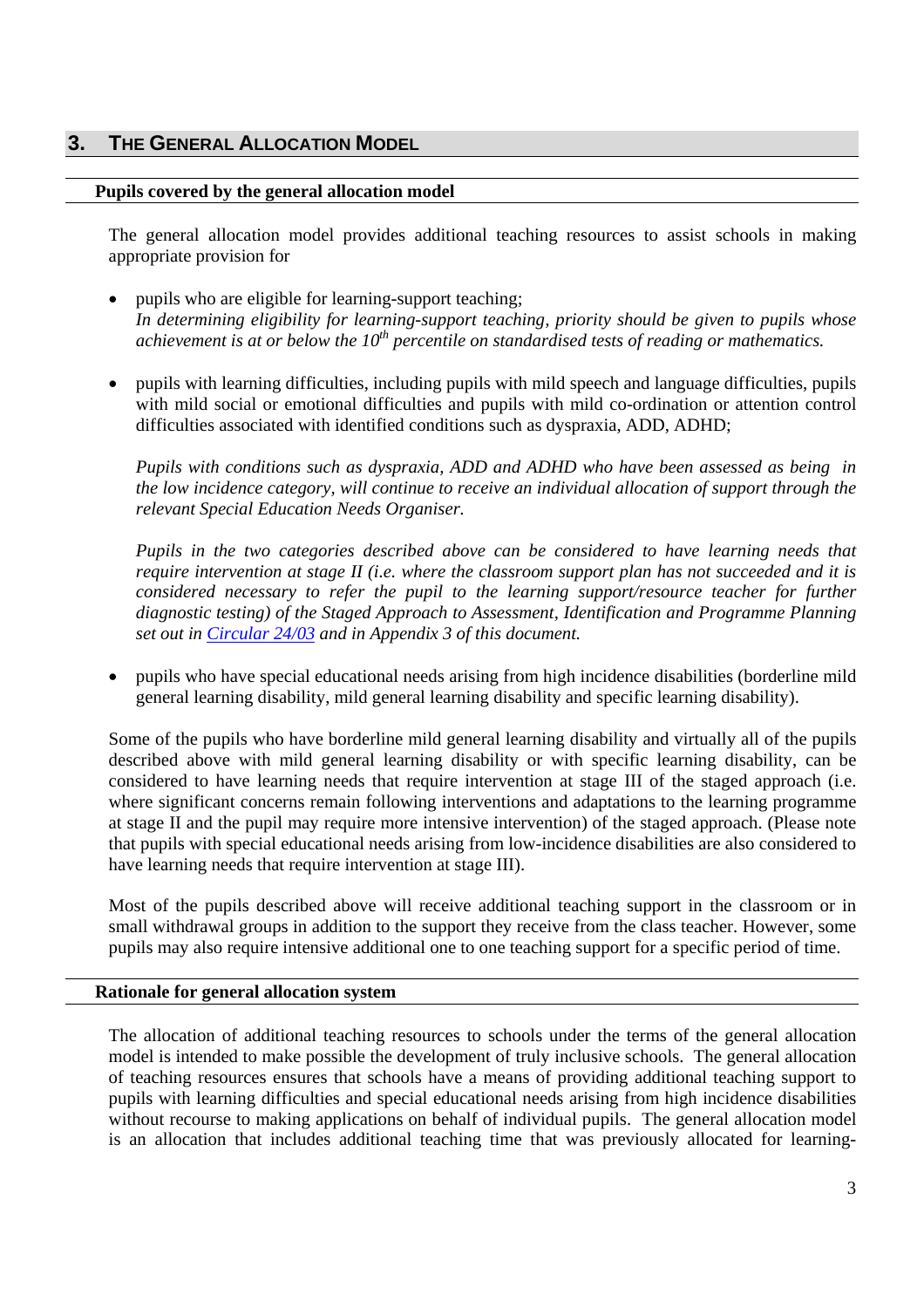support teaching as well as an allocation of additional teaching time for what was termed resource teaching for pupils with special educational needs arising from high incidence disabilities.

Schools should note that where the need for such intervention arises, pupils may receive individualised teaching within the general allocation model. However, effective additional teaching support for literacy and numeracy can usually be provided in small group situations either within the classroom or by withdrawal to another room. All additional teaching support will build on and complement the support planned for and delivered by the class teacher.

It is intended that the general allocation will enable schools

- to ensure that additional teaching support is provided in a timely manner;
- to deploy additional teaching resources in a flexible manner, leading to more effective and efficient delivery of services;
- to ensure that permanent access to additional teaching support is available in schools for pupils with special educational needs arising from high incidence disabilities;
- to put in place transparent and equitable whole-school plans and procedures for the selection of pupils for additional teaching support;
- to ensure that additional teaching resources are allocated differentially to pupils in accordance with their levels of learning need;
- to allow for the grouping for additional support of pupils with similar needs as appropriate; and
- to allow for in-class as well as out-of-class teaching support by the learning-support/resource teacher.

The general allocation will also give more security to special education teaching posts.

School management should note that the additional teaching resources that are allocated to schools under the terms of the general allocation model cannot be used for mainstream class teaching or to reduce the pupil-teacher ratio in mainstream classes. The general allocation should be deployed to provide additional support for the pupils described in 3.1. Some suitable models of organisation are set out in this circular.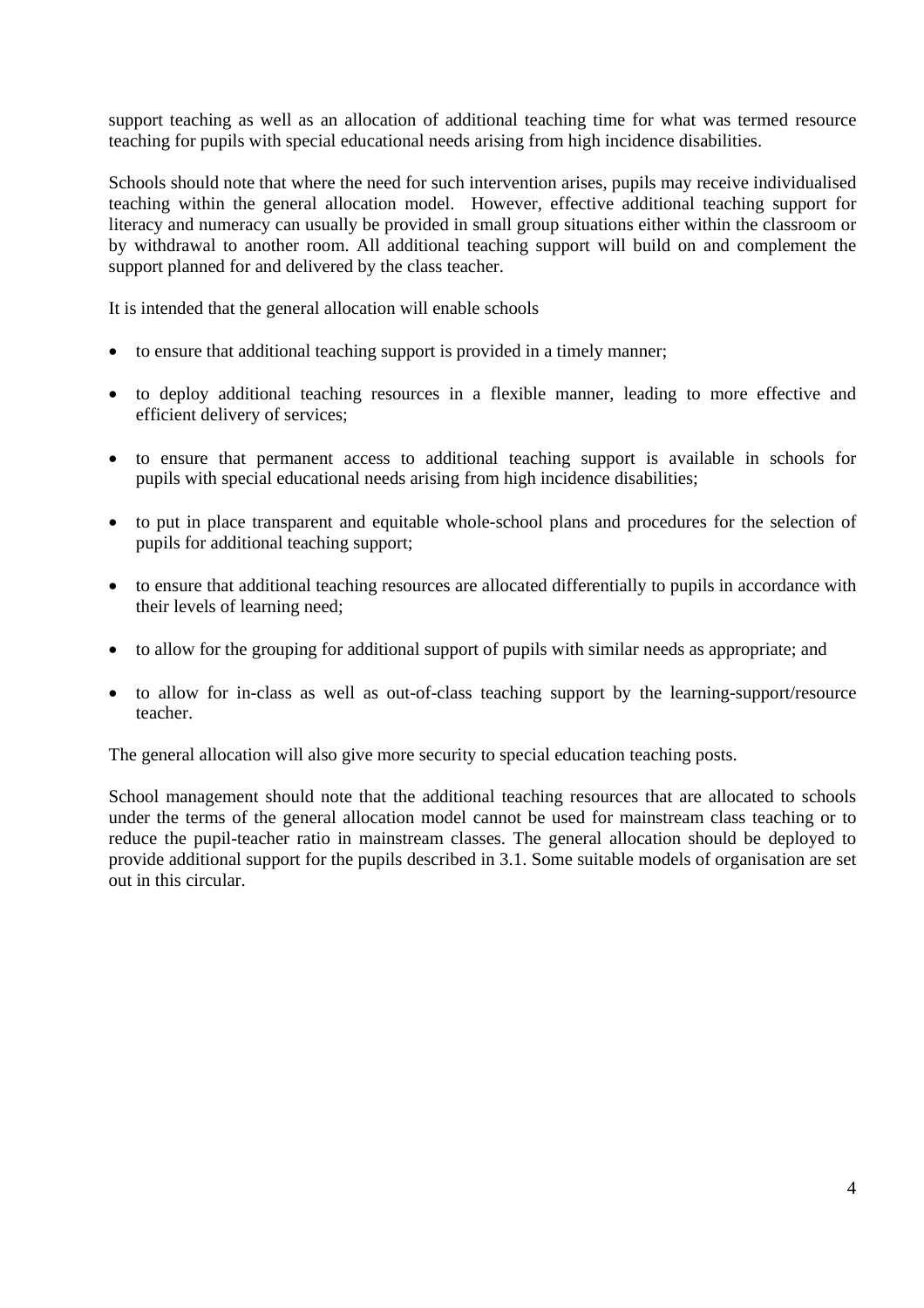# **4. DEPLOYMENT OF ADDITIONAL TEACHING RESOURCES FOR SPECIAL EDUCATIONAL NEEDS**

#### **Allocating additional teaching resources to identified pupils:**

The staged approach to assessment, identification and learning programme planning for pupils with special educational needs is set out in Appendix 3. Schools should establish a system of screening, identification and diagnostic testing to assist in the selection of pupils for additional support. In drawing up whole-school policies and procedures, teachers and schools should follow the guidance provided in the *Learning-Support Guidelines*, particularly in relation to whole-school planning, partnership, screening, selection, assessment and review, and planning and teaching.

# **Allocation of additional teaching support based on the staged approach:**

The pupils with learning needs who require intervention at stage II are those who in the past were eligible for supplementary teaching by the learning-support teacher (with priority being given to pupils whose achievement is at or below the  $10<sup>th</sup>$  percentile on standardised tests of reading or mathematics). The general allocation model also provides schools with the resources to provide additional support for pupils with mild or transient learning difficulties (or both) as a result of speech and language difficulties, social or emotional difficulties, or identified conditions such as dyspraxia, ADD, or ADHD. These pupils can also be considered to have learning needs that require intervention at stage II.

Pupils with identified significant special educational needs arising from low incidence disabilities for whom the school has been given specific individual allocations of resource teaching hours are considered to be at stage III.

The following pupils are considered to be at stage III:

- pupils who have significant special educational needs and who have been identified as being at stage III through the application of the staged approach to intervention (see Appendix 3); *In the past, many of these pupils may have had assessments involving external agencies: However this is not a prerequisite for being at this stage of intervention.*
- pupils who have significant special educational needs arising from high-incidence disabilities (borderline mild general learning disability, mild general learning disability, and specific learning disability) who were previously assessed as meeting the criteria for resource teaching in accordance with Circulars 08/99 and 08/02 and who continue to have a significant level of need.

**The general allocation of additional special educational needs teaching resources is therefore intended to enable schools to cater for the needs of all pupils with learning needs requiring teaching support in addition to that provided by the class teacher, other than for those pupils with complex and enduring needs (see Appendix 1) for whom the school has been given a specific individual allocation of resource teaching hours.** 

The allocation of additional teaching resources to schools under the general allocation is intended to ensure that the pupils with learning needs at stage III will continue to receive a differential allocation of teaching support. Pupils with learning needs at stage III for whom additional teaching support is allocated by means of the general allocation should generally receive more additional teaching time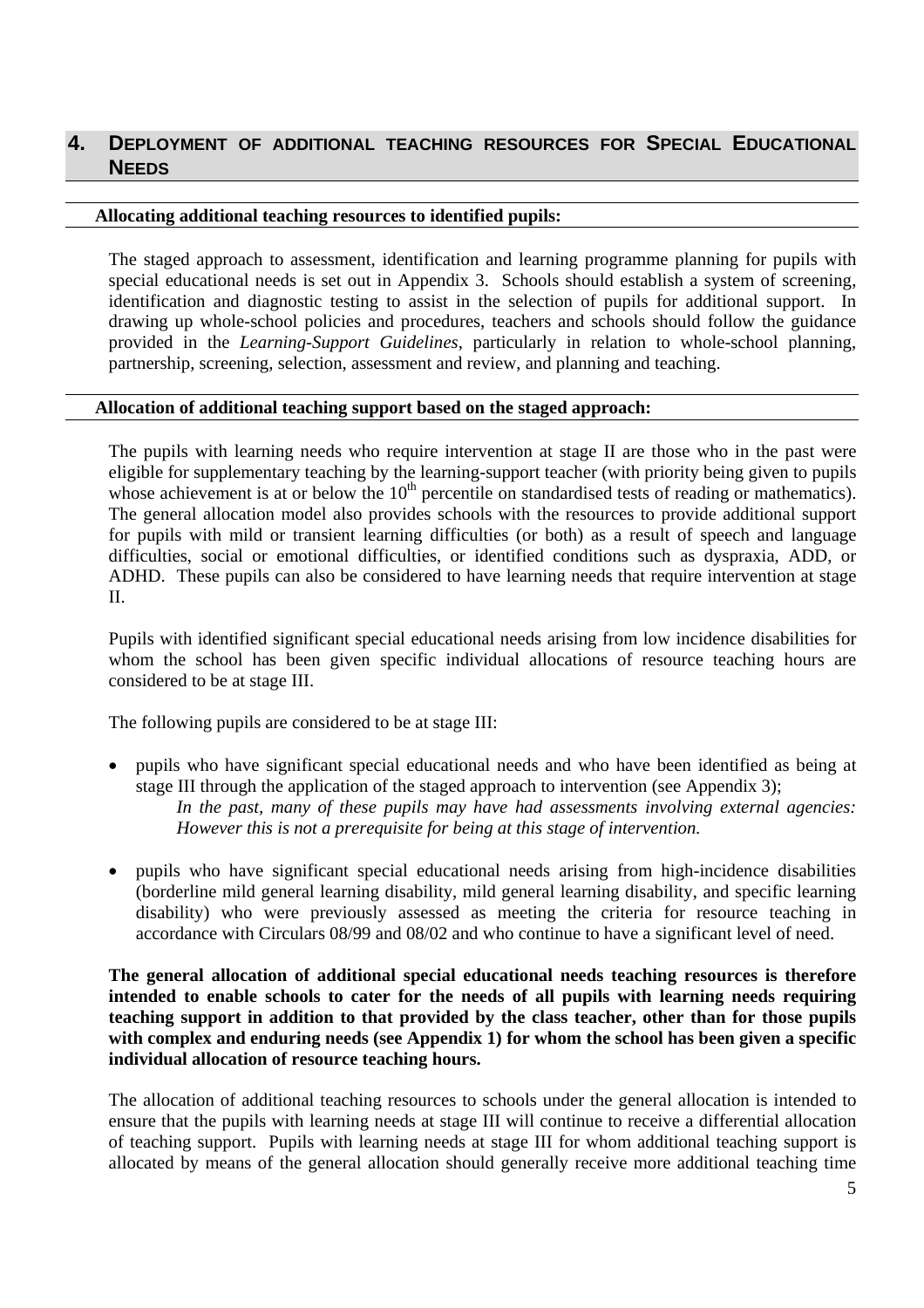than pupils with learning needs at stage II. However, the level of support to be allocated to an individual pupil, or to groups of pupils, will essentially be based on the varying levels of need of the pupils and within the parameters of the additional teaching time available to the school under the general allocation model.

(See Appendix 4 for examples)

#### **Allocation of teaching responsibilities to learning-support/resource teachers and resource teachers**

An essential principle of the general allocation is that the teaching resources made available under the model will be allocated to pupils according to their needs. Pupils with the highest level of need will, therefore have the highest level of support.

Principals and teachers will therefore need to have regard to the following considerations when allocating teaching responsibilities for pupils catered for by the general allocation, as well as for those pupils for whom resources have been allocated on the basis of low-incidence disabilities:

- It is the needs of all pupils who require additional support that should determine the manner in which full-time and part-time learning-support teachers and resource teachers are deployed.
- Whenever possible, pupils with the greatest need should be taught by teachers who have the relevant expertise and commitment and who have a degree of permanence of status that can guarantee continuity of provision.
- The training, experience and expertise of teachers should be taken into account by the principal when allocating teaching responsibilities in respect of pupils with learning needs at stages II and III.
- Logistical factors, such as timetabling for in-class additional teaching support and for withdrawal of pupils from mainstream classes, should be taken into account in order to ensure an inclusive approach to the education of the pupils to the greatest extent possible.

It is important that, where possible, schools should deploy experienced and qualified teachers to meet the needs of pupils with special educational needs**.** 

#### **Formation of special education support teams in schools**

While the primary responsibility for all pupils continues to rest with class teachers*,* each school should adopt a whole-school approach to meeting special educational needs as outlined in the *Learning-Support Guidelines*. Very useful advice on whole-school planning and organisation for learning support and partnership for learning support is provided in Chapters Two and Three of the *Learning-Support Guidelines*. Advice for schools is provided on the development of whole-school policies and procedures for learning support. The roles of each of the partners in learning support - the principal teacher, the class teacher, the learning-support teacher, the parent and the pupil is discussed. The circumstances of schools in areas of educational disadvantage and of schools that have a shared learning-support service are considered.

The formation of special education support teams in individual schools or across clusters of schools is advocated in Circular 24/03. These teams should consist of learning-support/resource teachers (LS/RT) (who are allocated under the general allocation model) and resource teachers (RT) (who are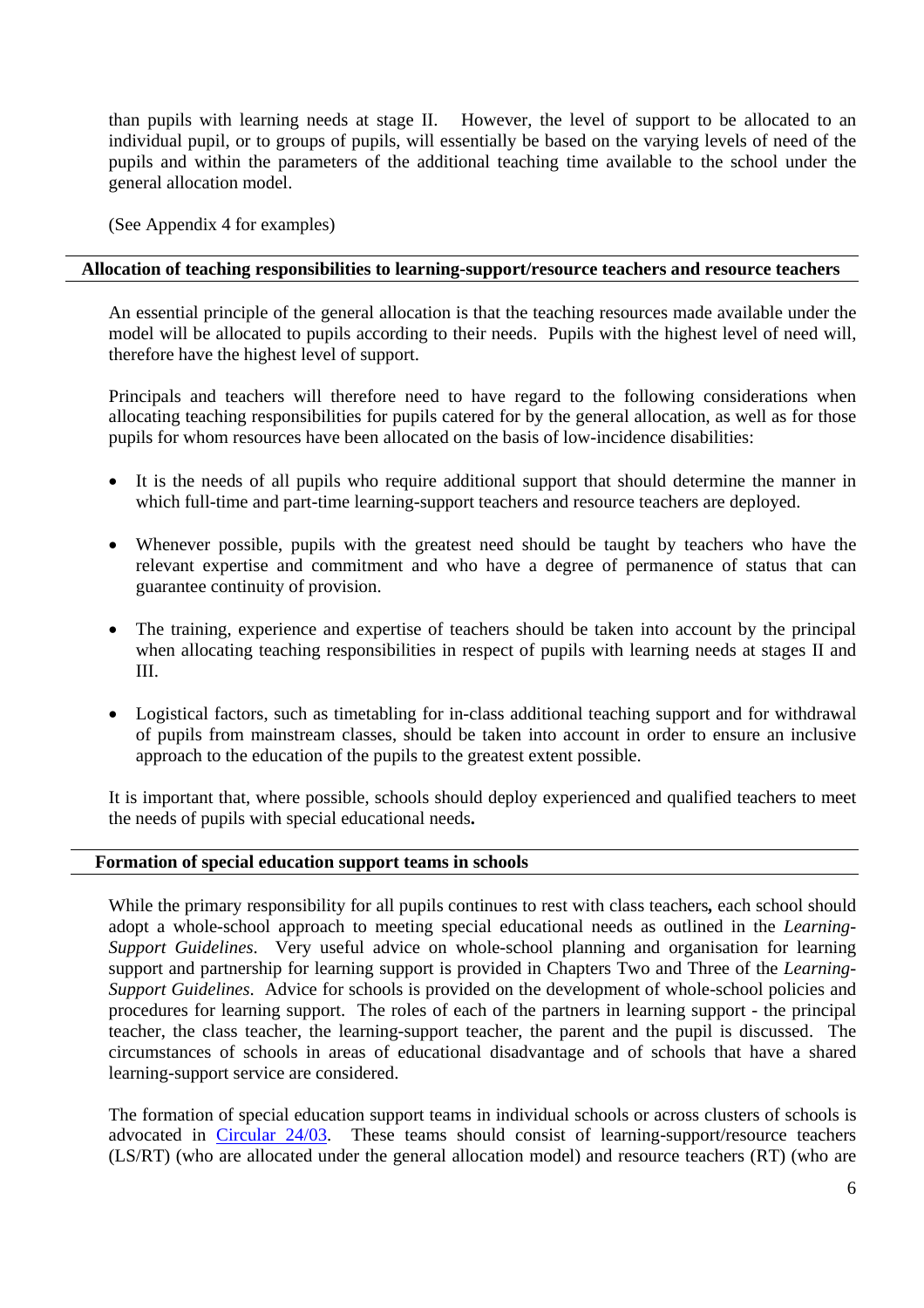allocated on behalf of individual pupils) with assistance from other specialist teachers. Members of special education support teams should collaborate closely with principal teachers and assist class teachers in the planning and delivery of education provision for pupils with special educational needs. Interventions with pupils or groups of pupils may be undertaken by either a learning support/resource teacher or resource teacher, depending on the needs of the pupils in question. Both class teachers and members of special education support teams may avail of additional support from agencies of the Department such as the National Educational Psychological Service (NEPS), the National Council for Special Education, the Visiting Teacher Service, the Special Education Support Service, the Primary Curriculum Support Programme, and the School Development Planning Service.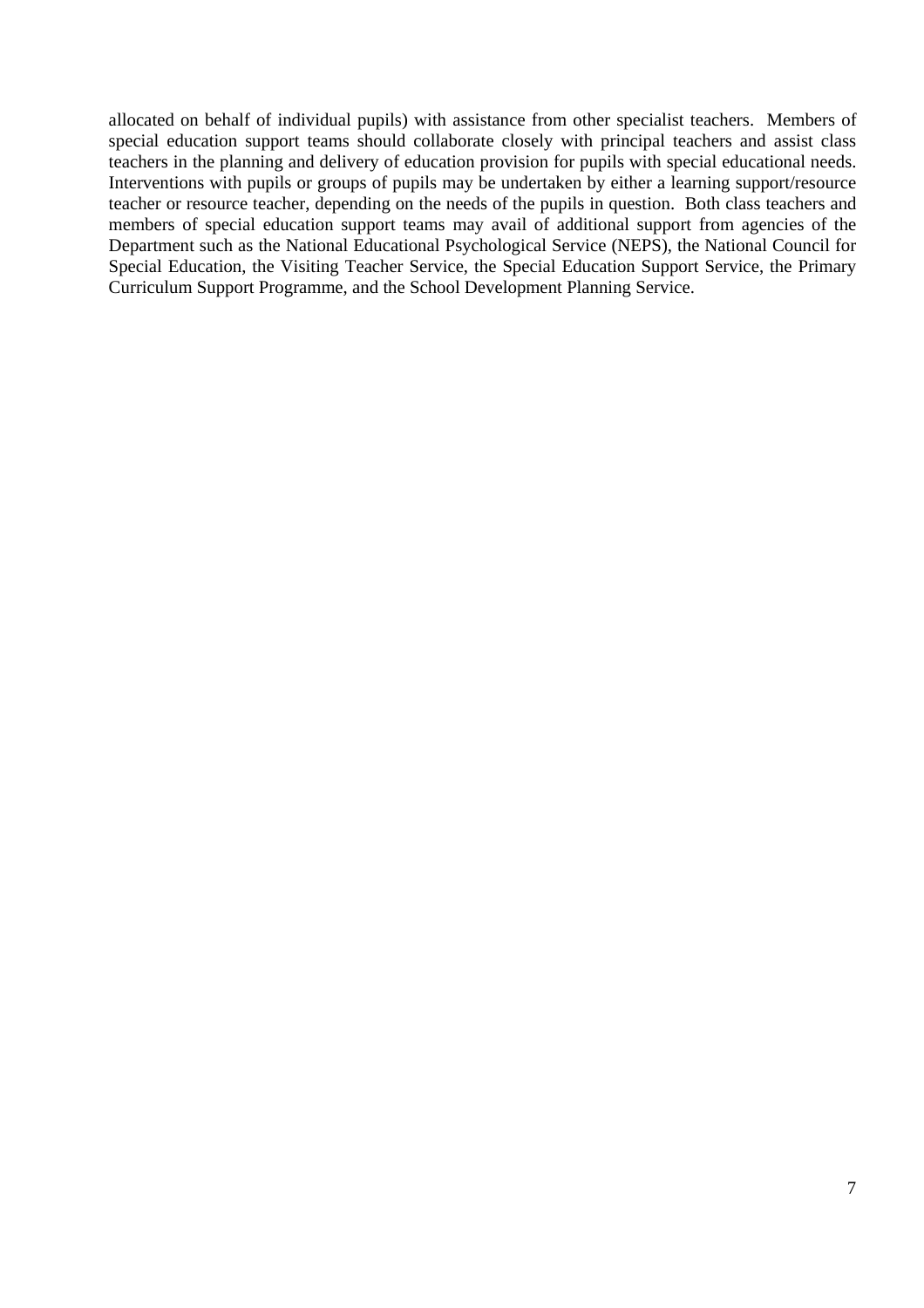# **5 PLANNING IN INDIVIDUAL SCHOOLS**

In planning to meet the special educational needs of pupils, schools should plan in a manner consistent with the size of the school, the learning profile of the pupils with special educational needs, and the expertise of the school staff.

As stated in Circular 24/03, the over-riding principle is that resources should be deployed in individual schools in the manner that best meets the needs of the pupils with special educational needs in that school*.*  In addition to adherence to the principles set out in Section 4, the following factors should be considered in order to achieve this:

- **Interventions with pupils should be delivered in a manner that best meets the needs identified, which may be through group or individual teaching.**
- **Intervention with pupils at stages II and III should include a classroom support plan to ensure that the pupils' needs are met for the whole of the school day.**
- **The development of literacy and numeracy skills will be a major component of many interventions at stages II and III. However, special educational needs in areas such as oral language, social interaction, behaviour and application to learning tasks may also need to be addressed.**

### **Outline of a possible approach to planning for the deployment of resources at individual school level:**

| Step 1 | Identify all the pupils in need of additional teaching support, both learning-support teaching and<br>resource teaching and including pupils who have special educational needs arising from high-<br>incidence and low-incidence disabilities.                                                                                                                                                                                                                                                                                                                                                                                                              |
|--------|--------------------------------------------------------------------------------------------------------------------------------------------------------------------------------------------------------------------------------------------------------------------------------------------------------------------------------------------------------------------------------------------------------------------------------------------------------------------------------------------------------------------------------------------------------------------------------------------------------------------------------------------------------------|
|        |                                                                                                                                                                                                                                                                                                                                                                                                                                                                                                                                                                                                                                                              |
| Step 2 | Identify the level of intervention required on the basis of the pupils' learning needs. (stage II or<br>stage III). It is up to the school to decide whether one-to-one or group teaching, or a mixture of<br>both, is the best type of support for each individual pupil, depending on the nature of their needs.                                                                                                                                                                                                                                                                                                                                           |
|        |                                                                                                                                                                                                                                                                                                                                                                                                                                                                                                                                                                                                                                                              |
| Step 3 | Identify the members of the teaching staff who will be allocated to the identified pupils (all<br>teachers who are appointed on foot of the general allocation model, allocations of additional<br>teacher hours for the support of pupils with special educational needs arising from low-incidence<br>disabilities, and any other allocation to the school).                                                                                                                                                                                                                                                                                               |
|        |                                                                                                                                                                                                                                                                                                                                                                                                                                                                                                                                                                                                                                                              |
| Step 4 | Allocate the identified staff members to the pupils, taking account of:<br>the learning programme needs of individual pupils and groups of pupils, including whether it<br>is short-term focused intervention or long-term, continuing support,<br>the time available to all pupils and the proportion of time needed by individual pupils and<br>groups of pupils, based on identified needs,<br>the expertise and interest of the teachers, and<br>$\bullet$<br>practical and logistical considerations, including increasing chances for LS/RTs and RTs to<br>liaise with mainstream class teachers, availability of staff at times of greatest need, etc |
|        |                                                                                                                                                                                                                                                                                                                                                                                                                                                                                                                                                                                                                                                              |
| Step 5 | Cross-reference the programme needs of pupils with learning needs at stages II and III, and<br>consider common needs that can be met by grouping to ensure effective and efficient teaching<br>and learning approaches. Agree on which teacher or teachers will cater for these groups.                                                                                                                                                                                                                                                                                                                                                                      |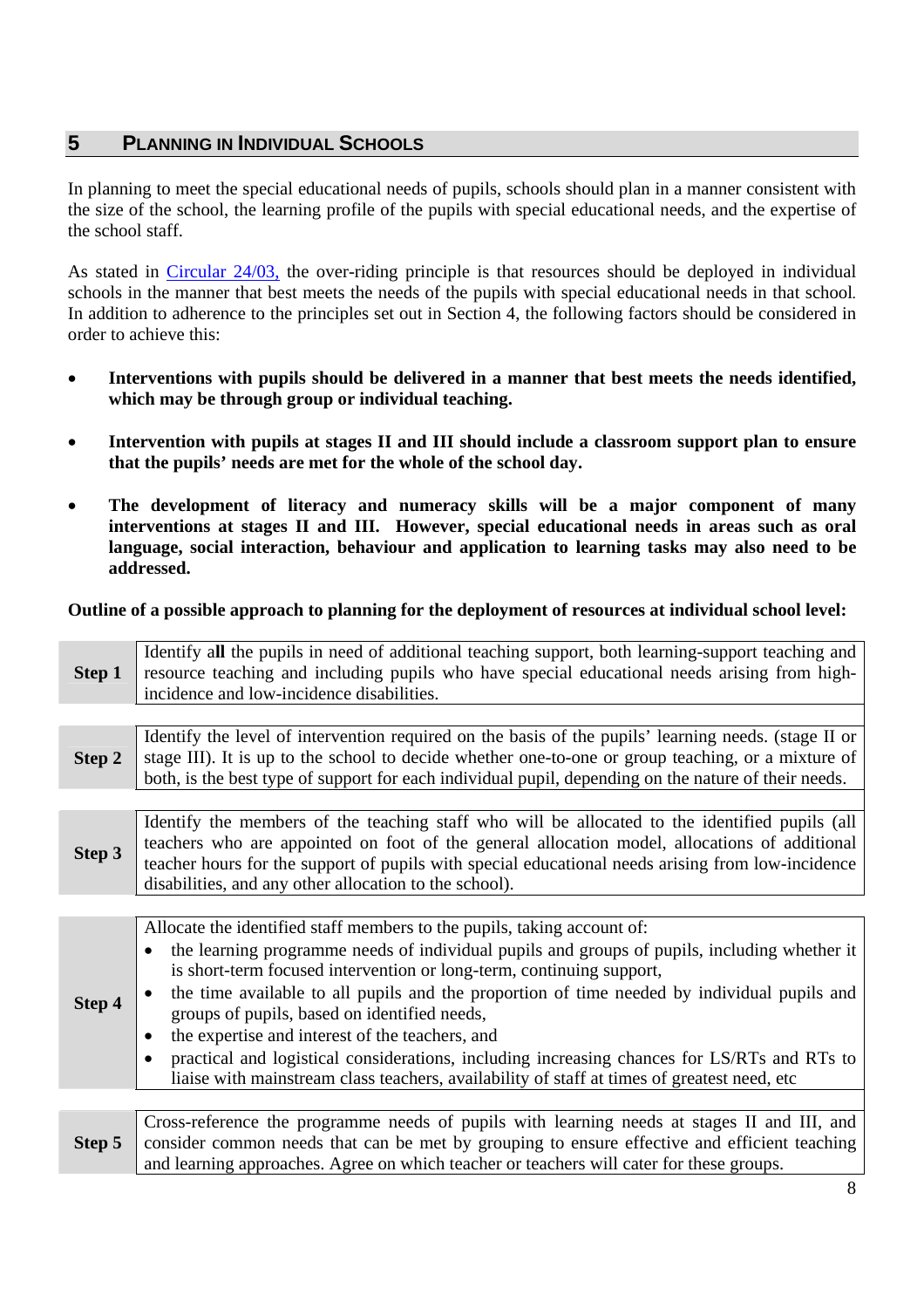|  | Establish a tracking and recording system to ensure that a record is maintained of all pupils |  |  |  |  |  |  |  |
|--|-----------------------------------------------------------------------------------------------|--|--|--|--|--|--|--|
|  | who are receiving additional teaching support and of their progress in response to the        |  |  |  |  |  |  |  |
|  | established interventions.                                                                    |  |  |  |  |  |  |  |
|  | Learning-support/resource teachers and resource teachers should regularly and actively        |  |  |  |  |  |  |  |

**Step 6**  monitor the progress of the pupils who receive support under the general allocation model and those who have special educational needs arising from low-incidence disabilities, in consultation with parents, class teachers, and relevant professionals. This is particularly important in cases where support for a pupil has been increased, reduced or discontinued.

*See Appendix 4 for Worked Models of such deployment.*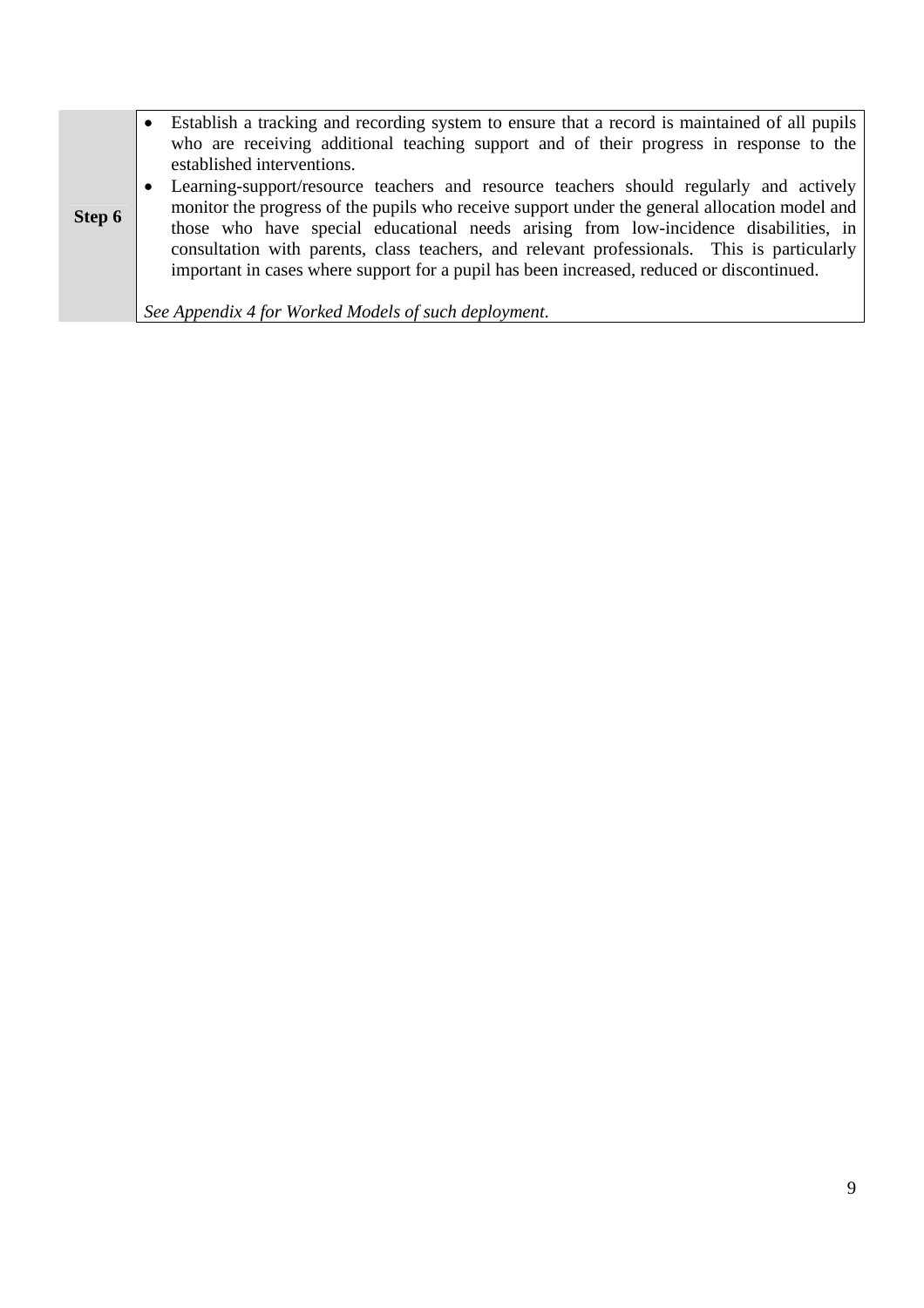### **6 PART 2**

# **Qualifications required for Learning Support/Resource Teaching (LS/RT) Posts and Resource Teaching (RT) Posts**

 Boards of Management are obliged to recruit and employ fully recognised and probated primary teachers for any vacancies arising for LS/RT posts. Any posts that comprise an element of general allocation hours and low incidence hours are regarded as LS/RT posts and must be filled by fully recognised and probated primary teachers.

In relation to RT (low-incidence) posts, the following teachers can be appointed:

- (i) fully recognised and probated primary teachers; or
- (ii) teachers who hold provisional or restricted recognition from the Department of Education and Science.

 However, interim arrangements for the 2005/2006 school year have been put in place and are outlined in Section 6.5 below.

#### **Status of posts**

Posts consisting entirely of general allocation hours are permanent posts. The allocations are based on the criteria set out in Appendix 2. To allow the new allocation system and associated clustering arrangements to settle, it is not intended to alter these allocations for a period of three years. This excludes any interim or temporary arrangements referred to in this circular and for which specific procedures have been outlined. Arrangements will be made in cases where significant increases in pupil enrolments occur within this period. Changes may also be made in the case of disadvantaged schools arising from the development of a new policy framework for educational inclusion. (Please read in conjunction with Section 6.10 below "Review of General Allocation Model").

All posts which contain an element of individual hours in respect of pupils with special educational needs arising from low incidence disabilities are considered temporary posts. Accordingly, as pupils with an individual allocation of hours leave the school at the end of any school year, the full-time temporary post(s) will revert back to the appropriate reduced level of part-time hours. In all situations where pupils who have been sanctioned resource hours on an individual basis leave the school, the hours allocated to the school must be reduced at the end of the school year in which the pupil leaves and the relevant teacher placed on the appropriate panel, if eligible.

 Schools should review annually any temporary posts for which they have received sanction and where the number of hours is less than the minimum of 22 hours needed for such a post, the post must revert to part time-hours. However it is open to a school, or a cluster of schools, to replace hours that they may be losing with any new low incidence hours that were not used to make up the original post.

 It should be noted that while a post will be sanctioned at 22 hours, a full-time teaching post is equivalent to 25 hours. The excess capacity within the full post must be off set against any future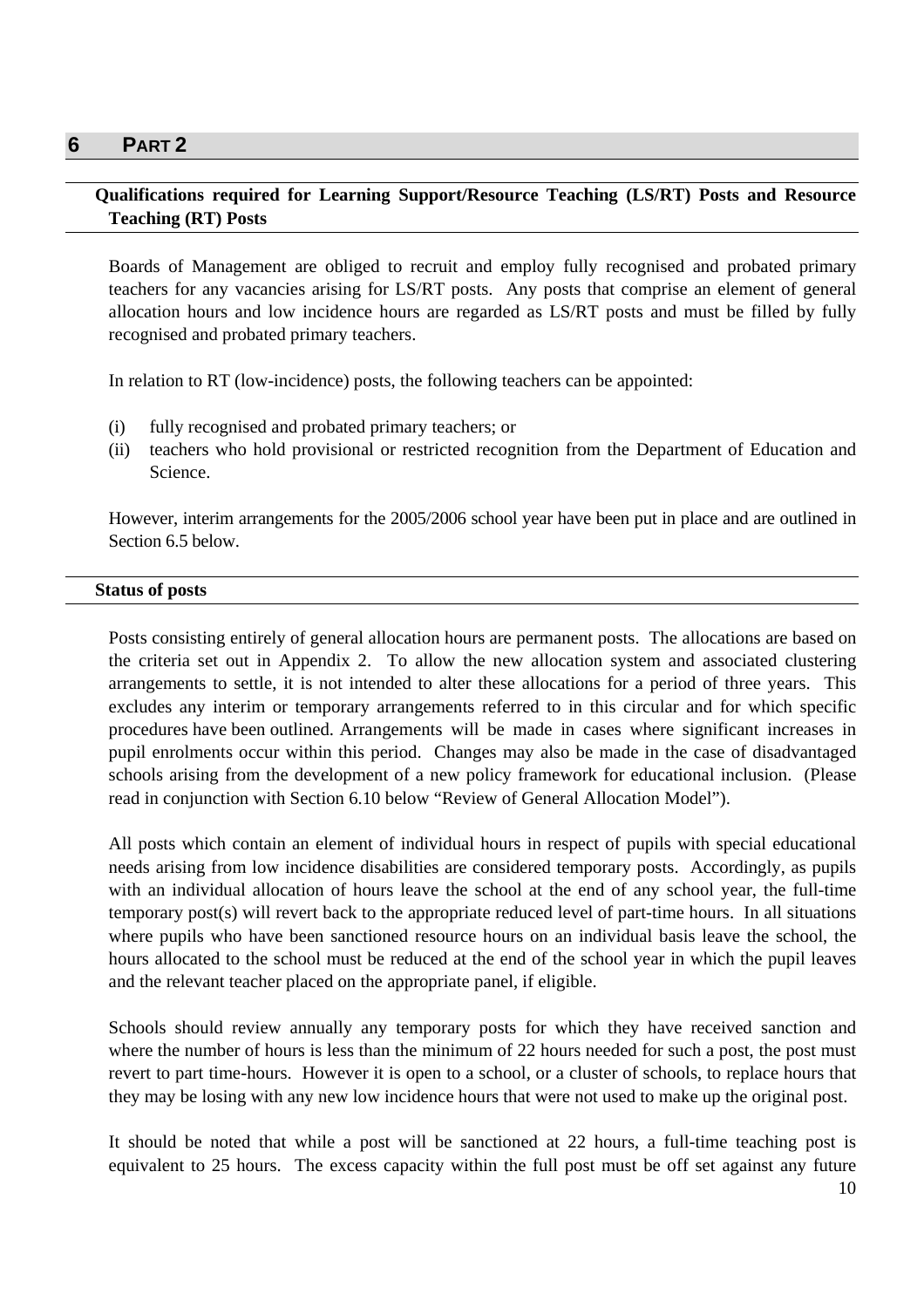allocations for resource teaching support. Furthermore, where a school has an entitlement to part-time hours, but where it also has a teacher on a panel who has not been redeployed, the school must use the teacher on the panel to deliver the part-time hours rather than employing a part-time teacher to do so. The purpose of this is to ensure that a part-time teacher would not be employed where a teacher on the panel is available to the school.

#### **Filling of posts and panel arrangements**

 The Department of Education and Science has not introduced any new recruitment procedures for the filling of special educational needs posts.

Accordingly, the positions of LS/RT or RT should in the first instance be notified internally in the school. In cluster arrangements, the position should in the first instance be notified internally in the base school. If no teacher in the base school wishes to take up the position it should then be notified in the other schools sharing the post. In the event of a teacher from the non base school taking the post, he or she will be staffed in the base school. If in either single or cluster arrangements the post is still vacant it should be filled in the normal way, i.e. by taking someone from the appropriate panels or if the panels are clear, the post should be advertised in accordance with agreed procedures.

 In allocating the posts of LS/RT or RT, account must be taken of the provisions set out in Circulars 07/03 (Appointment to Posts of Responsibility) and 15/05 (Regulations Governing the Appointment and Retention of Teachers in Primary Schools for the school year 2005/2006).

#### **Special National Panel**

The Department of Education and Science operates a Special National Panel for the redeployment of teachers with \*restricted recognition. (\*restricted recognition in this case excludes teachers with provisional recognition.) It should be noted that only teachers with restricted recognition are eligible to be placed on this panel. The operation of the panel is governed by Circular 22/92. Please refer to Circular 25/00 for advice on recognition of teacher qualifications for the purposes of teaching in National Schools. Both circulars may be accessed on the Department's website www.education.ie.

Where a post in a special school or a post in a special class is to be filled, whether it is a new post or an existing post, the schools in which the vacancy arises should, once all local processes as outlined in Section 6.3 above have been concluded, attempt to fill the post from the Special National Panel or if the panel is clear, the post should be advertised in accordance with agreed procedures.

 Further information on the operation of the panel, and the teachers who may be on the existing panel, are available from the Special Education Section of the Department of Education and Science, Cornamaddy, Athlone, Co. Westmeath (Phone: 090 6484149).

#### **Interim arrangements for 2005/2006 school year**

A number of interim arrangements relating to the general allocation model have been put in place for the 2005/2006 school year. These are as follows: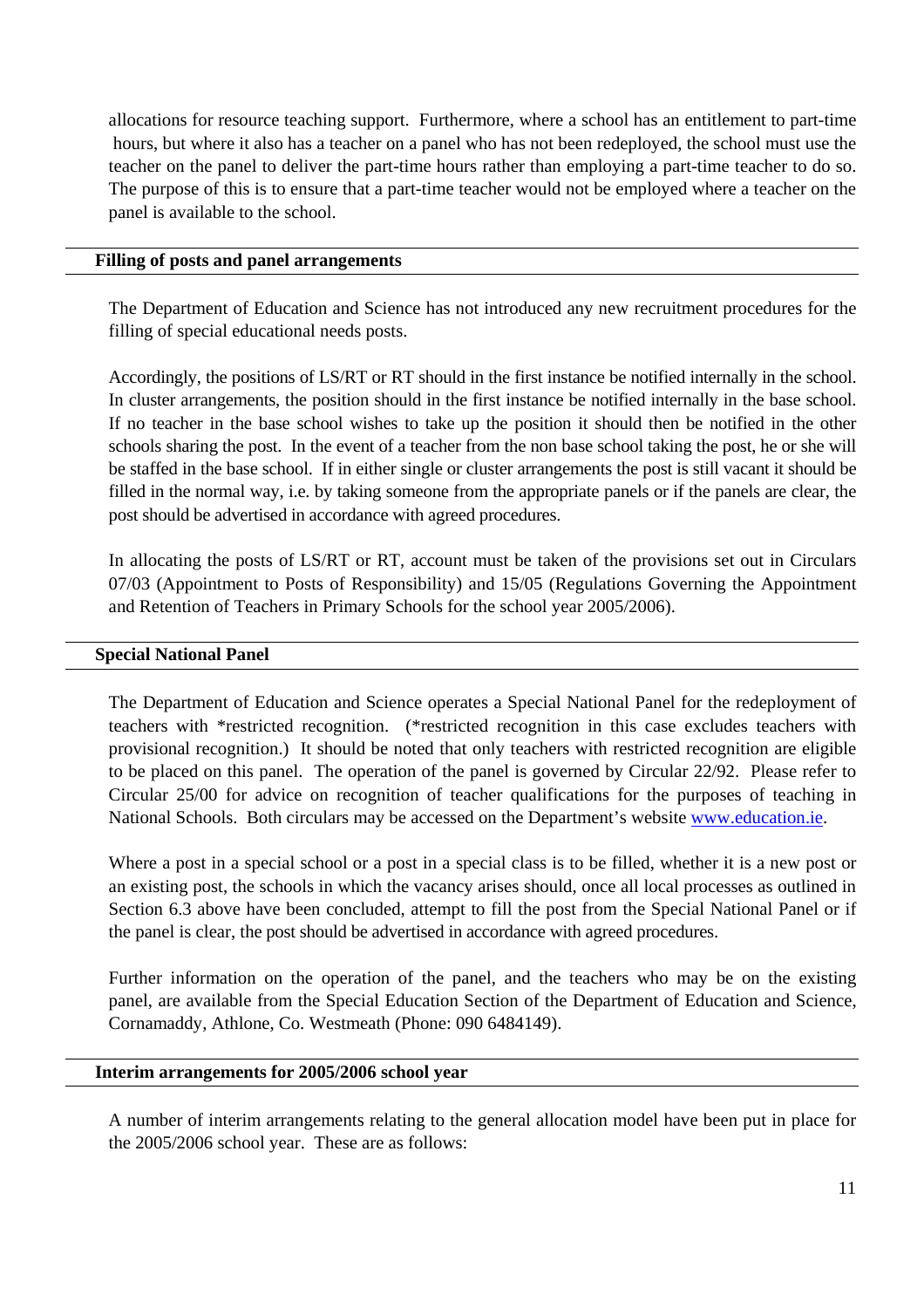### *Qualifications*

While teachers must be fully qualified and have satisfactorily completed their probationary period to take up any new LS/RT posts, teachers with restricted recognition who held full-time resource teaching posts in schools prior to the introduction of the general allocation model may be retained in schools where the school has sufficient hours (22), consisting of general allocation, low incidence or transitional hours, to retain the post for the 2005/2006 school year.

Teachers with restricted recognition continue to be eligible for appointment to posts in special schools and classes and to posts consisting entirely of low incidence hours and to posts consisting of low incidence and transitional hours.

### *Recruitment/filling of temporary posts*

While teachers who were placed on panels were not obliged to take up temporary posts that had been created in schools, the Department agreed that teachers on the panels who agreed to take up such posts will retain their panel rights in the following circumstances:

• *Mainstream Panels*

A number of schools have an entitlement to gain a post which is composed of low incidence hours only or a combination of general allocation hours and/or transitional hours and/or low incidence hours. These posts are regarded as temporary posts under current arrangements. However, where the panel is in operation these posts may be offered to teachers on the panel. In the event of a teacher on the panel accepting such a post it will be deemed permanent for the purposes of the panel for the 2006/2007 school year and the teacher will preserve all panel entitlements. In other words should the allocation to the school be decreased next year because of a reduction in transitional hours or as a result of pupils with low incidence hours leaving the school, or for some other reason causing the allocation of hours to be reduced, the teacher will retain panel rights.

## • *Special National Panel*

Where the main and supplementary panels are clear schools may offer temporary posts created under the new special education system to teachers with restricted recognition on the special education panel. In the event of the teacher accepting such a post he or she will retain panel rights for the special education panel.

#### *Status*

All temporary posts are for the 2005/2006 school year initially.

#### **Notification of appointments to the Department of Education and Science**

 A Board of Management appointing a LS/RT or RT should specify this post in Section 2 under "Other" on the Notification of Permanent (and Temporary, if applicable) Appointment Form(s).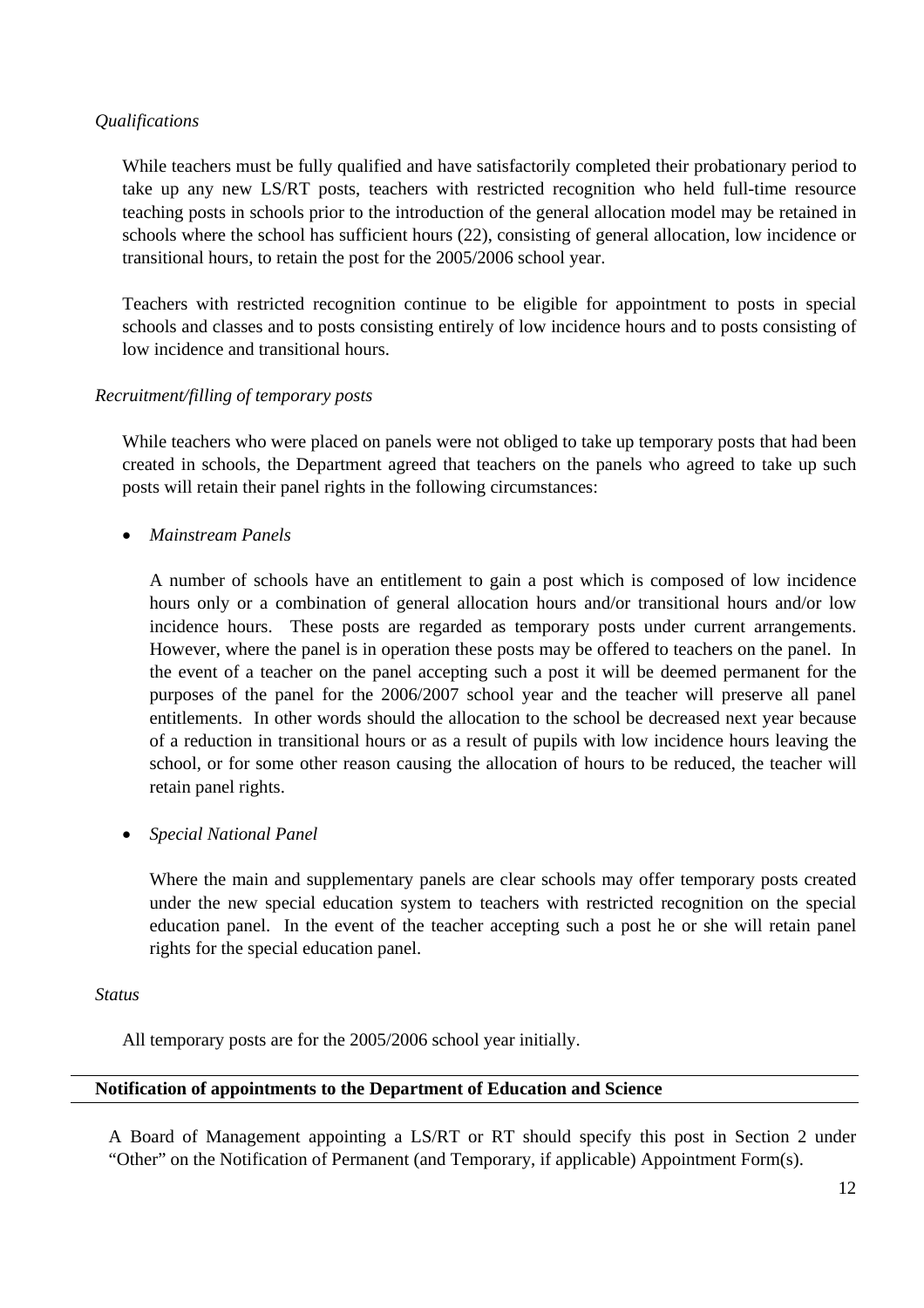The procedures for the appointment of teachers are set out in the publication "Appointment of Principals, Permanent and Temporary Teachers" updated version, – April 2002. Information regarding recognised qualifications can be obtained from the Primary Administration Section of the Department of Education and Science (Tel: 090 6483735/6) or the Department's website at www.education.ie.

#### **School clusters**

One of the objectives of the general allocation model is to maximise the extent of full-time permanent posts available to support the needs of pupils with special educational needs arising from higherincidence disabilities and pupils requiring learning support. To this end, schools, particularly those with small enrolments, are grouped in clusters where possible.

As outlined in the letter to schools of  $18<sup>th</sup>$  May, where it is not possible for schools to form permanent posts under the general allocation model, such schools may, for the purposes of creating temporary full-time posts, form clusters to combine permanent part-time hours allocated under the general allocation model with hours allocated for individual children with low incidence disabilities, or transitional hours retained for children with high incidence disabilities. Such posts may be created with a minimum of 22 hours. Schools wishing to form such temporary full-time posts should contact Special Education Section in writing with details of their proposal.

However, the Department of Education and Science confirmed in June 2005 that any school that had submitted such a proposal may proceed to fill the post subject to the following conditions:

- i) The post must have a minimum of 22 hours, comprising either approved general allocation and approved low incidence hours, or approved low incidence hours only. However, where an application includes transitional hours it is still subject to sanction in advance by the Department of Education and Science.
- ii) The temporary post must not interfere with clustering arrangements already notified to schools.
- iii) The proposal must have the agreement of all the schools concerned where there is more than one school involved.

The Department of Education and Science has replied in writing to the majority of schools that have lodged any such applications with it. Responses are issuing to the remainder on an ongoing basis. However the above arrangements have been agreed to enable schools to fill or retain these posts in advance of receiving written confirmation.

This arrangement will apply only for the 2005/2006 school year and is being allowed on the strict understanding that, as pupils with an individual allocation of hours leave the school at the end of that school year the full-time temporary posts will revert back to the appropriate reduced level of part-time hours, and the relevant teacher will be placed on the appropriate panel, if an entitlement to panel rights arises.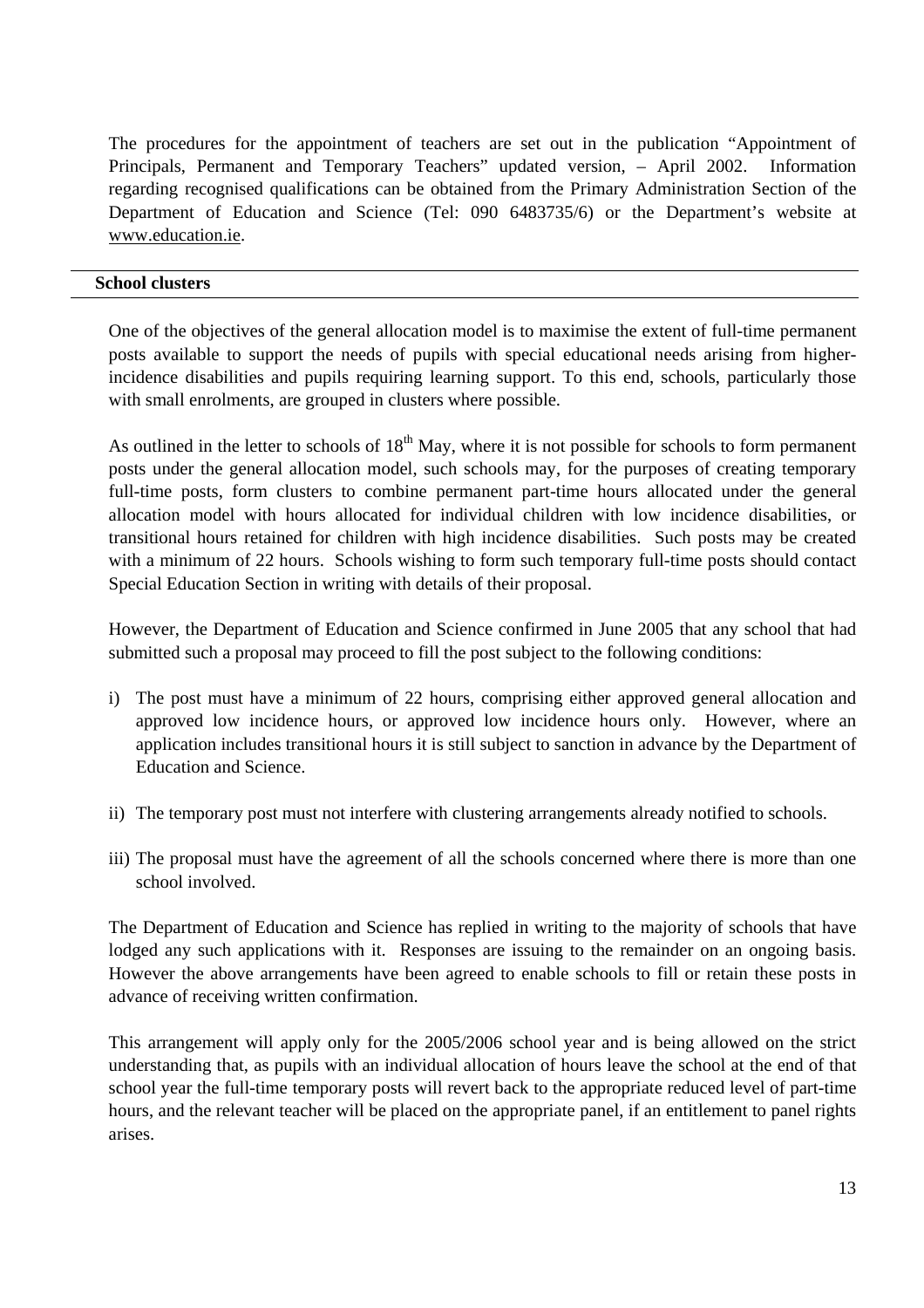# **Transitional arrangements in respect of pupils with special educational needs arising from highincidence disabilities**

In the letter to schools of  $18<sup>th</sup>$  May 2005, schools were advised of the general allocation, their clustering arrangements (if they had been included in a cluster), and their transitional hours (if appropriate). Schools that were not informed that they were entitled to transitional hours should not have, under any circumstances, used high incidence hours that were previously allocated to children in their schools in making up the minimum of 22 hours that are required to either retain a post or create a new post. Any schools that have used such previously allocated high incidence hours to retain or create posts, without receiving written confirmation in advance from the Department of Education and Science that they were entitled to regard these hours as a transitional allocation should immediately contact Special Education Section, Athlone.

It is also important to remind schools that were allocated transitional hours in the letter of  $18<sup>th</sup>$  May 2005 that they should provide to Special Education Section details of the children in respect of whom the transitional hours applied prior to Special Education Section giving final confirmation to those schools that the transitional allocation may be applied. Schools should not regard the transitional allocation notified in the letter of  $18<sup>th</sup>$  May as final sanction for those hours – that letter specifically stated that in order to qualify for the transitional allocation, a school must provide details of the pupils in respect of whom the transitional allocation was required. If schools have not provided this information to the Department of Education and Science, and have used transitional hours to retain or create a post, they should immediately contact Special Education Section, Athlone.

#### **Accommodation**

Please note that if additional accommodation is required to facilitate a new post or posts, then the Board of Management must apply to the Planning Section, Department of Education and Science, Portlaoise Road, Tullamore, Co. Offaly. (Tel: 0506 24300).

#### **Review of general allocation model**

As stated in paragraph 6.2 above, it is anticipated that a review of general allocations will be undertaken after three years of operation. Further reviews will occur at regular intervals thereafter. A further communication in this regard will be issued to schools in due course. However, in relation to disadvantaged schools the position may be reviewed at an earlier stage in the context of the development of a new policy framework for educational inclusion.

#### **Necessity for an inclusive enrolment**

 The general allocation is conditional on the Board of Management implementing an inclusive enrolment policy in accordance with the Education Act (1998) and the Equal Status Act (2000).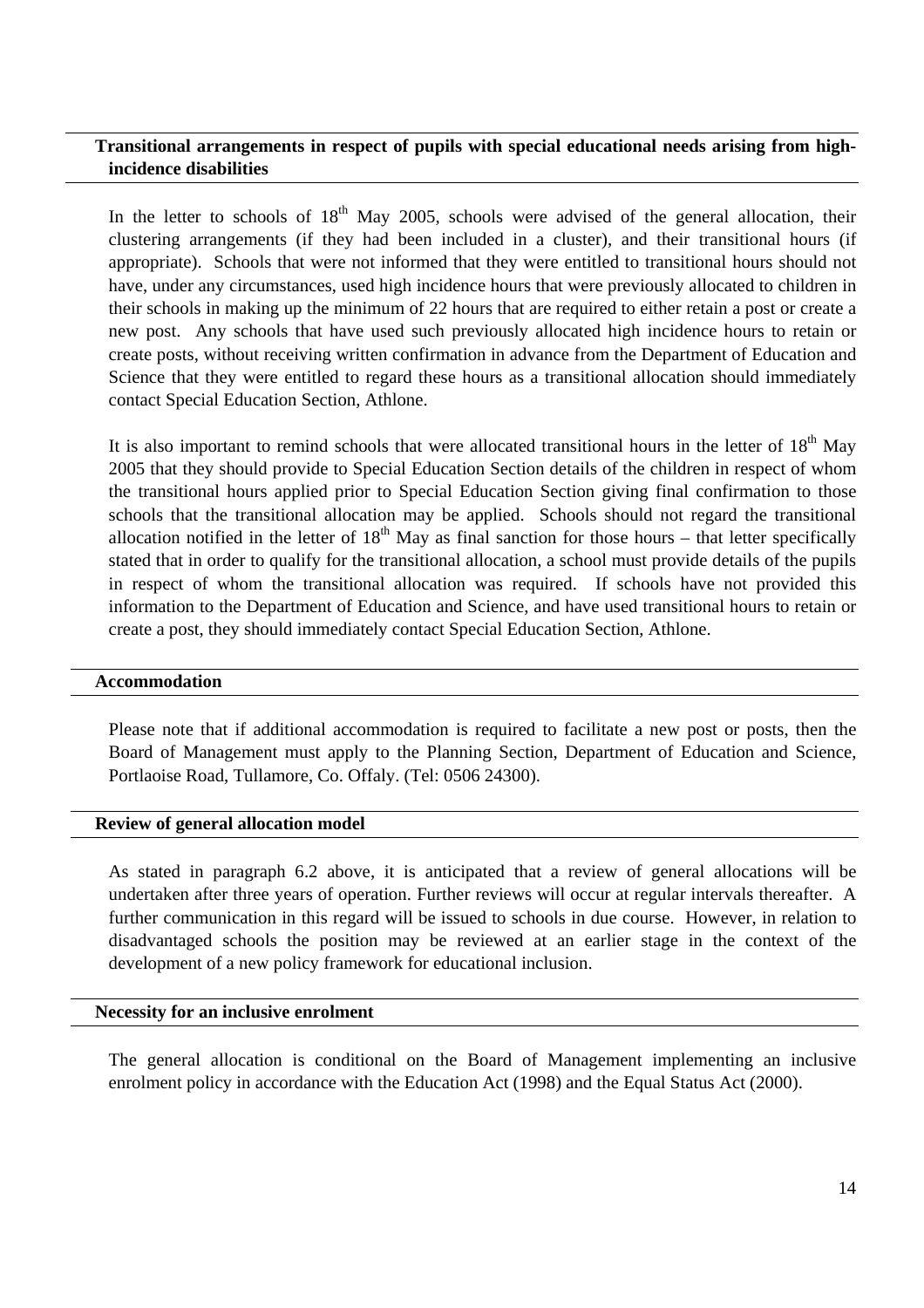#### **Schools' co-operation**

The Department of Education and Science accepts that the transition to a general allocation system is a major change for schools when compared to the previous model. However, it also considers that the new system will bring benefits to schools and pupils that were not available under the previous model. It is accepted that schools did not have a lot of time to implement the changes for the new school year, and the co-operation of schools in implementing the change is acknowledged and appreciated by the Department of Education and Science.

#### **Queries**

Any queries in relation to the general allocation model should be addressed to the Special Education Section, Department of Education and Science, Cornamaddy, Athlone, Co. Westmeath. Telephone enquiries can be made to 090 6474621 / 01 8734700 and when enquiring you should specify the school's roll number and the county in which your school is located.

Paul Kennedy, Principal Officer.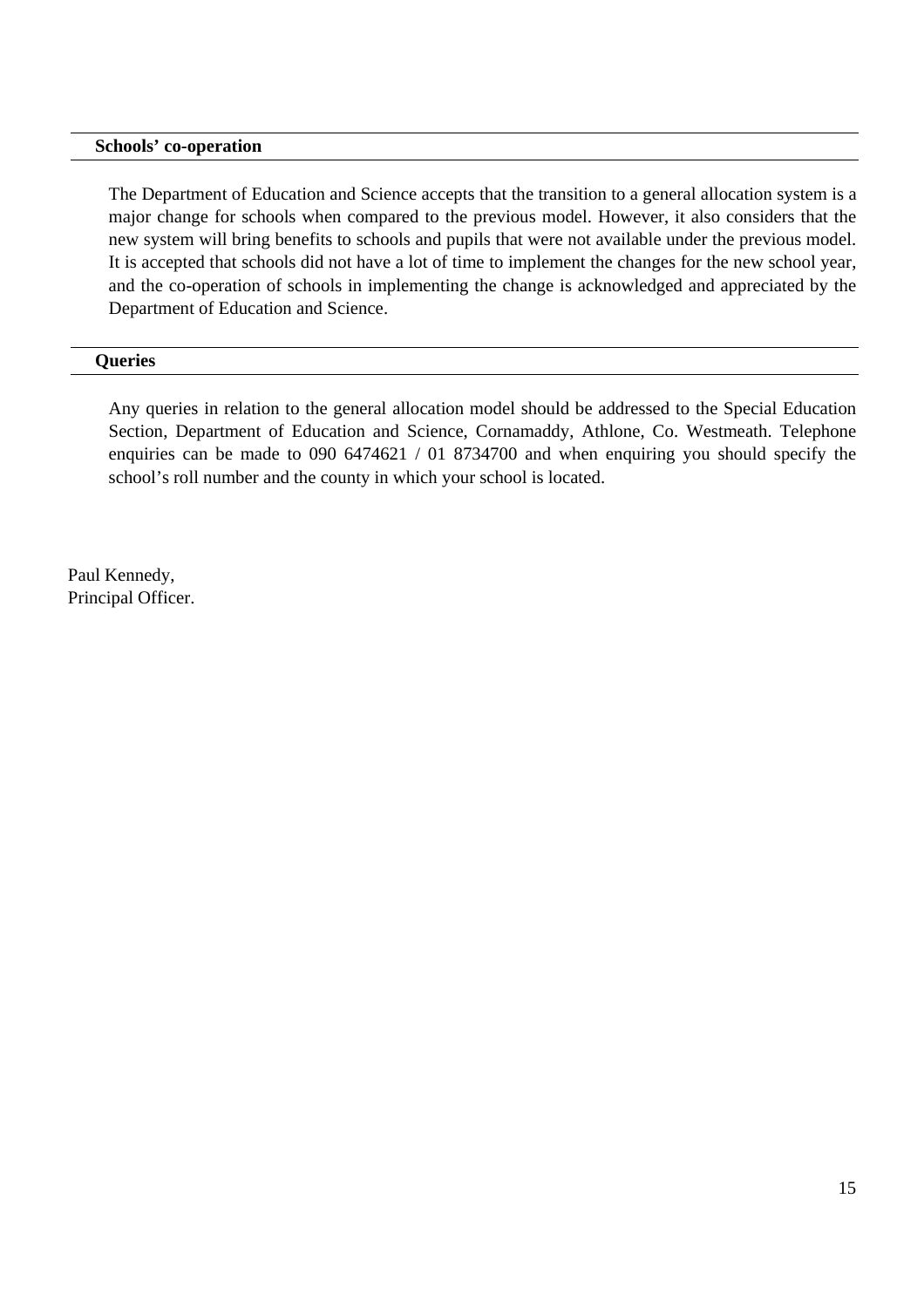# **APPENDIX 1**

# **CATEGORIES OF LOW-INCIDENCE SPECIAL EDUCATIONAL NEEDS**

This Appendix is divided into two Sections, A and B:

# **Section A**

This section sets out the various categories of low incidence disabilities and the level of resource teaching support available to schools in respect of each category.

| <b>Low Incidence Disabilities</b>                | <b>Hours of resource teaching</b><br>support available to school<br>per week |
|--------------------------------------------------|------------------------------------------------------------------------------|
| <b>Physical Disability</b>                       | 3                                                                            |
| <b>Hearing Impairment</b>                        | $\overline{4}$                                                               |
| Visual Impairment                                | 3.5                                                                          |
| <b>Emotional Disturbance</b>                     | 3.5                                                                          |
| <b>Severe Emotional Disturbance</b>              | 5                                                                            |
| Moderate General Learning Disability             | 3.5                                                                          |
| Severe / Profound General Learning Disability    | 5                                                                            |
| Autism / Autistic Spectrum Disorders             | 5                                                                            |
| Specific Speech and Language Disorder            | $\overline{4}$                                                               |
|                                                  | 3 to 5, taking into account the                                              |
| Assessed syndrome in conjunction with one of the | pupil's special educational                                                  |
| above low incidence disabilities                 | needs including level of                                                     |
|                                                  | general learning disability                                                  |
| <b>Multiple Disabilities</b>                     | 5                                                                            |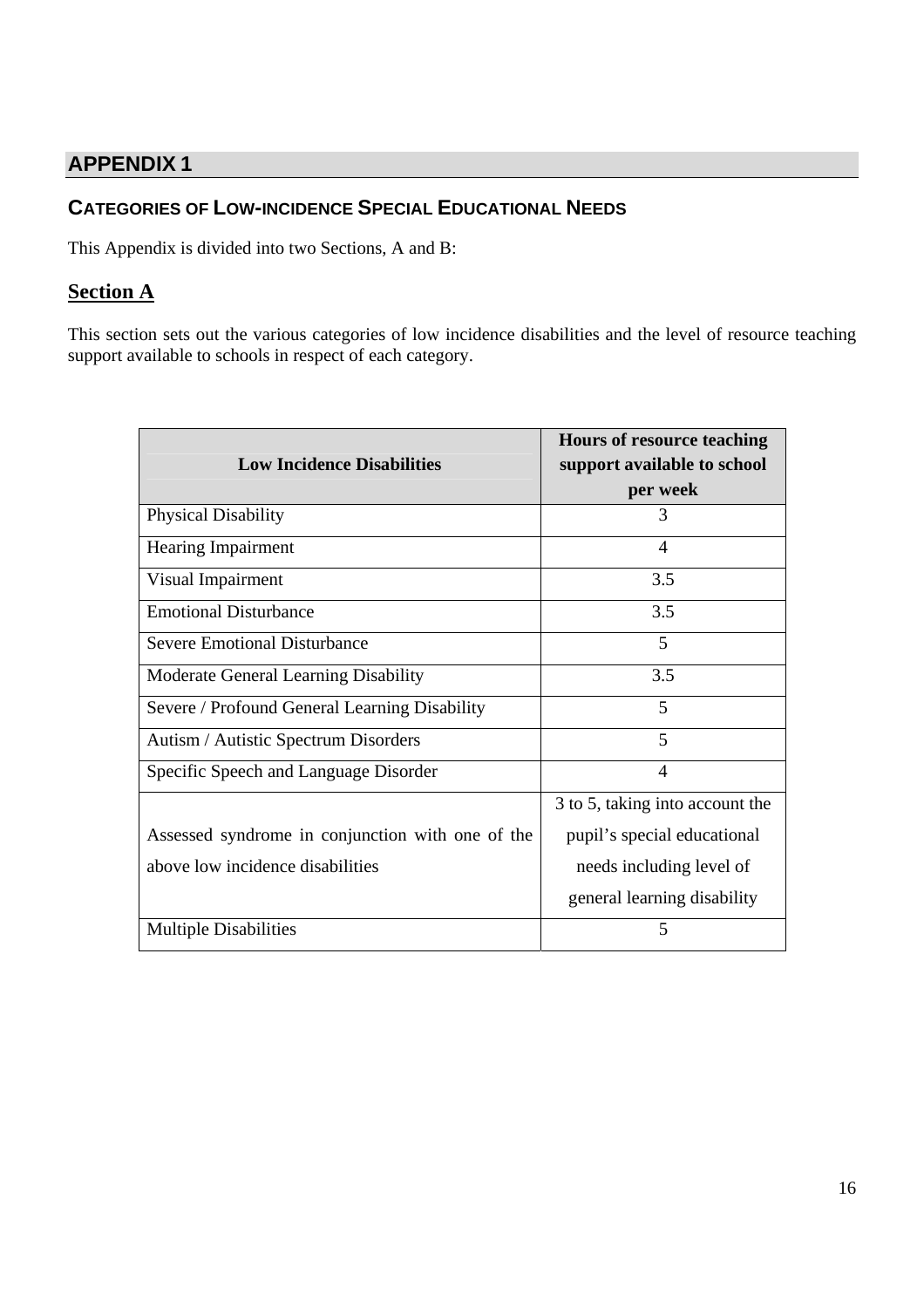# **Section B**

This is an information note for professionals in relation to the various low incidence disability categories.

#### **Physical disability**

Such pupils have permanent or protracted disabilities arising from such conditions as congenital deformities, spina bifida, dyspraxia, muscular dystrophy, cerebral palsy, brittle bones, or severe accidental injury. Because of the impairment of their physical function they require special additional intervention and support if they are to have available to them a level and quality of education appropriate to their needs and abilities.

Many require the use of a wheelchair, mobility or seating aid, or other technological support.

They may suffer from a lack of muscular control and co-ordination and may have difficulties in communication, particularly in oral articulation, as for example severe dyspraxia.

Pupils with a physical disability who have learning difficulties arising from the disability *may* need resource teaching where there are consequent significant learning difficulties. Others may need assistive technology only.

### **Hearing impairment**

Such pupils have a hearing disability that is so serious to impair significantly their capacity to hear and understand human speech, thus preventing them from participating fully in classroom interaction and from benefiting adequately from school instruction. The great majority of them have been prescribed hearing aids and are availing of the services of a Visiting Teacher. *(This category is not intended to include pupils with mild hearing loss.)* 

Schools that have a pupil who has been assessed as having hearing impairment and no other assessed disability, may be allocated a maximum of 4 hours teaching support per week from a resource teacher, or from a visiting teacher and resource teacher combined.

Where a pupil with a hearing impairment also meets the criterion for another low-incidence disability category, provision is allocated as for multiple disabilities.

#### **Visual impairment**

Such pupils have a visual disability which is so serious as to impair significantly their capacity to see, thus interfering with their capacity to perceive visually presented materials, such as pictures, diagrams, and the written word. Some will have been diagnosed as suffering from such conditions, such as congenital blindness, cataracts, albinism and retinitis pigmentosa. Most require the use of low-vision aids and are availing of the services of a Visiting Teacher. *(This category is not intended to include those pupils whose visual difficulties are satisfactorily corrected by the wearing of spectacles and/or contact lenses.)* 

Schools that have a pupil who has been assessed as having a visual impairment, and no other assessed disability, may be allocated a maximum of 3.5 hours teaching support per week from a resource teacher, or from a visiting teacher and resource teacher combined.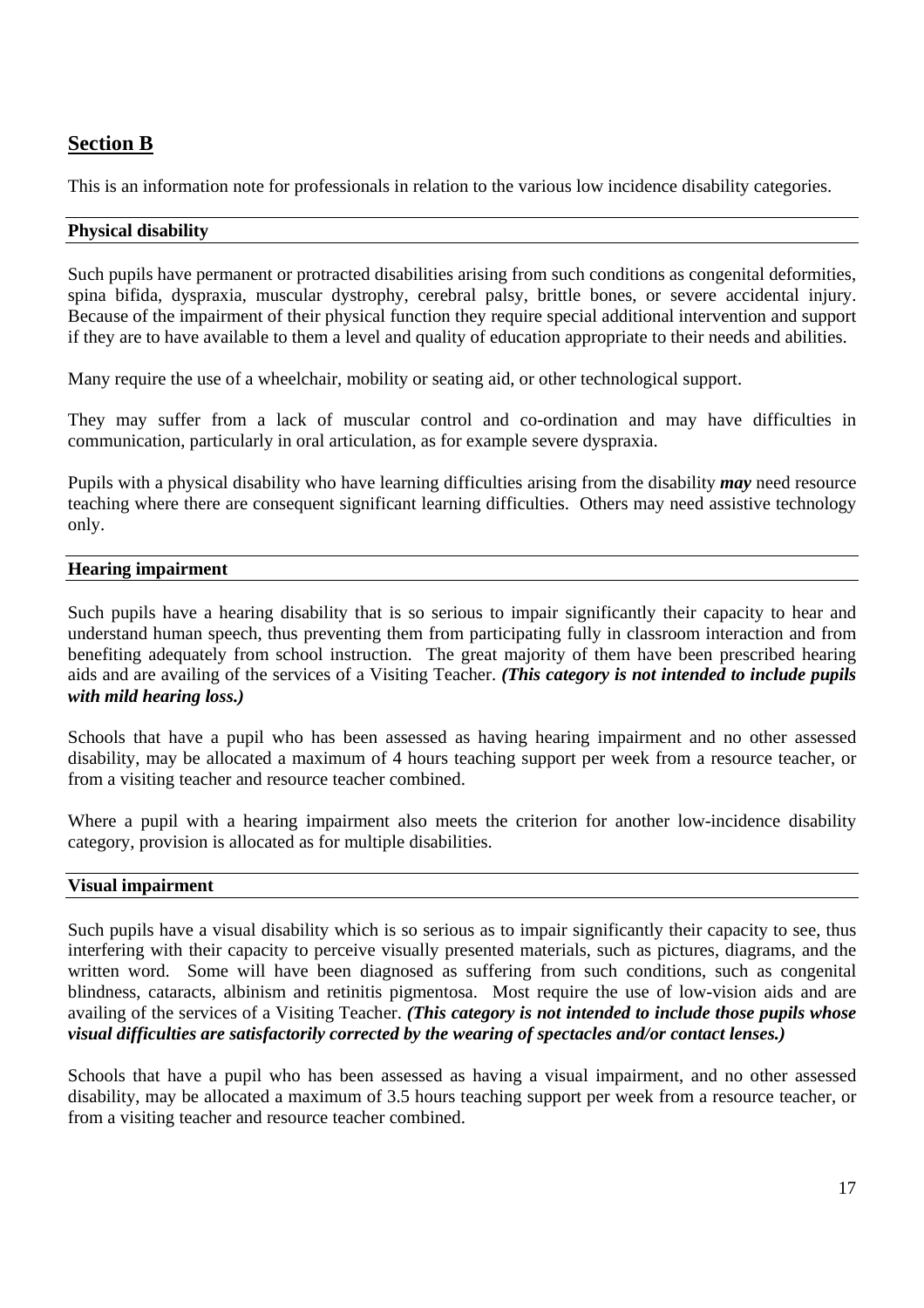Where a pupil with a visual impairment also meets the criterion for another low-incidence disability category, provision is allocated as for multiple disabilities.

#### **Emotional disturbance and/or behaviour problems**

Such pupils *are* being treated by a psychiatrist or psychologist for such conditions as neurosis, childhood psychosis, hyperactivity, attention deficit disorder, attention deficit hyperactivity disorder, and conduct disorders that are significantly impairing their socialisation and/or learning in school. *(This category is not intended to include pupils whose conduct or behavioural difficulties can be dealt with in accordance with agreed procedures on discipline.)* 

Some pupils in this category *may* need resource teaching support. Care support from a special needs assistant may be required where a pupil's behaviour is a danger to himself or others or where it seriously interferes with the learning opportunities of other pupils. In certain circumstances, some pupils may require both supports.

#### **Moderate general learning disability**

Such pupils have been assessed by a psychologist as having a moderate general learning disability.

A maximum allocation of 3.5 hours teaching support per week from a resource teacher may be made to schools in respect of each pupil assessed as having a moderate general learning disability (the pupils fullscale IQ score will have been assessed in the range  $35 - 49$ ).

#### **Severe or profound general learning disability**

Such pupils have been assessed by a psychologist as having a severe or profound general learning disability. In addition, such pupils may have physical disabilities.

Five hours teaching support per week from a resource teacher may be made to schools in respect of each pupil with a severe/profound general learning disability (the pupil's full-scale IQ score will have been assessed as being below 35).

#### **Autism/autistic spectrum disorder (ASD)**

A psychiatrist or psychologist will have assessed and classified such pupils as having autism or autistic spectrum disorder according to DSM–IV or ICD–10 criteria.

In the interest of the pupil with an ASD and in order that the needs of the pupil are adequately addressed, it is important, where feasible, that for a definitive assessment of ASD, a multi-disciplinary assessment team should be involved. The need for a multi-disciplinary assessment is also in keeping with the policy of the National Educational Psychological Service (NEPS).

A maximum allocation of 5 hours teaching support per week from a resource teacher may be made to schools in respect of each pupil assessed as having ASD.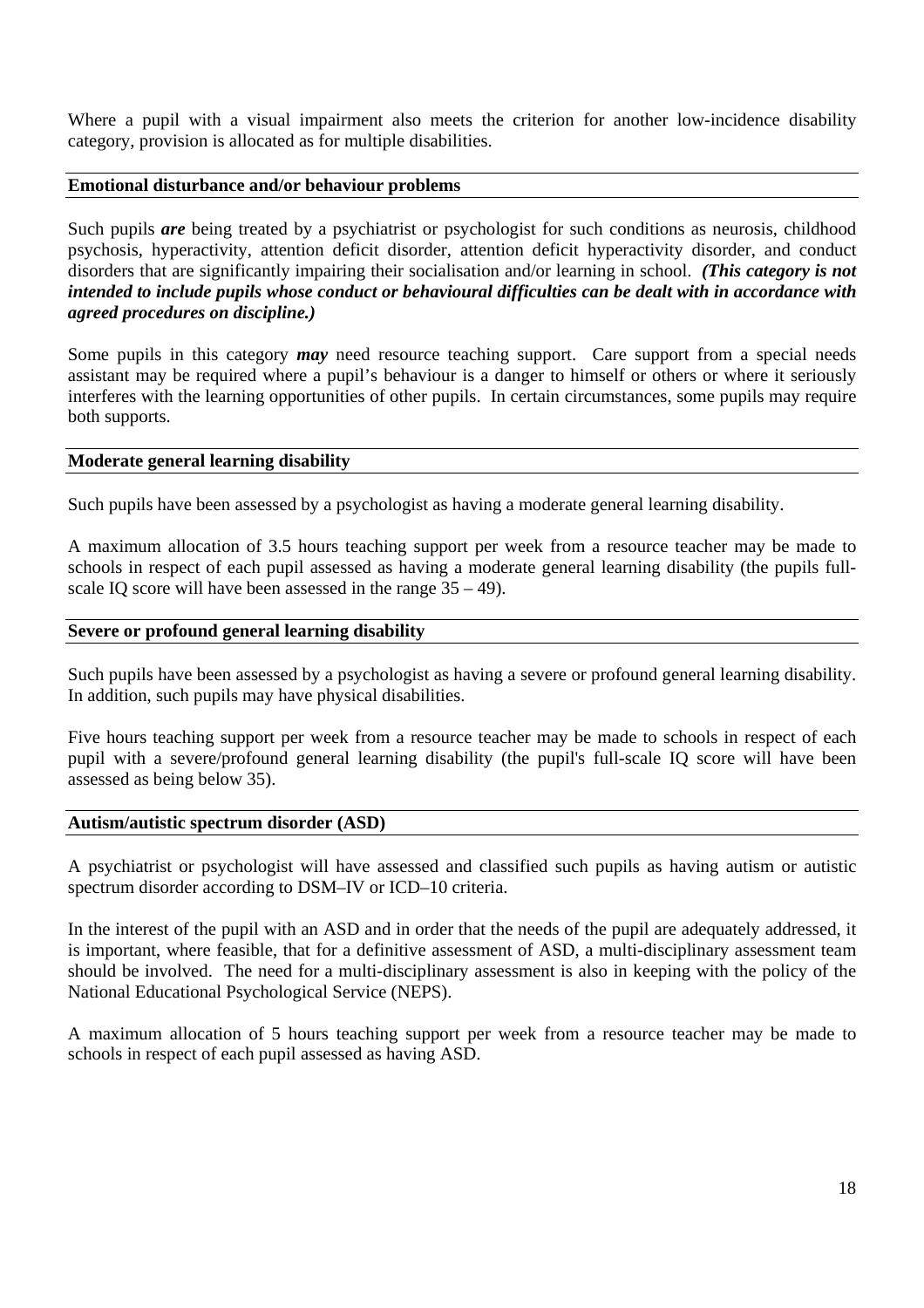#### **Pupils with special educational needs arising from an assessed syndrome**

The level of additional support to be provided for pupils who present with a particular syndrome e.g. Down syndrome, William's syndrome and Tourette's syndrome will be determined following consideration of psychological or other specialist reports which describes the nature and degree of the pupils special educational needs.

Where a pupil with an assessed syndrome has a general learning disability, resource teaching support will be allocated to schools in line with hours allocated to pupils assessed as being within the same IQ band (moderate/severe/profound GLD). Where a pupil with an assessed syndrome has any of the other lowincidence disabilities, resource teaching support will be allocated on that basis.

#### **Specific speech and language disorder**

Such pupils should meet *each* of the following criteria:

- The pupil has been assessed by a psychologist on a standardised test of intelligence that places non verbal or performance ability within the average range or above.
- The pupil has been assessed by a speech therapist on a standardised test of language development that places performance in one or more of the main areas of speech and language development at two standard deviations or more below the mean, or at a generally equivalent level.
- The pupil's difficulties are not attributable to hearing impairment; where the pupil is affected to some degree by hearing impairment, the hearing threshold for the speech-related frequencies should be 40Db;
- Emotional and behavioural disorders or a physical disability are not considered to be primary causes.
- Pupils with speech and language delays and difficulties are not to be considered under this category.
- In the case of specific speech and language disorder it is a pupil's **non-verbal or performance ability**  that must be within the average range or above. (i.e. non-verbal or performance IQ of 90, or above).
- The pupil must also have been assessed by a speech and language therapist and found to be at two or more standard deviations (S.D.) below the mean, or at a generally equivalent level (i.e. - 2 S.D. or below, at or below a standard score of 70) in one or more of the main areas of speech and language development.
- **Two** assessments, a psychological assessment and a speech and language assessment are necessary in this case.
- A maximum allocation of 4 hours teaching support per week from a resource teacher may be made to schools in respect of each pupil assessed as having specific speech and language disorder.

#### **Multiple disabilities**

Pupils assessed with multiple disabilities meet the criteria for two or more of the disabilities described above. A maximum allocation of five hours teaching support per week from a resource teacher may be made to schools in respect of each pupil assessed as having multiple disabilities.

Applications for resources for pupils with special educational needs arising from low-incidence disabilities should be made to the assigned Special Educational Needs Organiser.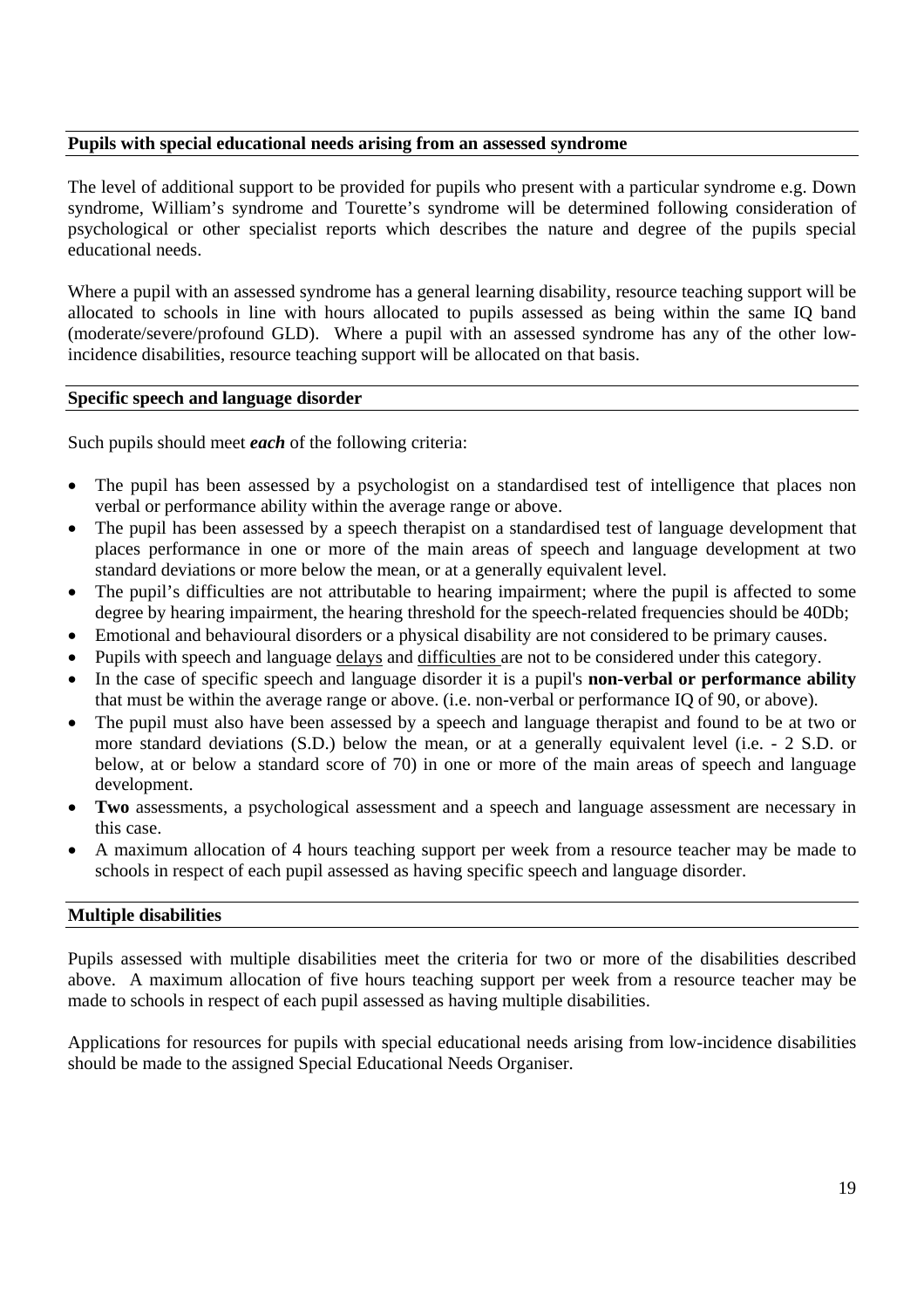# **APPENDIX 2**

# **Background and Details of General Allocation**

The general allocation model replaces the system proposed in June 2004 and provides for the allocation to schools of permanent teachers on a basis of enrolment to cater for the needs of pupils with learning difficulties and special educational needs arising from high-incidence disabilities. The advantages of the new system are that:

- It provides schools with permanent resources for pupils with special educational needs arising from high incidence disabilities and thereby facilitates flexible and early intervention for these pupils;
- It reduces the need for individual applications and supporting psychological assessments for pupils with special educational needs arising from high incidence disabilities;
- It provides resources more systematically, thereby giving schools more certainty about their resource levels;
- It gives greater flexibility to school management in the deployment of resources;
- It provides greater levels of certainty about resource allocations thereby facilitating better planning within the system both at central and local level, leading to a more effective and efficient delivery of services.

The general allocation model will operate as follows:

#### **Larger schools**

Differing pupil teacher ratios apply to boys', mixed and girls' schools.

- Boys' schools with 135 pupils or more get their first post at 135; second post at 295; third post at 475, fourth post at 655, and so on.
- Mixed schools with 145 pupils or more get their first post at 145; second post at 315; third post at 495, fourth post at 675, and so on.
- Girls' schools with 195 pupils or more get their first post at 195; second post at 395; third post at 595; fourth post at 795, and so on.
- All designated disadvantaged schools get their first post at 80; second post at 160; third post at 240; fourth post at 320, and so on.

It should be noted that schools qualify for a *pro rata* part of a post for pupil numbers below the enrolment point for the first post and between the first and second post, the second and third post, and so on. For a designated disadvantaged school with 60 eligible pupils the general allocation is 0.8 of a post; for a boys' school with 215 pupils the general allocation is 1.5 posts; for a mixed school with 700 pupils the general allocation is 4.1 (rounded to one decimal place).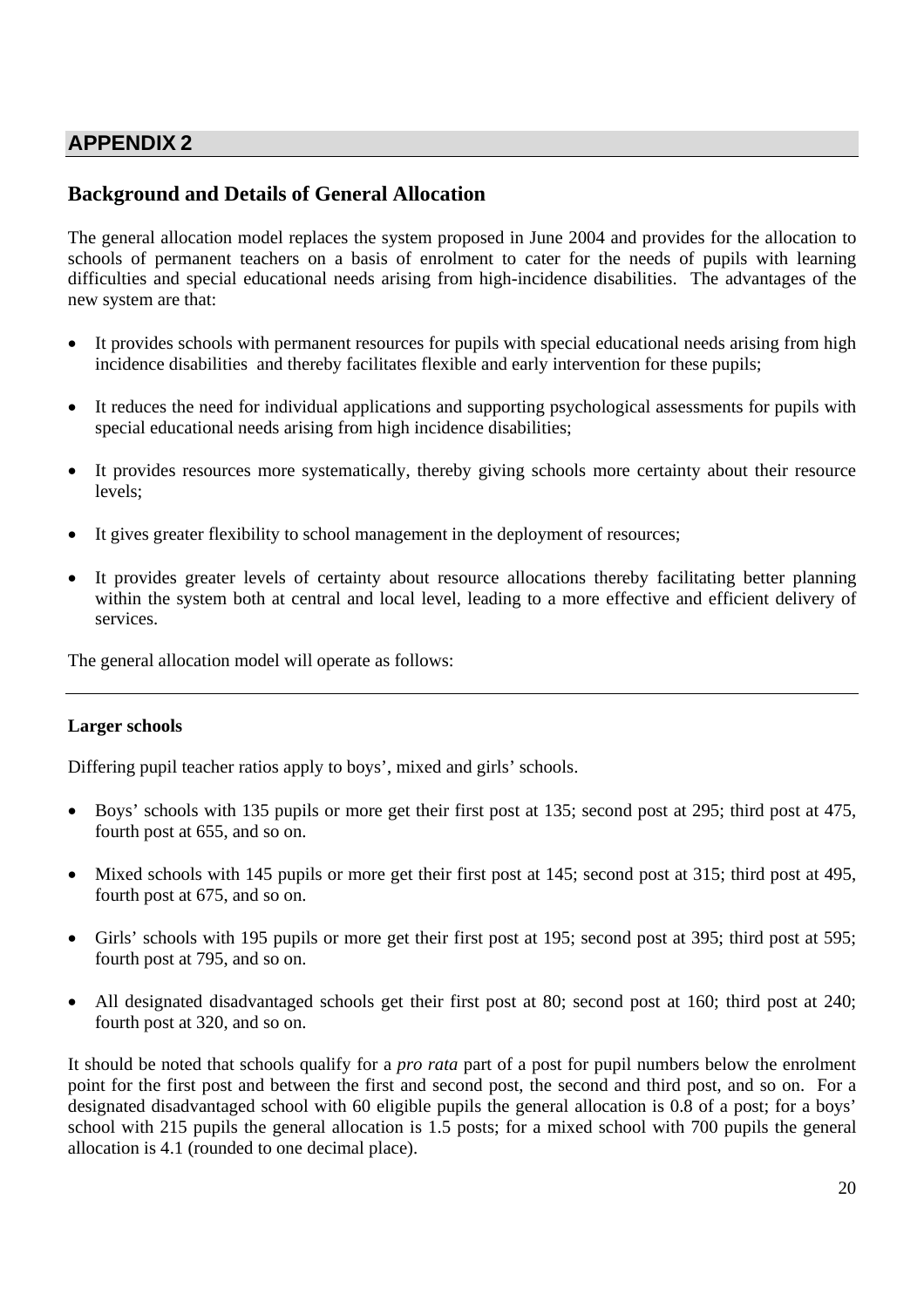### **Small schools**

To ensure that small schools are not disadvantaged by the introduction of the general allocation model, the point at which smaller schools can appoint their first post is significantly reduced. For the purposes of the general allocation model, a boys' school is considered to be small if it has an enrolment of fewer than 135 pupils, a mixed school is considered to be small if it has an enrolment of fewer than 145 pupils, and a girls' school is considered to be small if it has an enrolment of fewer than 195 pupils.

Boys' small schools will qualify for their first post at 100 pupils; mixed small schools will qualify for their first post at 105 pupils; and girls' small schools will qualify for their first post at 150 pupils. However, no additional general allocation will be made to boys' small schools on the basis of an enrolment between 100 and 135, to mixed small schools on the basis of an enrolment between 105 and 145, or to girls' small schools for an enrolment between 150 and 195.

\_\_\_\_\_\_\_\_\_\_\_\_\_\_\_\_\_\_\_\_\_\_\_\_\_\_\_\_\_\_\_\_\_\_\_\_\_\_\_\_\_\_\_\_\_\_\_\_\_\_\_\_\_\_\_\_\_\_\_\_\_\_\_\_\_\_\_\_\_\_\_\_\_\_\_\_\_\_\_\_\_\_\_\_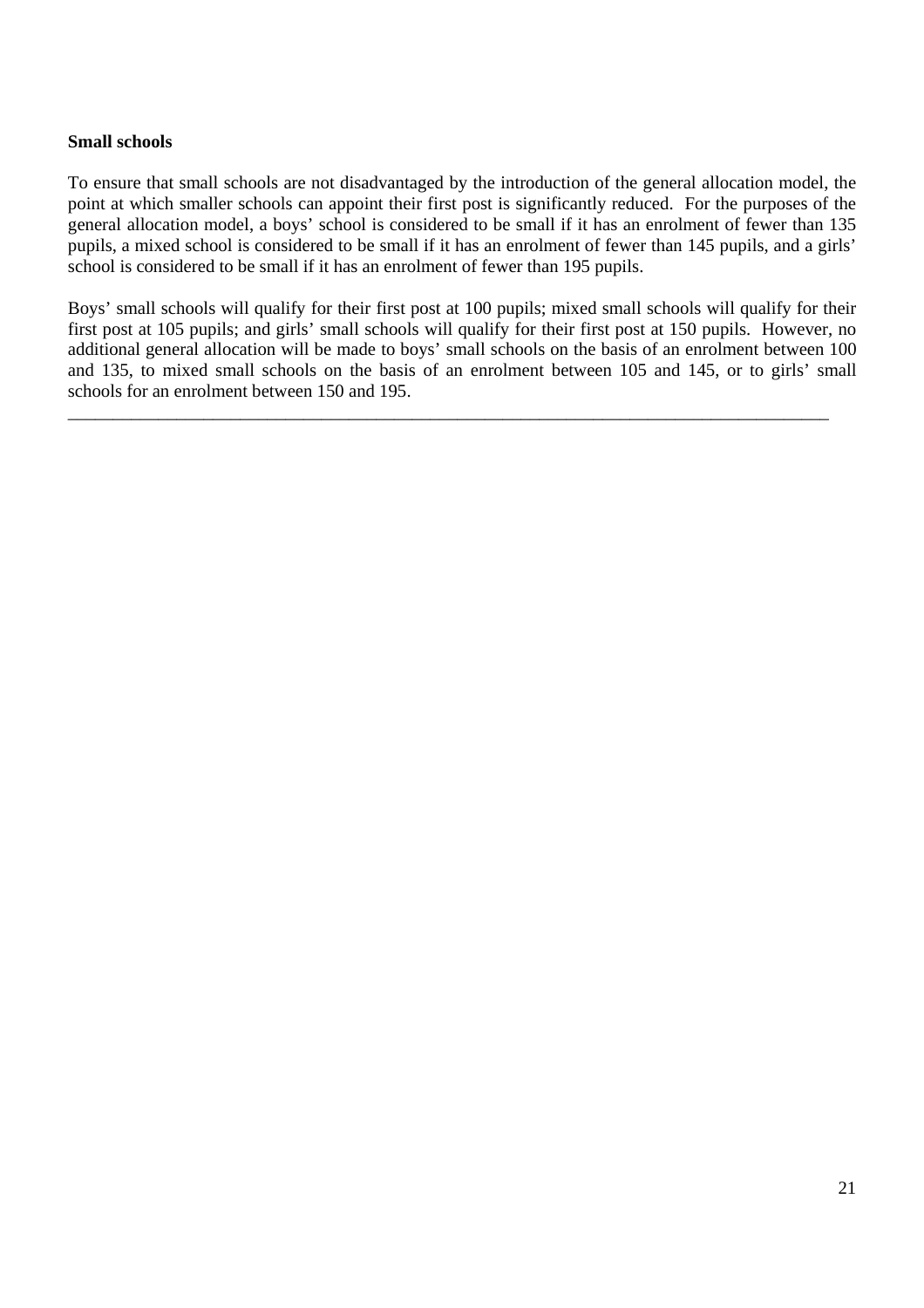# **APPENDIX 3**

# **The Staged Approach to Assessment, Identification and Programme Planning**

### **Stage I**

A class teacher or parent may have concerns about the academic, physical, social, behavioural or emotional development of certain pupils. The teacher should then administer screening measures, which may include screening checklists and profiles for pupils in senior infants and first class, standardised, norm-referenced tests for older pupils and behavioural checklists where appropriate.

The class teacher should then draw up a short, simple plan for extra help to be implemented within the normal classroom setting, in the relevant areas of learning and/or behavioural management. The success of the classroom support plan should be reviewed regularly, with appropriate parental involvement. If concern remains after a number of reviews and adaptations to the plan, the special education support team or the learning support/resource teacher in the school may be consulted about the desirability of intervention at stage II.

### **Stage II**

**If intervention is considered necessary at stage II, then the pupil should be referred to the learning support/resource teacher, with parents' permission, for further diagnostic testing.** In the case of pupils with learning difficulties, if the classroom support plan fails to achieve the desired outcome the pupil should be referred to the learning support teacher/resource teacher, with parents' permission, for further diagnostic testing. If this diagnostic assessment suggests that supplementary teaching would be beneficial, this should be arranged. The parents and the class teacher should be involved with the learning-support/resource teacher in drawing up the learning programme, which would include appropriate interventions for implementation in the home, in the classroom, and during supplementary teaching.

The learning support/resource teacher and the class teacher should review regularly, in consultation with the parents, the rate of progress of each pupil receiving supplementary teaching. If significant concerns remain after a number of reviews and adaptations to the learning programme, then it may be necessary to provide interventions at stage III.

In the case of pupils with emotional or behavioural difficulties, it is recognised that, with serious difficulties, more urgent action may be needed. In these cases the pupil's needs should, with parents' permission, be discussed with the relevant NEPS psychologist and/or the case should be referred to the clinical services of the Health Services Executive. This may lead to a more detailed behavioural management programme to be implemented at home and in class, or to referral for further specialist assessment (stage III).

#### **Stage III**

**Some pupils who continue to present with significant learning needs will require more intensive intervention at stage III.** The school may formally request a consultation and, where appropriate, an assessment of need from a specialist outside the school in respect of pupils with learning difficulties or with mild or moderate behavioural problems (or both) who have failed to make progress after supplementary teaching or the implementation of a behavioural programme and in respect of pupils with serious emotional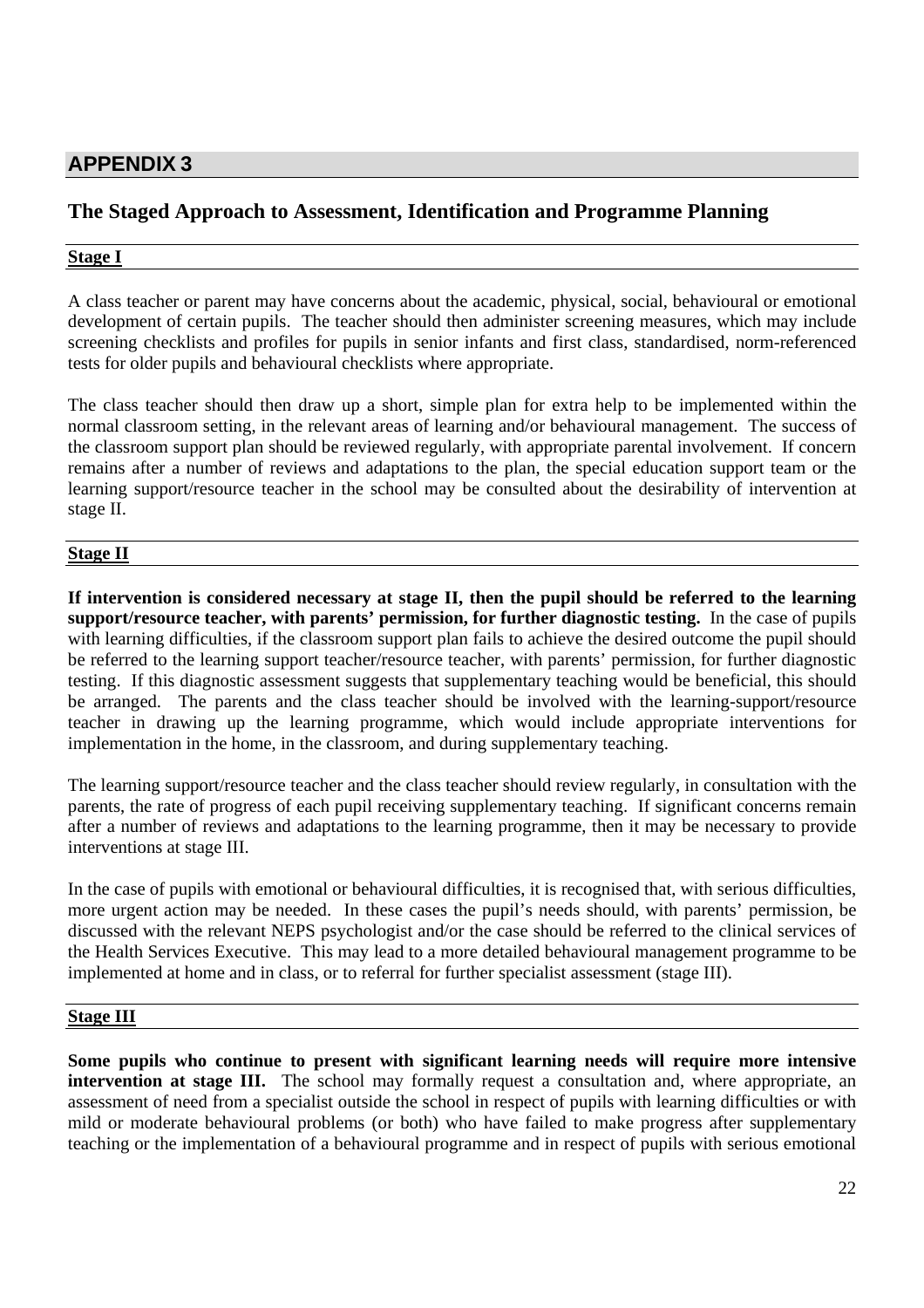disturbance and/or behavioural problems. Such specialist advice may be sought from psychologists, paediatricians, speech and language therapists, audiologists, etc.<sup>1</sup>

The learning support/resource teacher, resource teacher, if available, and the class teacher, in consultation with the relevant specialist or specialists should then draw up a learning programme that includes identification of any additional available resources that are considered necessary in order to implement the programme. The parents should be fully consulted throughout this process. This programme should be the subject of regular reviews, leading to revisions of the learning programme and referral for specialist review, as necessary.

In the case of pupils identified at an early age as having very significant special educational needs, intervention at stage III will be necessary on their entry to school. Support in the classroom will be an essential component of any learning programme devised for such pupils, and primary responsibility for the pupil will remain with the class teacher, in consultation with the learning support/resource /or resource teacher.

<sup>1</sup> Following the introduction of the general allocation model teaching resources are available to schools for pupils at Stage III without necessarily having recourse to an assessment by an external specialist outside the school.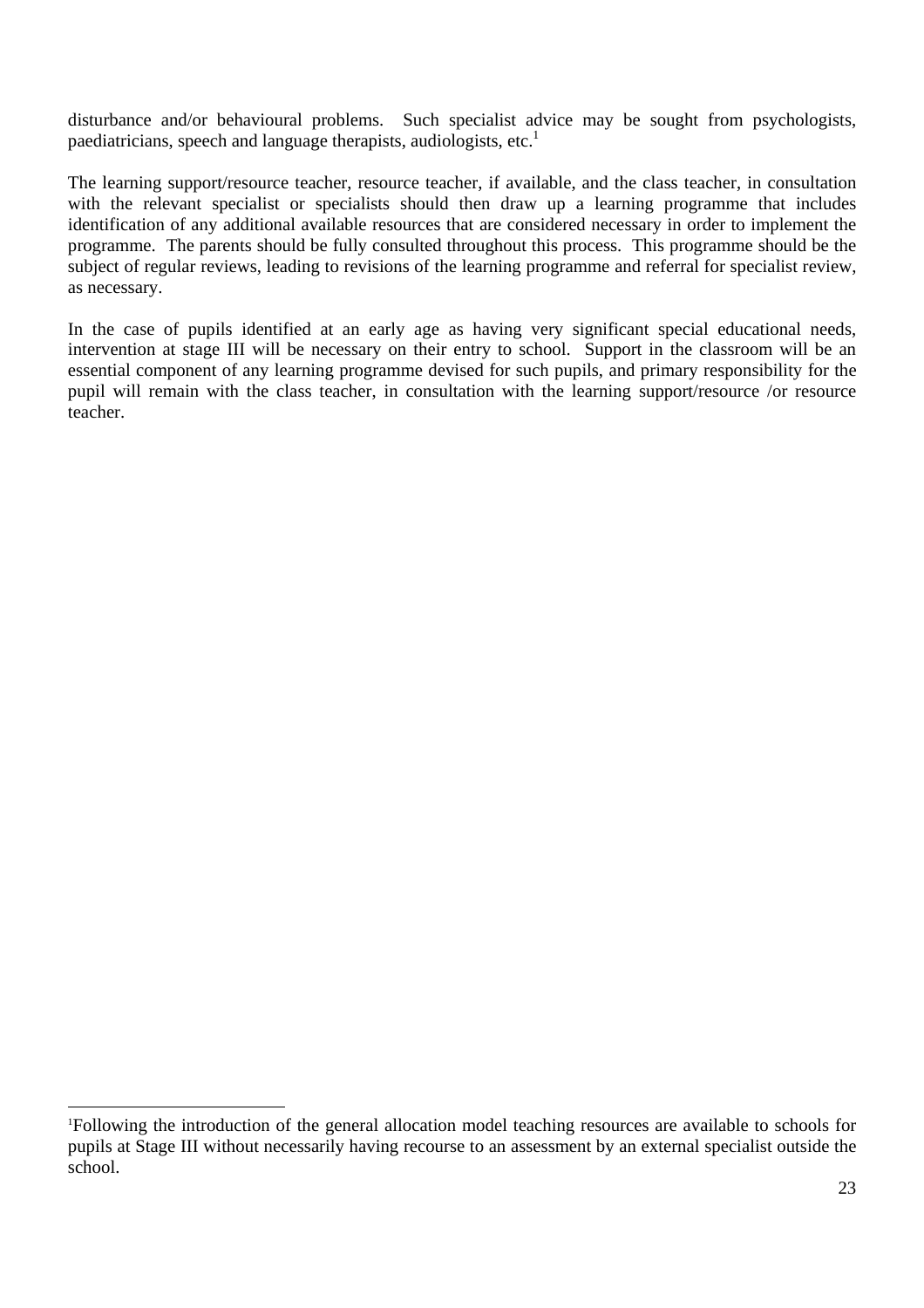# **APPENDIX 4**

# **Deploying special educational resources using the general allocation**

Three models are presented to assist schools in planning, at the level of the whole school and at the level of the individual pupil, for the deployment of additional teaching resources. In drawing up these models the framework suggested in part 1 of this circular was used. Schools should note that the principles and procedures in the *Learning-Support Guidelines* continue to apply and that the guidance provided in them should continue to be followed. Where necessary, the advice provided in the *Learning-Support Guidelines* can be adapted in the light of teacher allocations made to schools under the terms of the general allocation model.

What follows in this appendix are the three worked models of how the general allocation can be applied in different settings. Example A is a small mixed school, example B is a mid-sized all-boys' school and example C is a large all-girls' school. These models use the structure suggested in part 1, section 5 of this circular.

While it is not feasible to illustrate all possible types of schools and settings, it is hoped that these three models will be helpful in illustrating various possibilities. Equally, some timetables for pupils and teachers are outlined for each type of school. These timetables are also intended as samples and do not cover the full range of possible options, nor do they refer to the classroom support plans being implemented by the class teacher.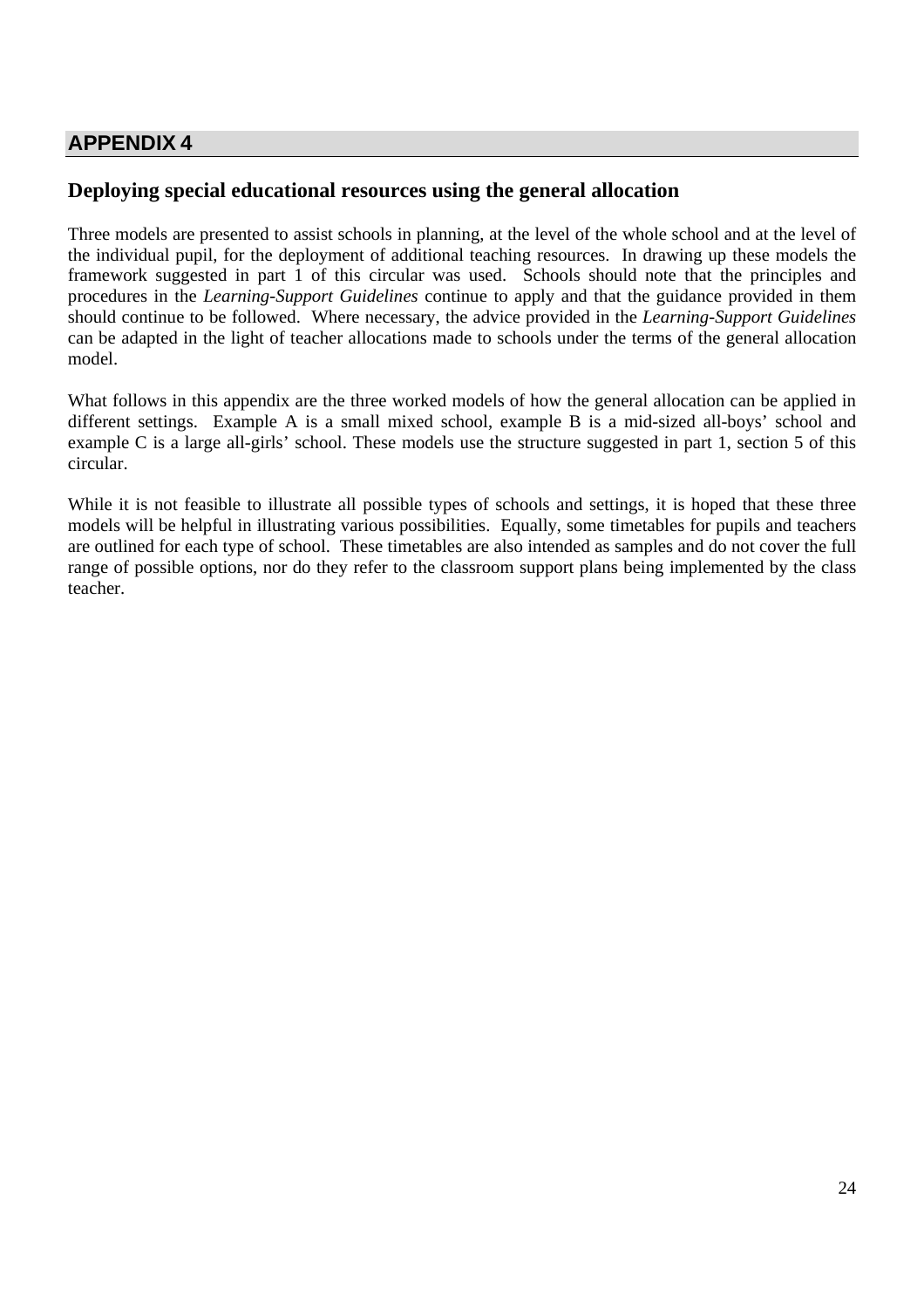## **EXAMPLE SCHOOL A**

## **A mixed small school with an enrolment of 60 pupils, no disadvantaged status**

General Allocation: 15 hours

(a full-time permanent post, shared with a neighbouring school)

 *plus* 

allocation for low incidence resource teaching: 3.5 hours (temporary hours)

In total, therefore, the school has 18.5 hours, with a part-time permanent shared post, plus part-time (3.5 hours) temporary hours.

#### **Step 1**

*Identify all the pupils in need of additional teaching support, both learning-support teaching and resource teaching and including pupils who have special educational needs arising from high-incidence and low-incidence disabilities.*

In this case the school identified a total of nine pupils.

**Step 2** 

*Identify the level of intervention required on the basis of the pupils' learning needs (stage II or stage III).* 

*Pupils with learning needs at stage II:* 

Five pupils, (*Paul, Aidan, Emma, Vicky & Teresa*) need support for literacy (Traditionally, these pupils would have been described as needing learning support).

One pupil (Ola*)* has mild emotional and behavioural difficulties.

*Pupils with learning needs at stage III:* 

*Those with special educational needs arising from high incidence disabilities:* 

One pupil (*Heather*) has a mild general learning disability*,* and one pupil (*Samir)* has borderline general learning disability and additional behavioural difficulties, both of whom have been previously assessed.

*Those with special educational needs arising from low incidence disabilities for whom 3.5 hours have been allocated, which is additional to the general allocation:*

One pupil, *Adam* has a moderate general learning disability (3.5 hours).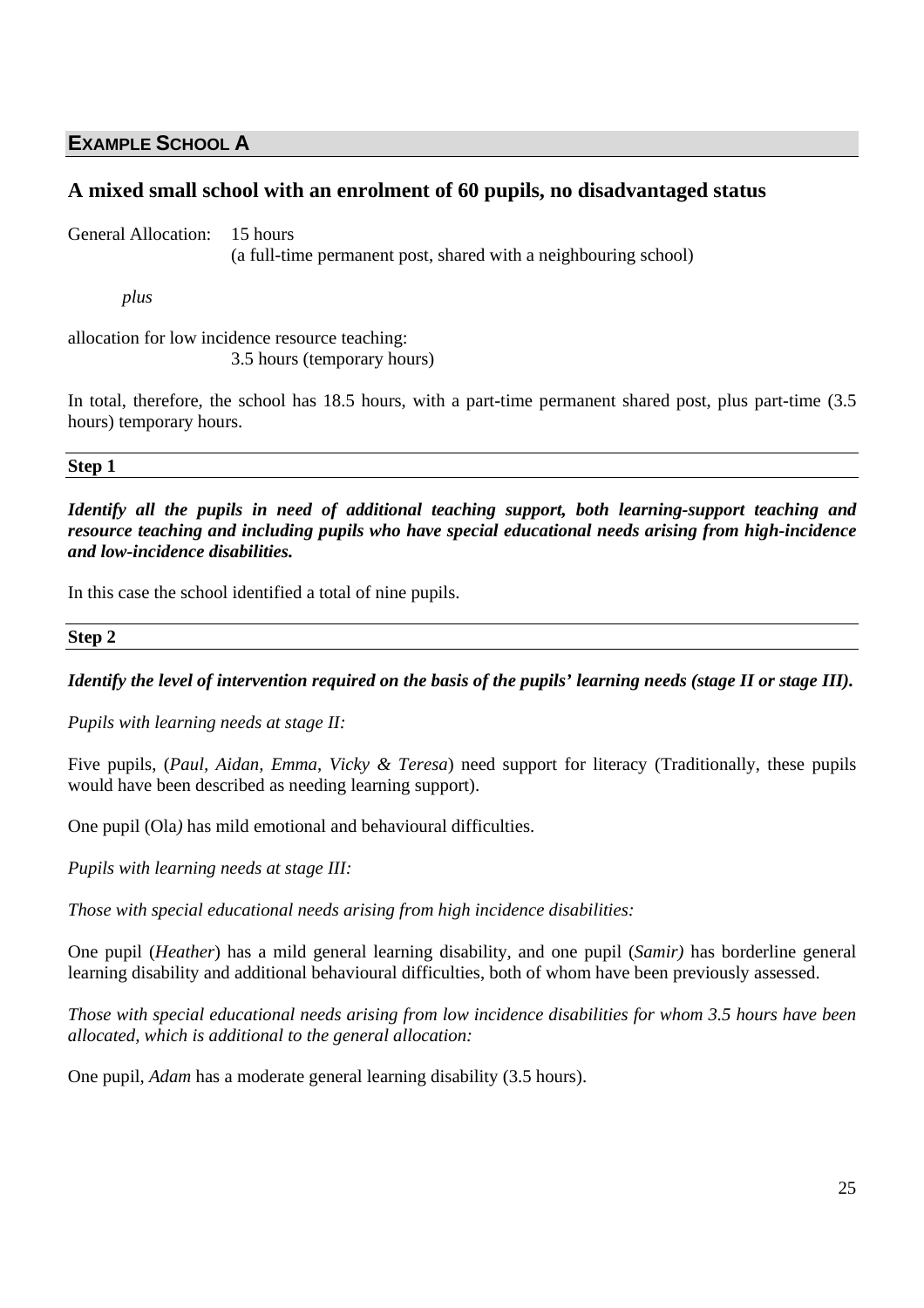## **Summary of pupils in need of additional support and stage of intervention**

|                       | <b>Pupils with</b><br>learning needs at<br>stage II<br>(literacy and<br>numeracy) | <b>Pupils with</b><br>learning needs at<br>stage II<br>(other special<br>educational needs) | <b>Pupils with</b><br>learning needs at<br>stage III<br>(pupils with high<br>incidence<br>disabilities) | <b>Pupils with</b><br>learning needs at<br>stage III<br>(pupils with low<br>incidence<br>disabilities) |
|-----------------------|-----------------------------------------------------------------------------------|---------------------------------------------------------------------------------------------|---------------------------------------------------------------------------------------------------------|--------------------------------------------------------------------------------------------------------|
| <b>Junior Infants</b> | None yet identified                                                               |                                                                                             |                                                                                                         |                                                                                                        |
| <b>Senior Infants</b> |                                                                                   |                                                                                             |                                                                                                         |                                                                                                        |
| <b>First Class</b>    | 1 pupil ( <i>Paul</i> ) for<br>literacy support                                   |                                                                                             |                                                                                                         | 1 pupil (Adam)<br>with moderate<br><b>GLD</b>                                                          |
| <b>Second Class</b>   | 2 pupils (Aidan $\&$<br>Emma) for literacy<br>support                             | 1 pupil $(Ola)$ with<br>mild emotional and<br>behavioural needs                             |                                                                                                         |                                                                                                        |
| <b>Third Class</b>    |                                                                                   |                                                                                             | 1 pupil (Heather)<br>with mild GLD                                                                      |                                                                                                        |
| <b>Fourth Class</b>   | 1 pupil (Vicky) for<br>literacy support                                           |                                                                                             |                                                                                                         |                                                                                                        |
| <b>Fifth Class</b>    |                                                                                   |                                                                                             | 1 pupil (Samir)<br>with borderline<br>mild GLD/<br>behavioural<br>difficulties                          |                                                                                                        |
| <b>Sixth Class</b>    | 1 pupil ( <i>Teresa</i> ) for<br>literacy support                                 |                                                                                             |                                                                                                         |                                                                                                        |

In this school, junior infants, senior infants and first class are in one classroom, second, third and fourth class are in a second classroom and fifth and sixth class are in a third classroom.

## **Step 3**

*Identify the members of the teaching staff who will be allocated to the identified pupils. (All teachers who are appointed on foot of the general allocation model, allocations of additional teacher hours for the support of pupils with special educational needs arising from low-incidence disabilities, and any other allocation to the school).* 

Ms McMahon (15 hours): a full-time permanent post, shared with a neighbouring school. She will be offering the school 15 hours, from noon to 3 p.m. five times per week. Ms Mc Mahon also gives one additional session, on Friday from 11:15 a.m. to noon.

Mr Doyle (3.5 hours): a temporary post allocated for pupils with low incidence disabilities.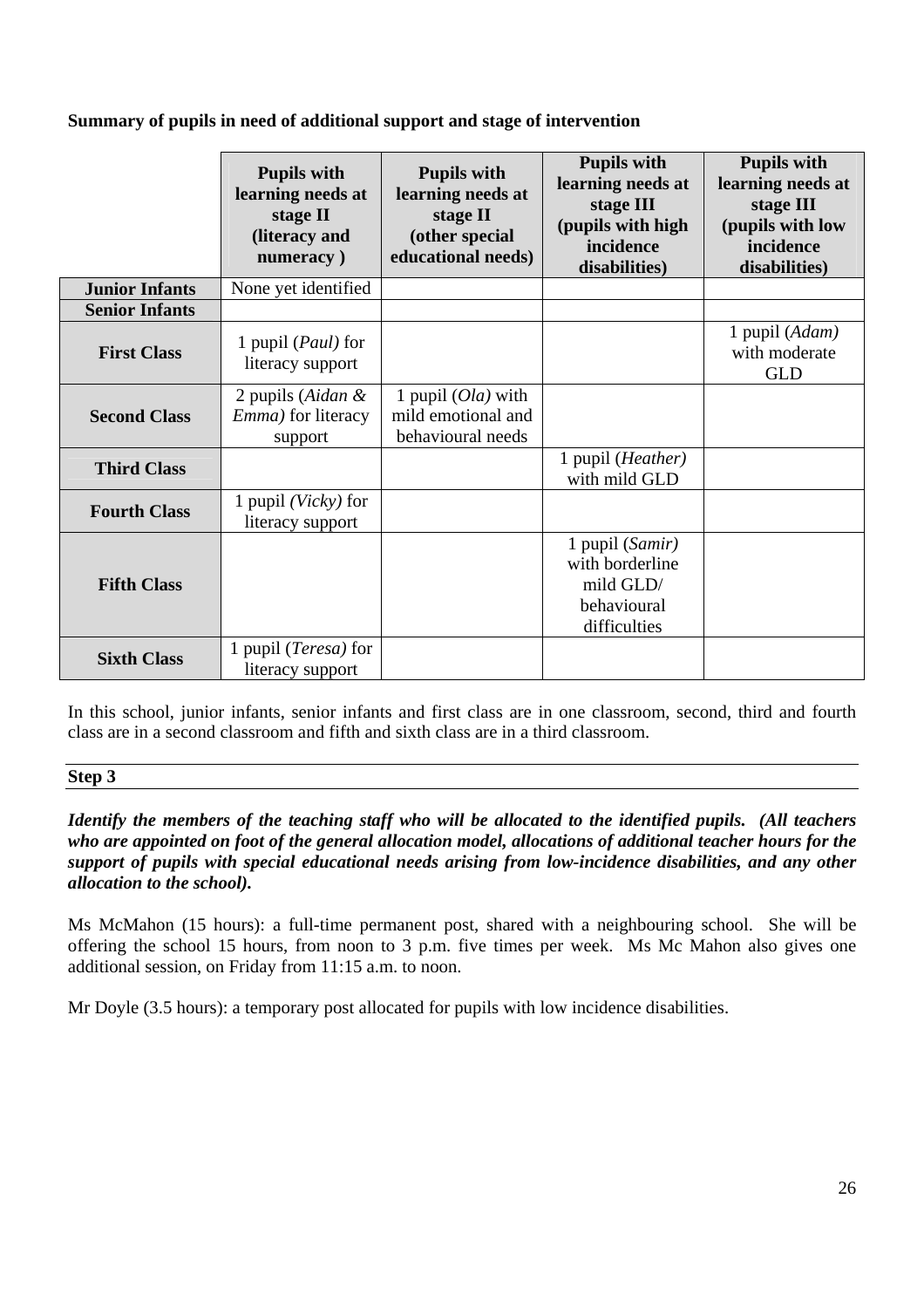#### **Step 4**

*Allocate the identified staff members to the pupils, taking account of:* 

- *the programme needs of individual pupils and groups of pupils, including whether it is shortterm/focused intervention or long-term/continuing support,*
- *the time available to all pupils and the proportion of time needed by individual pupils and groups of pupils, based on identified needs,*
- *the expertise of the teachers, and*
- *practical and logistical considerations, including increasing chances for LS/RTs and RTs to liaise with mainstream class teachers, availability of staff at times of greatest need, etc.*

Ms McMahon is a qualified primary school teacher, working in the area of learning support for the last 6 years. She will be offering the school 15 hours, from noon to 3 p.m. Monday to Thursday and from 11:15 to 3 p.m. on Friday.

Mr Doyle is a retired teacher, available on Tuesday and Wednesday from 9:15 a.m. to 11 a.m.

In this case it was decided to allocate Mr Doyle to in-class support work with younger pupils in the school, to assisting with identification and screening and early intervention, to give focussed support to *Paul* (who has literacy needs at stage II), and to offer *Adam* (who has moderate general learning disability and is at stage III) in-class support. It is envisaged that both *Adam and Paul* will have focussed support for 30 minutes each on Tuesdays and Thursdays.

Ms McMahon will then use her 15 hours to support the remaining pupils and to further support Adam.

## **Step 5**

*Cross-reference the programme needs of pupils with learning needs at stages II and III and consider common needs that can be met by grouping to ensure effective and efficient teaching and learning approaches. Agree on which teacher or teachers will cater for these groups.* 

*Weekly timetable for Special Education - Ms. McMahon and Mr Doyle* 

|                  | <b>Monday</b>                  | <b>Tuesday</b>               | Wednesday                           | <b>Thursday</b>              | Friday                       |
|------------------|--------------------------------|------------------------------|-------------------------------------|------------------------------|------------------------------|
| <b>Session 1</b> |                                | Adam & Paul<br>(Mr Doyle)    |                                     | Adam & Paul<br>(Mr Doyle)    |                              |
| <b>Session 2</b> |                                |                              |                                     |                              | Samir<br>(Ms McMahon)        |
|                  | <b>Lunch Time</b>              |                              |                                     |                              |                              |
| <b>Session 3</b> | Adam<br>(Ms McMahon)           | Aidan & Emma<br>(Ms McMahon) | Adam<br>(Ms McMahon)                | Aidan & Emma<br>(Ms McMahon) | Adam<br>(Ms McMahon)         |
| <b>Session 4</b> | Ola<br>(Ms McMahon)            | Samir<br>(Ms McMahon)        | Heather<br>(Ms McMahon)             | Samir<br>(Ms McMahon)        |                              |
| <b>Session 5</b> | Vicky & Teresa<br>(Ms McMahon) | Heather<br>(Ms McMahon)      | Vicky and<br>Teresa<br>(Ms McMahon) | Heather<br>(Ms McMahon)      | Aidan & Emma<br>(Ms McMahon) |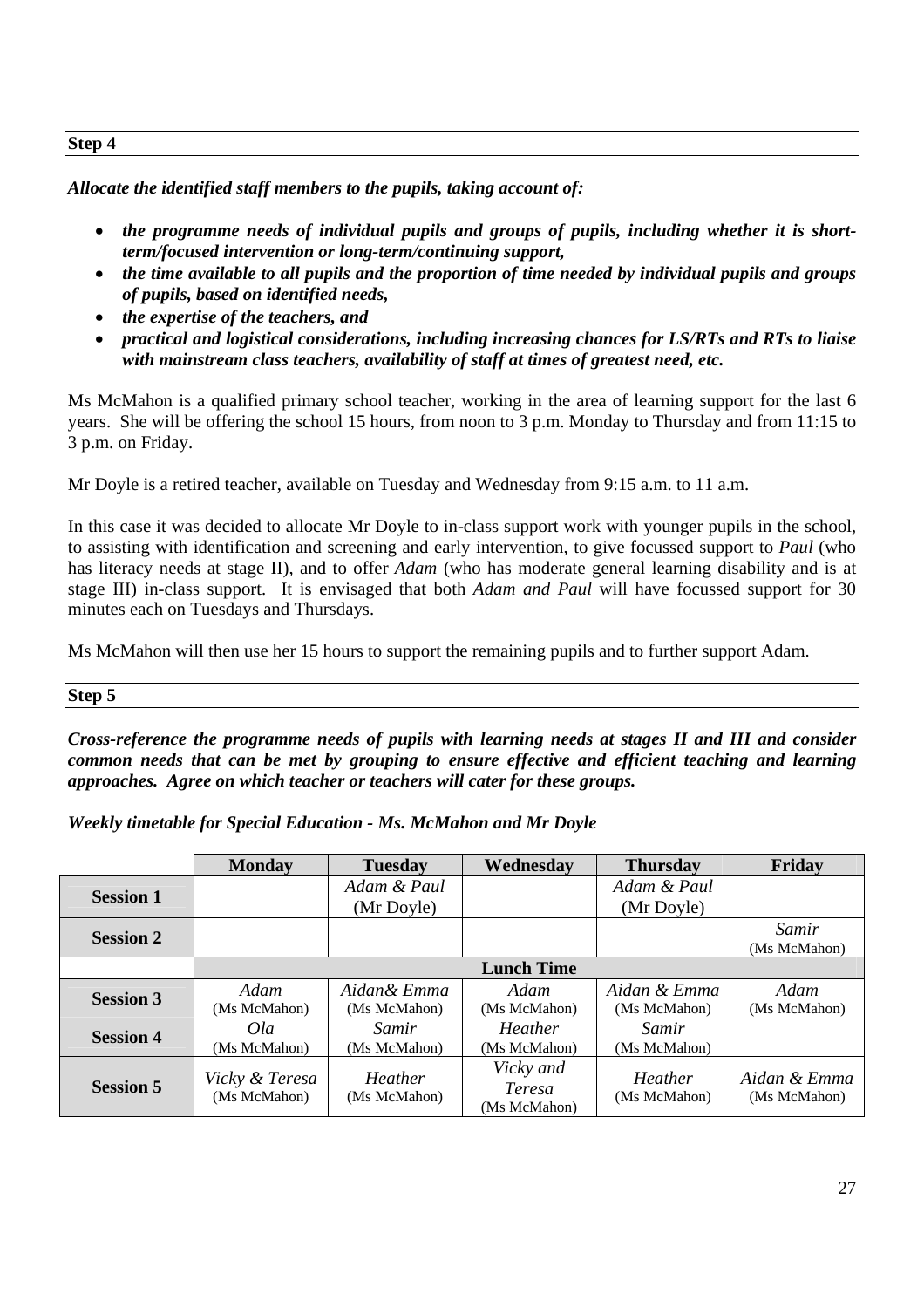# **EXAMPLE SCHOOL B**

# **A boys' school with an enrolment of 230 pupils, no disadvantaged status**

General Allocation: One full-time permanent post, plus15 hours (a full-time permanent post, shared with a neighbouring school)

 *plus* 

Allocation for low incidence resource teaching: 11.5 hours (temporary hours)

In total, therefore, the school has a full-time permanent post and 15 hours (full-time permanent post, shared with another school) plus 11.5 temporary hours.

#### **Step 1**

*Identify all the pupils in need of additional teaching support, both learning-support teaching and resource teaching and including pupils who have special educational needs arising from high-incidence and low-incidence disabilities.*

In this case the school identified a total of 32 pupils.

#### **Step 2**

#### *Identify the level of intervention required on the basis of the pupils' learning needs (stage II or stage III).*

*Pupils with learning needs at stage II:* 

Eighteen pupils needing support for literacy and six needing support for maths. (Traditionally, these pupils would have been described as needing learning support).

Two pupils (*Bartak and Ajith)* have mild emotional and behavioural difficulties.

*Pupils with learning needs at stage III:* 

*Those with high incidence disabilities:* 

One pupil (*Jack) has* a mild general learning disability, and one pupil (*Michael)* has a borderline general learning disability and additional behavioural difficulties*,* and a further pupil (*Eoin*) has severe reading difficulties.

*Those with low incidence disabilities, for whom 11.5 hours have been allocated, which is additional to the general allocation:* 

One pupil (*Kyle*) has an autistic spectrum disorder (5 hours), one (*Kevin*) has emotional and behavioural disturbance (3.5 hours), and one pupil (*Joshua*), has a hearing impairment (4 hours).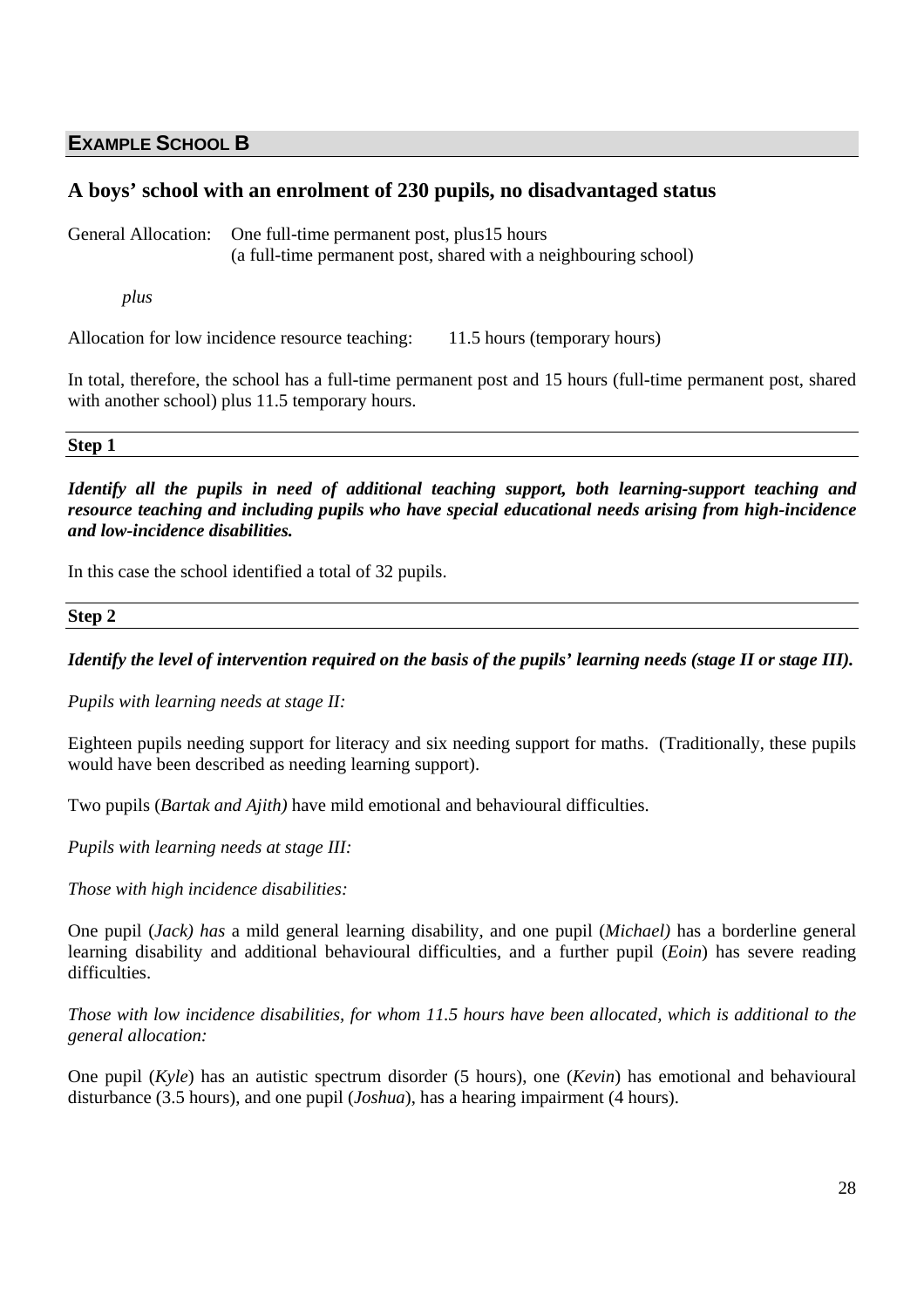**Summary of pupils in need of additional support and stage of intervention**

|                       | <b>Pupils with</b><br>learning needs at<br>stage II<br>(literacy and<br>numeracy needs) | <b>Pupils with</b><br>learning needs at<br>stage II<br>(other special<br>educational needs) | <b>Pupils with</b><br>learning needs at<br>stage III<br>(pupils with high<br>incidence<br>disabilities) | <b>Pupils with</b><br>learning needs at<br>stage III<br>(pupils with low<br>incidence<br>disabilities) |
|-----------------------|-----------------------------------------------------------------------------------------|---------------------------------------------------------------------------------------------|---------------------------------------------------------------------------------------------------------|--------------------------------------------------------------------------------------------------------|
| <b>Junior Infants</b> | None yet identified                                                                     |                                                                                             |                                                                                                         |                                                                                                        |
| <b>Senior Infants</b> |                                                                                         | 1 pupil (Bartak)<br>with mild<br>emotional and<br>behavioural<br>difficulties               |                                                                                                         | 1 pupil $(Kevin)$<br>with emotional and<br>behavioural<br>disturbance                                  |
| <b>First Class</b>    | 3 pupils for literacy<br>support                                                        |                                                                                             | 1 pupil (Michael)<br>with borderline<br>mild GLD and<br>behavioural<br>difficulties                     |                                                                                                        |
| <b>Second Class</b>   | 5 pupils for literacy<br>support and 2 for<br>maths support                             |                                                                                             |                                                                                                         |                                                                                                        |
| <b>Third Class</b>    | 3 pupils for literacy<br>support                                                        |                                                                                             |                                                                                                         | 1 pupil $(Kyle)$ with<br>autistic spectrum<br>disorder                                                 |
| <b>Fourth Class</b>   | 3 pupils for literacy<br>support and 2 for<br>maths support                             | 1 pupil (Ajith) with<br>mild emotional and<br>behavioural<br>difficulties                   |                                                                                                         | 1 pupil (Joshua)<br>with hearing<br>impairment                                                         |
| <b>Fifth Class</b>    | 1 pupil for literacy<br>support and 2<br>pupils for maths<br>support                    |                                                                                             | 1 pupil ( <i>Jack</i> ) with<br>mild GLD                                                                |                                                                                                        |
| <b>Sixth Class</b>    | 3 pupils for literacy<br>support                                                        |                                                                                             | 1 pupil (Eoin) with<br>severe reading<br>difficulties                                                   |                                                                                                        |

### **Step 3**

*Identify the members of the teaching staff who will be allocated to the identified pupils (all teachers who are appointed on foot of the general allocation model, allocations of additional teacher hours for the support of pupils with special educational needs arising from low-incidence disabilities, and any other allocation to the school).*

| Ms. Mulhall:                       | a full-time permanent post.                                       |
|------------------------------------|-------------------------------------------------------------------|
| Mr. Murphy $(15 \text{ hours})$ :  | a permanent full-time post shared with neighbouring girls' school |
| Ms. Hogan $(11.5 \text{ hours})$ : | a temporary post allocated for pupils with low incidence needs    |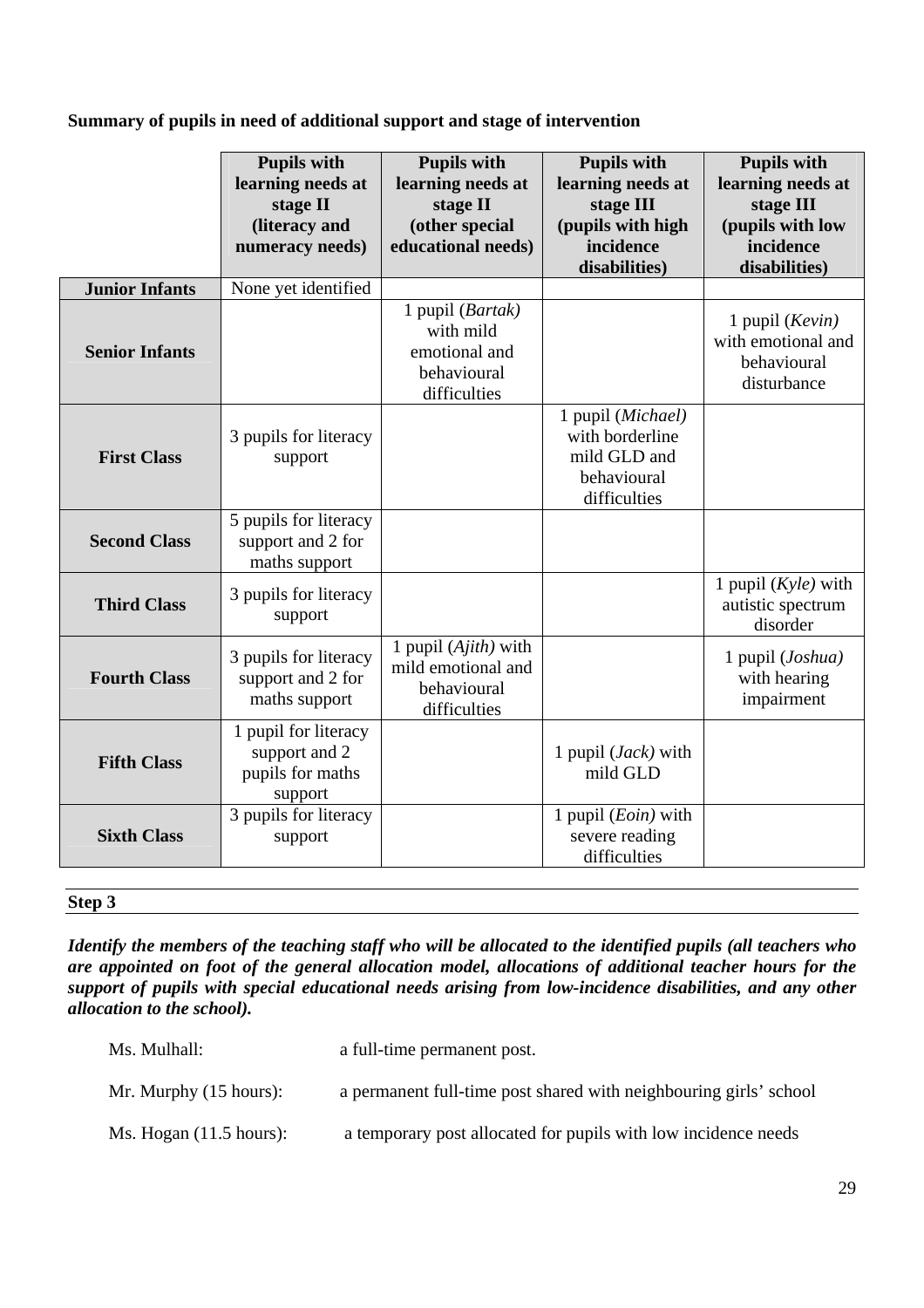#### **Step 4**

*Allocate the identified staff members to pupils, taking account of* 

- *the programme needs of individual pupils and groups of pupils, including whether it is shortterm/focused intervention or long-term/continuing support,*
- *the time available to all pupils and the proportion of time needed by individual pupils and groups of pupils, based on identified needs,*
- *the expertise of the teachers, and*
- *practical and logistical considerations, including increasing chances for LS/RTs and RTs to liaise with mainstream class teachers, the availability of staff at times of greatest need, etc*

**Ms. Mulhall** has a full-time permanent post. She has 10 years' experience in learning support and has attended a one year course in learning support in a College of Education.

**Ms. Mulhall** has been allocated learning support (literacy and maths) for first, second, third and sixth class. She is also responsible for early identification and screening and support for literacy at the infant phase. Ms. Mulhall is also working with *Eoin,* who has stage III needs because of his severe reading difficulties.

**Mr. Murphy** has 15 hours, a permanent full-time post shared with neighbouring girls' school. He previously worked in a special school for pupils with mild and moderate general learning disabilities.

**Mr. Murphy** will be working with some of the pupils with learning needs at stage III (*Jack, Michael, Kyle*  and *Joshua)*. He will be taking care of fifth class stage II learning support (literacy and maths).

**Ms. Hogan** has 11.5 hours, a temporary post. She is a qualified primary teacher and has expressed an interest in working with pupils in the area of social interaction and physical education. She is available on Tuesday, Wednesday and Thursday.

**Ms. Hogan** will be offering in-class support and some social skills training to *Bartak* (stage II, mild emotional and behavioural needs) and to *Kevin* (stage III, emotional and behavioural disturbance), both of whom are in senior infants. She will also be working with Ajith (stage II, mild emotional and behavioural needs), who is in fourth class. Additionally, she will be offering learning support in literacy and maths to five pupils in fourth class.

## **Step 5**

*Cross-reference the programme needs of pupils with special educational needs at stages II and III and consider common needs that can be met by grouping to ensure effective and efficient teaching and learning approaches. Agree on which teacher or teachers will cater for these groups.* 

In this school, it was felt that it would be helpful to group *Kevin and Bartak* together for some of the time, as they had similar needs.

Although *Joshua\** was allocated to Mr Murphy for resource teaching, it was felt that he would also benefit from joining the small maths learning support group with Mr Hogan.

Mr Hogan was also providing the fourth class with some learning support. However, to supplement this, Ms Mulhall also offered them one session per week, to specifically develop reading comprehension skills.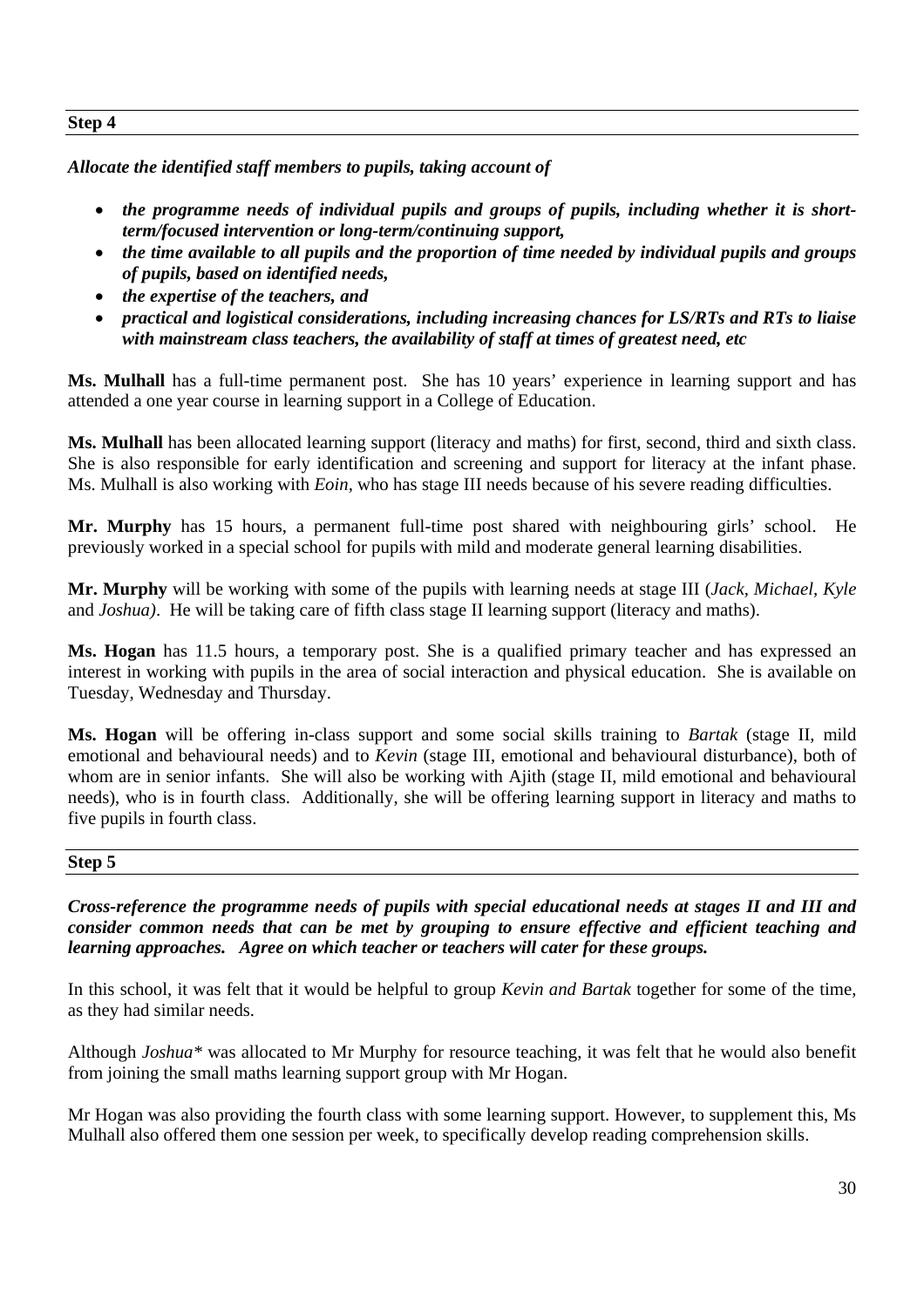It was also felt that a paired reading scheme, between the first class learning support pupils and the sixth class learning support pupils would be beneficial. Ms Mulhall undertook to co-ordinate this, although the activity took place in the first class classroom after lunch, three times per week for 20 minutes.

# **Weekly timetable for Ms. Hogan**

|                  | <b>Monday</b>                                                                                                                                                                                                         | <b>Tuesday</b>                                                       | Wednesday                                                          | <b>Thursday</b>   | Friday |  |  |
|------------------|-----------------------------------------------------------------------------------------------------------------------------------------------------------------------------------------------------------------------|----------------------------------------------------------------------|--------------------------------------------------------------------|-------------------|--------|--|--|
| <b>Session 1</b> |                                                                                                                                                                                                                       | Literacy learning<br>support, fourth<br>class                        | Literacy learning<br>support, fourth class                         |                   |        |  |  |
| <b>Session 2</b> |                                                                                                                                                                                                                       | Maths, learning<br>support, fourth<br>class, $2$ pupils +<br>Joshua* | Maths, learning<br>support, fourth class, 2<br>pupils + $Joshua$ * |                   |        |  |  |
|                  |                                                                                                                                                                                                                       |                                                                      |                                                                    |                   |        |  |  |
|                  |                                                                                                                                                                                                                       | <b>Break Time</b>                                                    |                                                                    |                   |        |  |  |
|                  |                                                                                                                                                                                                                       |                                                                      |                                                                    |                   |        |  |  |
| <b>Session 3</b> |                                                                                                                                                                                                                       | Ajith                                                                | Computer time                                                      |                   |        |  |  |
|                  | <b>Lunch</b> time<br>Developing playing skills in the yard, focusing on senior infants<br>(Bartak & Kevin) on Tuesday and fourth class (Ajith) on Wednesday<br>(Ms. Hogan takes a later lunch herself on these days.) |                                                                      |                                                                    |                   |        |  |  |
| <b>Session 4</b> |                                                                                                                                                                                                                       | Bartak & Kevin                                                       | Bartak & Kevin                                                     | Bartak &<br>Kevin |        |  |  |
|                  |                                                                                                                                                                                                                       |                                                                      |                                                                    |                   |        |  |  |
| <b>Session 5</b> | In class support and small group work with senior infants, to<br>include Bartak & Kevin                                                                                                                               |                                                                      |                                                                    |                   |        |  |  |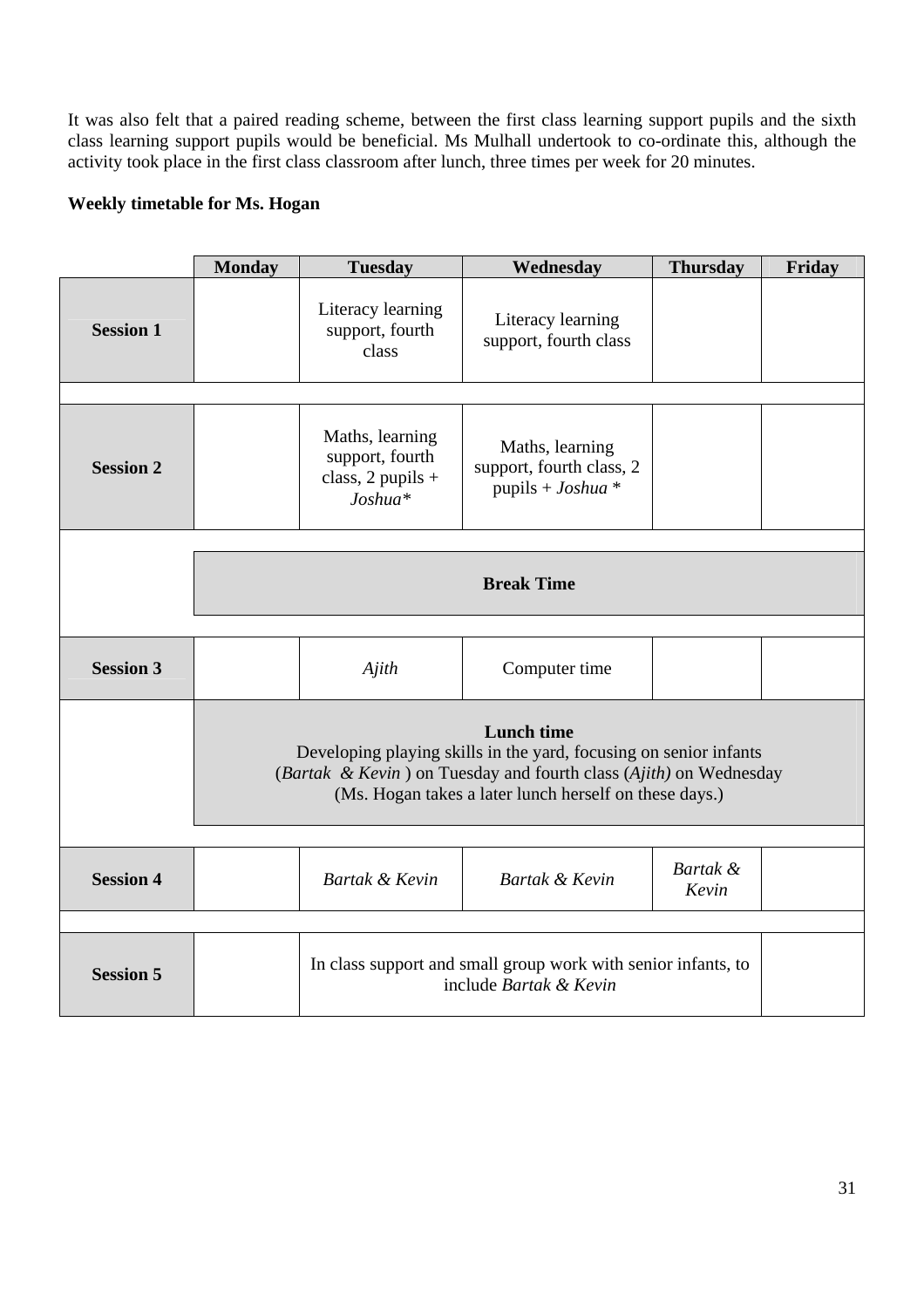# **Weekly timetable for Ms. Mulhall**

|                  | <b>Monday</b>                                                                                                                                                                                                            | <b>Tuesday</b>                                                                     | Wednesday                                    | <b>Thursday</b>                              | Friday                                                                     |
|------------------|--------------------------------------------------------------------------------------------------------------------------------------------------------------------------------------------------------------------------|------------------------------------------------------------------------------------|----------------------------------------------|----------------------------------------------|----------------------------------------------------------------------------|
| <b>Session 1</b> | Eoin<br>(individual for<br>30 minutes)                                                                                                                                                                                   | Eoin<br>(individual for<br>30 minutes)                                             | Eoin<br>(individual for<br>30 minutes)       | Eoin<br>(individual for<br>30 minutes)       | Eoin<br>(individual for<br>30 minutes)                                     |
|                  |                                                                                                                                                                                                                          |                                                                                    |                                              |                                              |                                                                            |
| <b>Session 2</b> | Individual session for 30 minutes with pupil from sixth class, to follow intensive<br>computer-based literacy programme for a five-week block. Three pupils to be seen by<br>rotation in first term, followed by review. |                                                                                    |                                              |                                              |                                                                            |
|                  |                                                                                                                                                                                                                          |                                                                                    |                                              |                                              |                                                                            |
| <b>Session 3</b> | Learning<br>support, second<br>class group 1                                                                                                                                                                             | Learning<br>support, second<br>class group 1                                       | Learning<br>support, third<br>class          | Learning<br>support, second<br>class group 1 | Learning<br>support, second<br>class group 1                               |
|                  |                                                                                                                                                                                                                          |                                                                                    |                                              |                                              |                                                                            |
|                  |                                                                                                                                                                                                                          |                                                                                    | <b>Break Time</b>                            |                                              |                                                                            |
|                  |                                                                                                                                                                                                                          |                                                                                    |                                              |                                              |                                                                            |
| <b>Session 4</b> | Learning<br>support, second<br>class group 2                                                                                                                                                                             | Learning<br>support, second<br>class group 2                                       | Learning<br>support, second<br>class group 2 | Learning<br>support, second<br>class group 2 | Learning<br>support,<br>comprehension<br>workshop,<br>fourth class         |
|                  |                                                                                                                                                                                                                          |                                                                                    |                                              |                                              |                                                                            |
|                  |                                                                                                                                                                                                                          |                                                                                    | Lunch                                        |                                              |                                                                            |
|                  |                                                                                                                                                                                                                          |                                                                                    |                                              |                                              |                                                                            |
| <b>Session 5</b> | Learning<br>support, third<br>class                                                                                                                                                                                      | Junior and senior infants,<br>identification, screening and early<br>intervention. |                                              | Learning<br>support, third<br>class          | Time for review<br>of peer reading<br>scheme                               |
|                  |                                                                                                                                                                                                                          |                                                                                    |                                              |                                              | involving three<br>pupils at stage                                         |
| <b>Session 6</b> | Learning<br>support, first<br>class                                                                                                                                                                                      | Learning<br>support, second<br>class, maths<br>workshop                            | Learning<br>support, first<br>class          | Learning<br>support, first<br>class          | II in the first<br>class and three<br>pupils at stage<br>II in sixth class |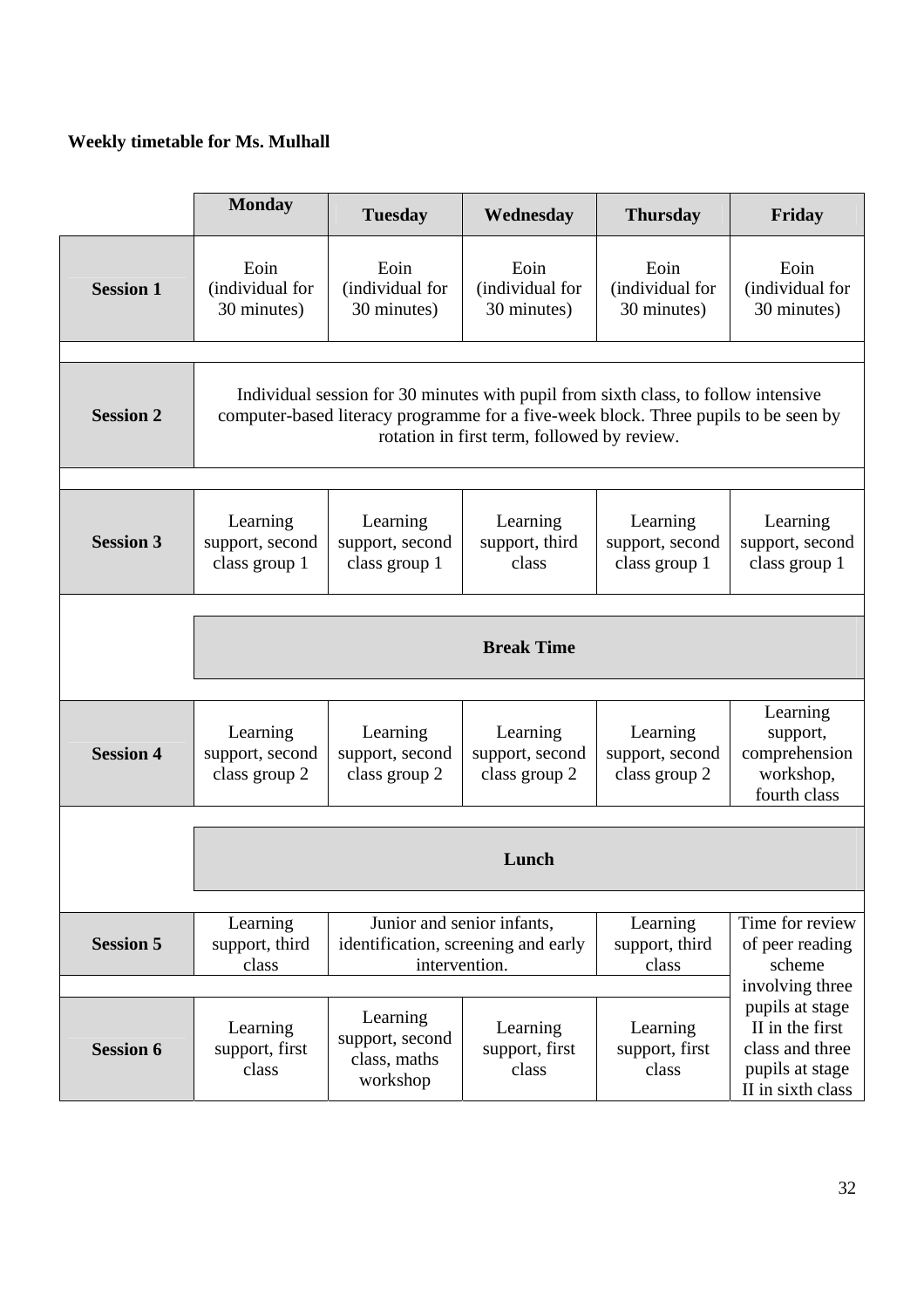# **EXAMPLE SCHOOL C**

## **An all girls' school with an enrolment of 497, no disadvantaged status**

General Allocation: 2 full posts, plus 12.5 hours

(a full-time permanent post, shared with a neighbouring school)

 *plus* 

allocation for low incidence resource teaching of:

11.5 hours (a full-time temporary post shared with a neighbouring school)

In total, therefore, the school has two full-time permanent posts, a part-time (12.5 hours) permanent post, and a part-time temporary post (11.5 hours).

#### **Step 1**

*Identify all the pupils in need of additional teaching support, both learning-support teaching and resource teaching and including pupils who have special educational needs arising from high-incidence disabilities.* 

In this case the school identified a total of 66 pupils.

#### **Step 2**

#### *Identify the level of intervention required on the basis of the pupils' learning needs (stage II or stage III)*

*Pupils with learning needs at stage II:* 

Forty-six pupils need support for literacy (including eight who also need support with numeracy,) and a further six need support with numeracy only. (Traditionally, these pupils would have been described as needing learning support).

A pupil with dyspraxia (*Clodagh*) and two pupils with mild emotional and behavioural difficulties (Sinead *& Rachel*) were also identified as requiring intervention at stage II.

*Pupils with learning needs at stage III:* 

Seven pupils have special educational needs arising from high incidence disabilities.

Four pupils (*Alison, Ciara, Michaela & Kate)* were assessed as having mild general learning disability.

Two pupils (*Tara & Lauren)* have borderline general learning disability and additional learning needs (as outlined in circular 08/02).

One pupil *(Toni*), as assessed, meets the criteria for specific learning disability as set out in circular 8/02.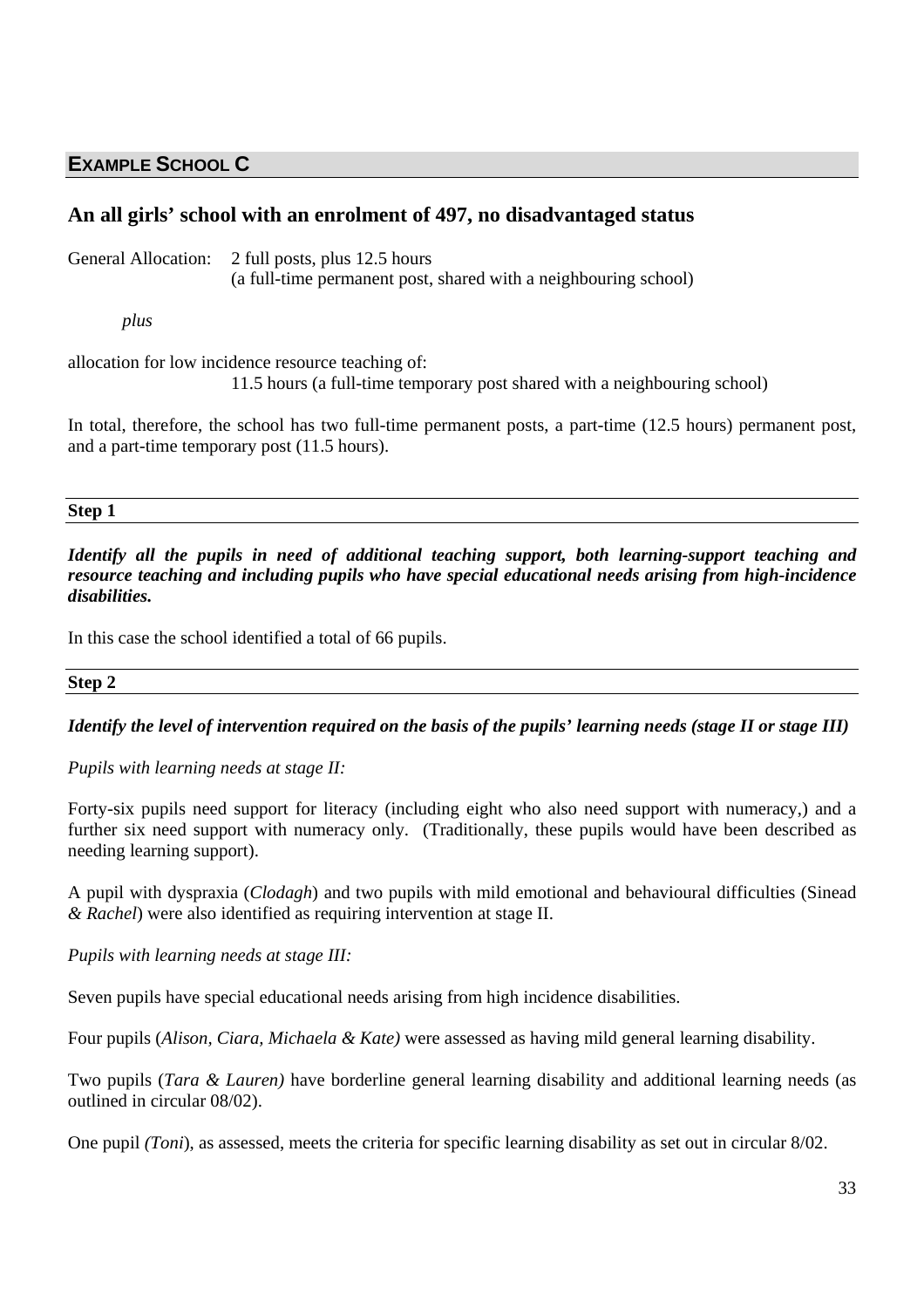One pupil (*Eilish*), with severe reading difficulties, as assessed, would not have been eligible for an allocation of resource teaching hours, being just outside the criteria for specific learning disability as set out in circular 8/02. However, based on the staged approach to assessment, identification and programme planning, it has been decided in the school that focussed, short-term intervention at stage III is warranted for her also.

For pupils with special educational needs arising from low incidence disabilities, 11.5 resource teaching hours have been allocated in addition to the general allocation. The pupils with low incidence disabilities, as set out in Appendix 1, are:

- one (*Raksandra)* with a physical disability (3 hours),
- one (*Samantha)* with Asperger's syndrome (5 hours),
- one *(Kerry)* with emotional disturbance and associated behavioural difficulties (3.5 hours).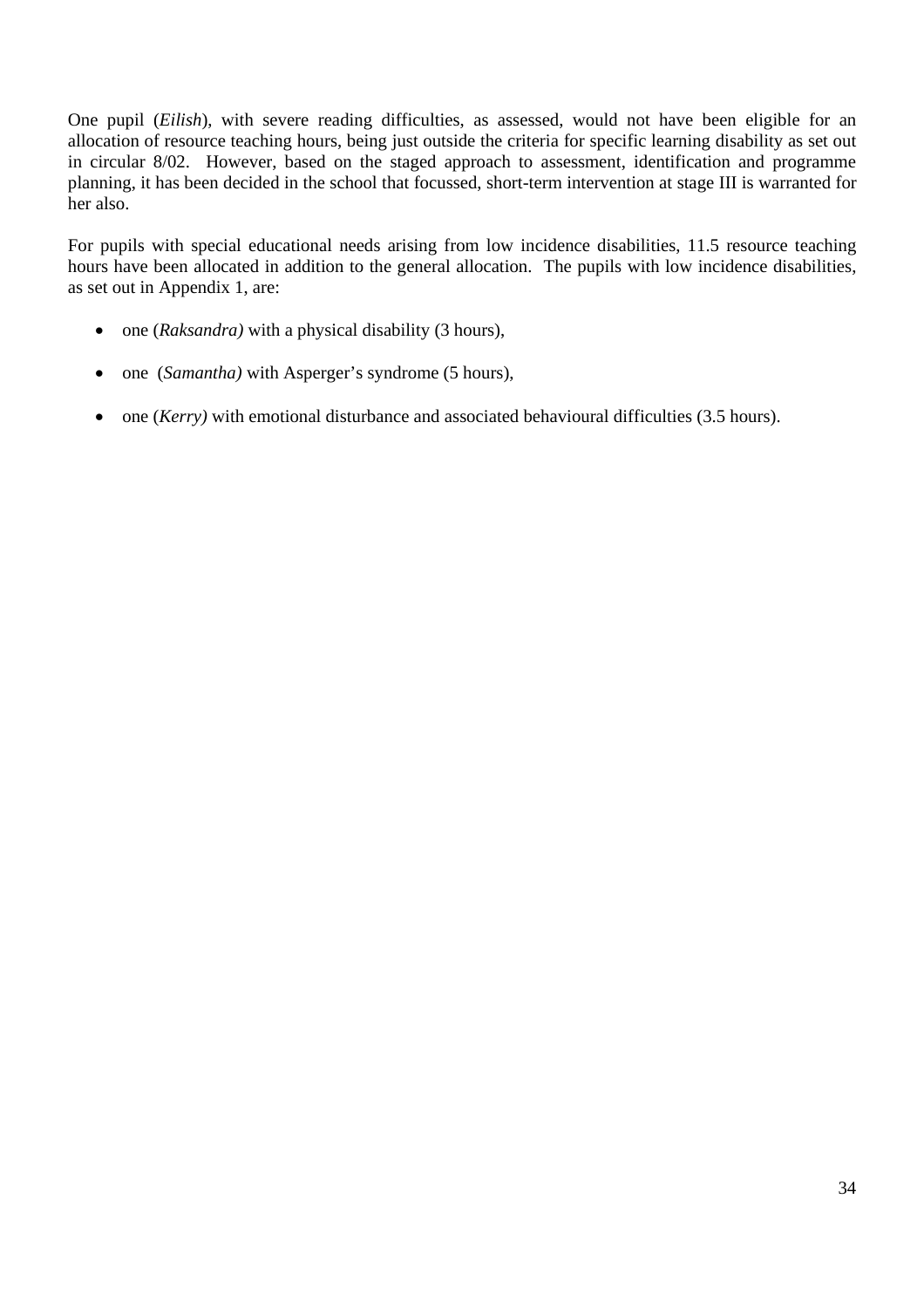# **Summary of pupils in need of additional support and stage of intervention**

|                       | Learning needs at<br>stage II<br>(literacy and<br>numeracy needs)                                     | Learning needs at<br>stage II<br>(other special<br>educational needs)         | <b>Learning needs at</b><br>stage III<br>(pupils with high<br>incidence disabilities)                       | <b>Learning</b><br>needs at stage<br><b>III</b><br>(pupils with<br>low incidence<br>disabilities) |
|-----------------------|-------------------------------------------------------------------------------------------------------|-------------------------------------------------------------------------------|-------------------------------------------------------------------------------------------------------------|---------------------------------------------------------------------------------------------------|
| <b>Junior Infants</b> | None yet identified                                                                                   |                                                                               | 1 pupil (Alison, has<br>mild GLD/ language<br>delay                                                         |                                                                                                   |
| <b>Senior Infants</b> | 4 pupils for literacy<br>(Sarah, Lisa, Laura &<br>Nadia,)<br>3 for numeracy<br>(Sarah, Lisa & Sorcha) | 1 pupil (Sinead)<br>with mild<br>emotional and<br>behavioural<br>difficulties | 1 pupil (Ciara) with<br>mild GLD, another<br>(Lauren) with<br>borderline mild GLD/<br>language difficulties | 1 pupil<br>(Raksandra)<br>with physical<br>disability (3<br>hours)                                |
| <b>First Class</b>    | 9 pupils for literacy,<br>2 pupils for numeracy                                                       |                                                                               |                                                                                                             |                                                                                                   |
| <b>Second Class</b>   | 7 pupils for literacy<br>2 pupils for numeracy                                                        |                                                                               | 1 pupil (Eilish) with<br>severe reading<br>difficulties                                                     |                                                                                                   |
| <b>Third Class</b>    | 6 pupils for literacy,<br>2 pupils for numeracy                                                       | 1 pupil (Clodagh)<br>with dyspraxia                                           | 1 pupil (Tara) with<br>borderline GLD and<br>significantly low<br>attainments                               |                                                                                                   |
| <b>Fourth Class</b>   | 4 pupils for literacy                                                                                 | 1 pupil (Rachel)<br>with mild<br>emotional<br>/behavioural<br>difficulties    | 1 pupil (Michaela) with<br>mild GLD                                                                         | 1 pupil<br>(Samantha)<br>with<br>Asperger's<br>syndrome (5<br>hours)                              |
| <b>Fifth Class</b>    | 5 pupils for literacy,<br>3 pupils for numeracy                                                       |                                                                               | 1 pupil (Toni) with<br>severe<br>reading difficulties                                                       |                                                                                                   |
| <b>Sixth Class</b>    | 6 pupils for literacy,<br>2 pupils for numeracy                                                       |                                                                               | 1 pupil ( <i>Kate</i> ) with<br>mild GLD                                                                    | 1 pupil $(Kerry)$<br>with emotional<br>and<br>behavioural<br>needs $(3.5)$<br>hours)              |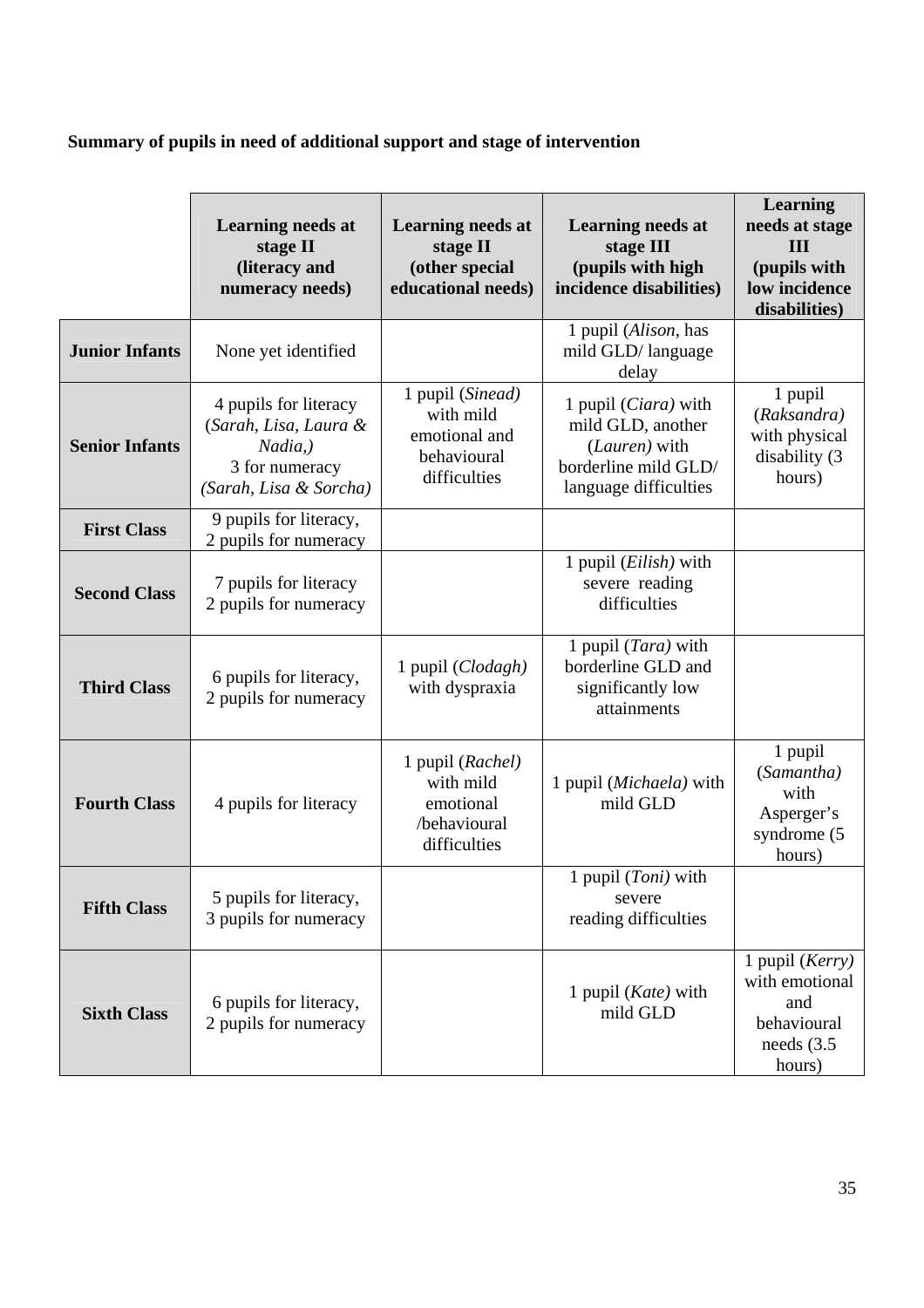#### **Step 3**

*Identify the members of the teaching staff who will be allocated to the identified pupil (all teachers who are appointed on foot of the general allocation model, allocations of additional teacher hours for the support of pupils with special educational needs arising from low-incidence disabilities, and any other allocation to the school).* 

|               | Ms. O' Malley: a full-time permanent post.                             |
|---------------|------------------------------------------------------------------------|
| Ms. Hennessy: | a full-time permanent post.                                            |
| Mr. Walsh:    | 12.5 hours, and holds a permanent post, shared with another school.    |
| Ms. Dunne:    | 11.5 hours, with a full-time temporary post shared with another school |

#### **Step 4**

*Allocate the identified staff members to the pupils, taking account of* 

- *the programme needs of individual pupils and groups of pupils, including whether it is shortterm/focused intervention or long-term/continuing support,*
- *the time available to all pupils and the proportion of time needed by individual pupils and groups of pupils based on identified needs,*
- *the expertise of the teachers,*
- *practical and logistical considerations, including increasing chances for LS/RTs and RTs to liaise with mainstream class teachers, the availability of staff at times of greatest need, etc.*

Ms. O' Malley is a qualified primary teacher who has worked in the area of developing literacy for twelve years and has completed a one year course in learning-support teaching in a College of Education. Ms. O' Malley has a full-time permanent post.

This teacher was allocated responsibility for providing learning-support to pupils in first, second and third class (twenty two pupils at stage II) and for the two pupils with severe reading difficulties at stage III, as well as one pupil with mild general learning disability in fourth class.

Ms. Hennessy is a qualified primary teacher but is new to learning support since last year. She has expressed an interest in working with younger pupils and has expertise in the area of Social Personal and Health Education (SPHE). Ms Hennessy has a full-time permanent post.

#### *(Names are noted here to help illustrate the sample timetable overleaf)*

This teacher was allocated the pupils in need of early intervention with literacy and numeracy needs at stage II in junior infants. She also provides additional support for two pupils at stage II who have emotional and behavioural difficulties (*Sinead & Rachael)* and four pupils with needs at stage III in infants: one in junior infants with mild general learning disability (*Alison*), one in senior infants with mild general learning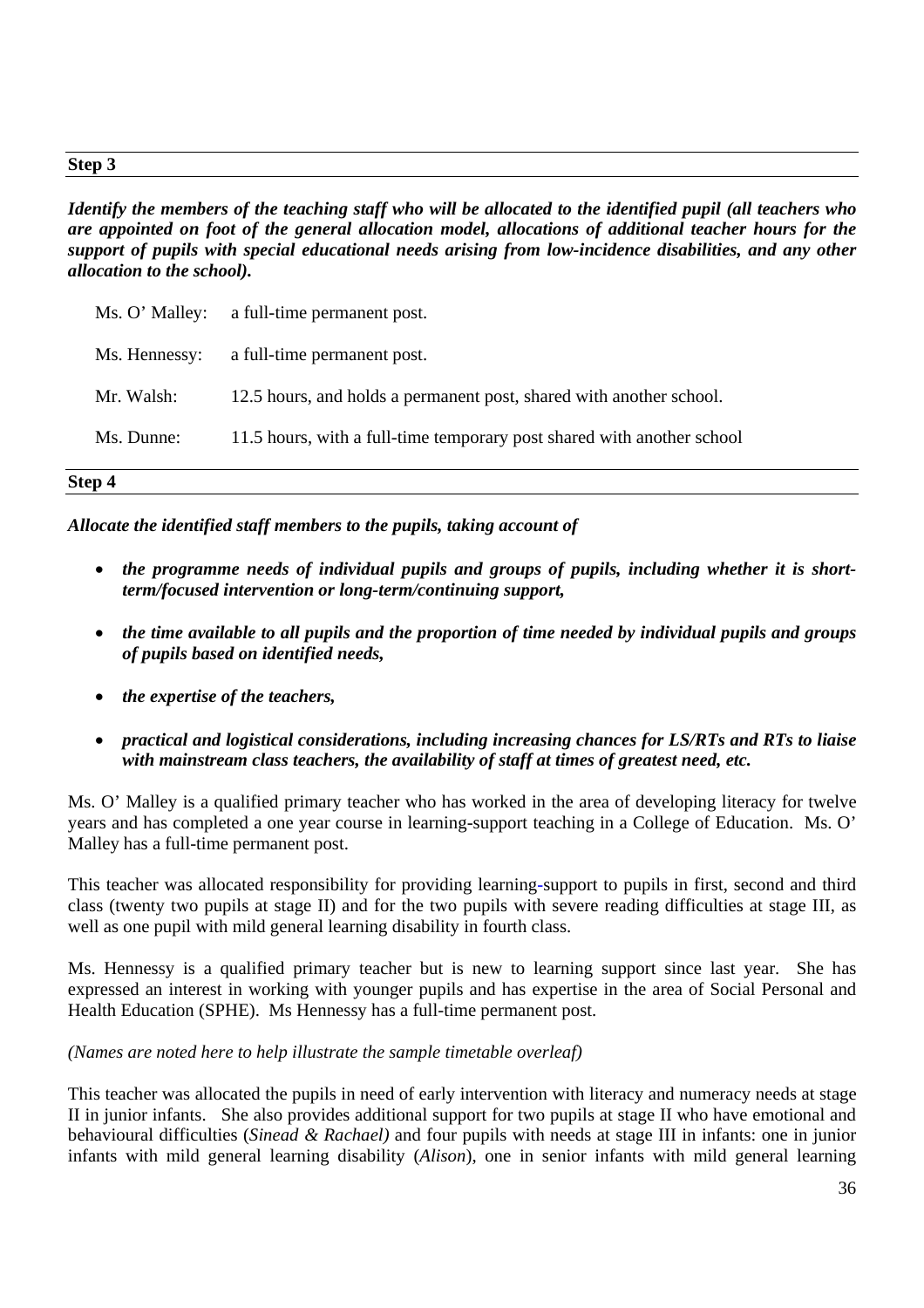disability *(Ciara),* one in senior infants with borderline general learning disability and significant language difficulties (*Lauren*) and one in senior infants with a physical disability (*Raksandra*).

She will also provide support for a pupil with Asperger's syndrome in fourth class (*Samantha)* and a pupil in sixth class (*Kerry*) with emotional and behavioural difficulties.

Mr. Walsh is a primary trained teacher who has been working in the area of resource teaching in the last two years. He has a particular interest and expertise in the teaching of mathematics. Mr. Walsh has 12.5 hours and holds a permanent post that is shared with another school.

This teacher was allocated the numeracy support for pupils at stage II, from first to sixth class. He is also allocated two other pupils in third class, one with dyspraxia (at stage II) and one with mild general learning disability (at stage III).

Ms. Dunne is a primary teacher trained in Northern Ireland who worked in resource teaching part-time last year and has attended courses in literacy development. She has 11.5 hours and holds a full-time temporary post that is shared with another school.

This teacher provides learning support to pupils in fourth, fifth and sixth classes (fifteen pupils at stage II). She was also allocated one pupil in sixth class with mild general learning disability.

## **Note**

As well as matching teachers with pupils based on the teacher's expertise, the following factors were also considered:

Mr. Walsh was allocated two pupils in third class so that he could maximise liaison with teachers and so that third class teachers did not find that they needed to liaise with up to four different people. Some aspects of the programme to be offered the pupil with dyspraxia (handwriting activities, ideas for structuring written work and general motor development) are relevant to the pupil with a borderline general learning disability.

Ms. Hennessy is concentrating much of her time in the infant classes. However, in the afternoon she also provides teaching support to a pupil with Asperger's syndrome and one with mild emotional and behavioural difficulties, both in fourth class. There is some overlap in the programmes that these pupils need, particularly with regard to being aware of the feelings of others and taking turns.

At the end of each day Ms. Hennessy is working with a pupil in sixth class with emotional and behavioural needs (at stage III). This allows for this pupil to be provided with regular support, and facilitates the implementation of a daily behavioural review, school-based rewards, and some homework support, as needed. It was decided that both these pupils would need to be allocated to a teacher who was working fulltime in the school.

#### **Step 5**

*Cross-reference the programme needs of pupils with learning needs at stages II and III and consider common needs that can be met by grouping to ensure effective and efficient teaching and learning approaches. Agree on which teacher or teachers will cater for these groups.* 

This step is inherent in much of what has been discussed above. However, in this worked model there are some particular grouping arrangements that are worthy of further comment.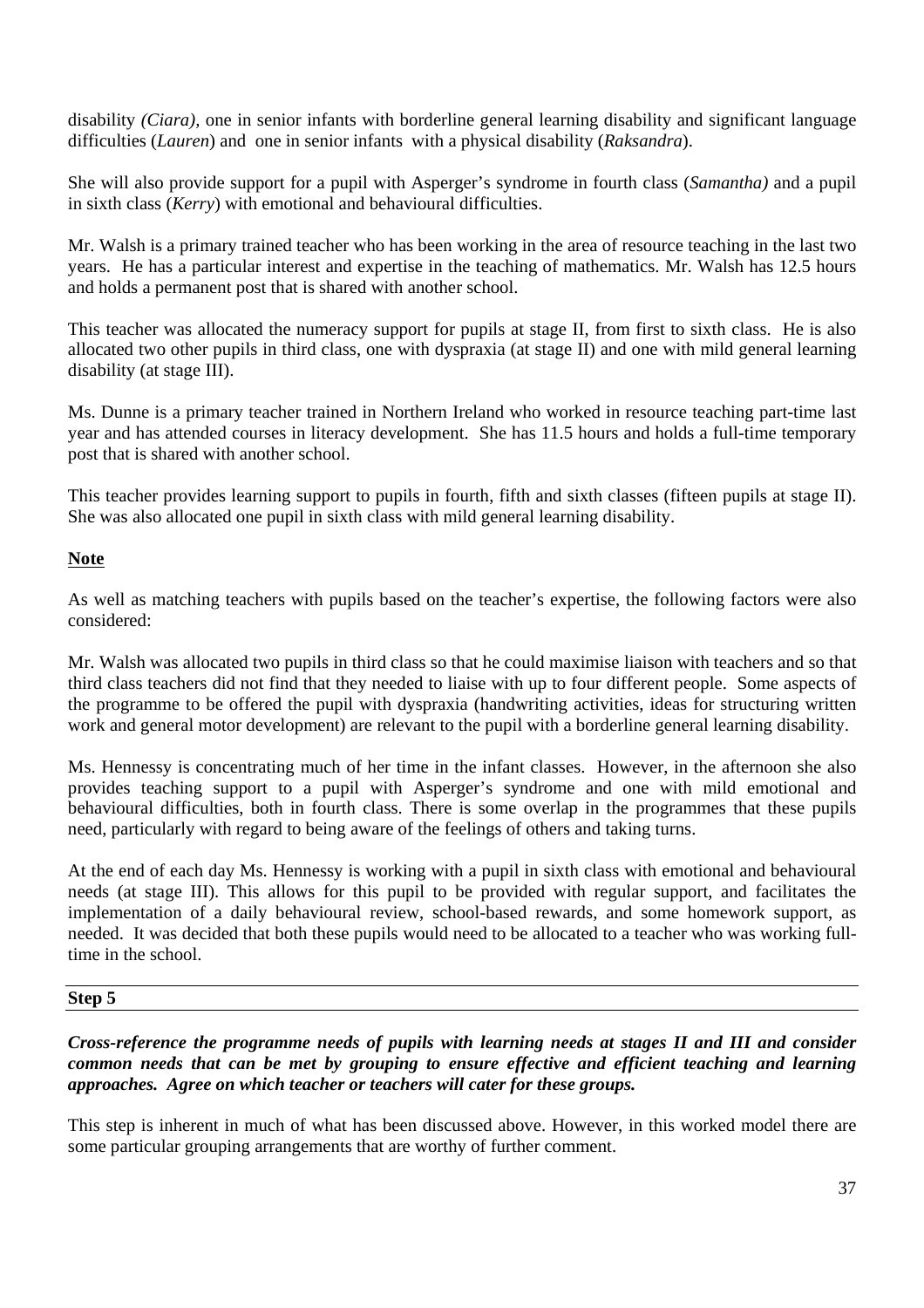A suggested timetable for Ms Hennessey is shown overleaf. As noted above, Ms Hennessy concentrates much of her time in infant classes.

In senior infants there are four children requiring stage II learning support in reading (*Sarah, Lisa, Laura, Nadia).* 

There are three pupils who require stage II learning support in mathematics (stage II) ( *Sarah, Lisa, Sorcha).* 

In senior infants there is one pupil with mild emotional and behavioural difficulties (*Sinead),* one with mild general learning disability (*Ciara)* and one with borderline general learning disability and additional significant language difficulties (*Lauren*. One pupil has a physical disability (*Raksandra).*

In junior infants there is one pupil with mild general learning disability (*Alison).* It should also be noted that two hours per week have been set aside for early stage II work in junior infants, including in-class support, screening, and early intervention.

One pupil has Asperger's syndrome (*Samantha)* and one has mild emotional and behavioural difficulties (*Rachel).* Both are in fourth class. One pupil in sixth class has emotional and behavioural needs (stage III) (*Kerry).* 

In the infant programme it was decided to offer a language enrichment group, which included some work on social skills, and this was offered to pupils with stage II needs (*Sinead)* and stage III needs (*Alison, Ciara, Lauren and Raksandra). Sinead* needed to work on taking her turn and listening to others, while *Raksandra*  needed to build social confidence and to be more forthcoming in a group and whole-class situation.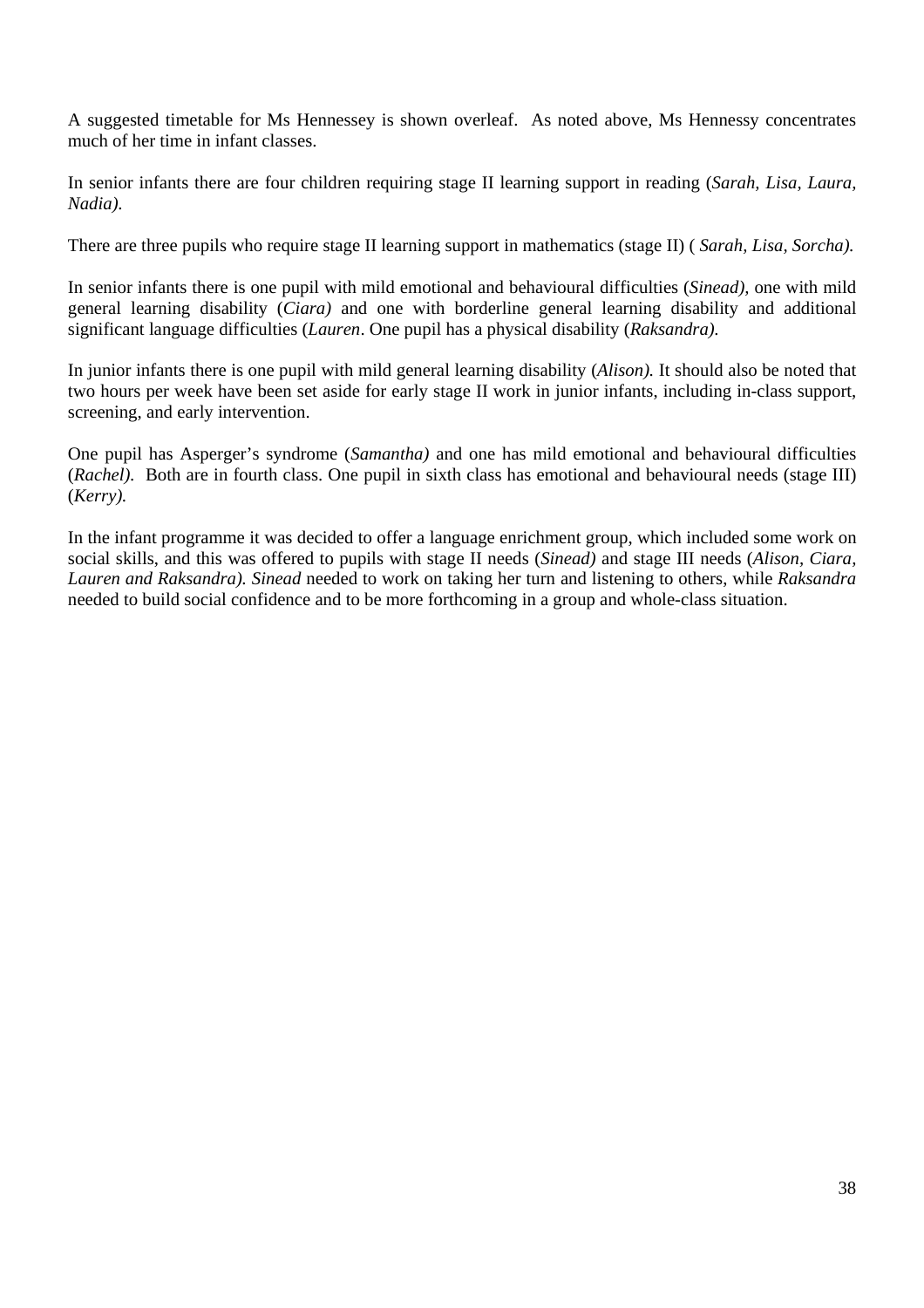### *Weekly timetable for Ms Hennessy*

|                  | <b>Monday</b>                                                                        | <b>Tuesday</b>                                                                                                                                   | Wednesday                                                                           | <b>Thursday</b>                                                                    | Friday                                                                               |
|------------------|--------------------------------------------------------------------------------------|--------------------------------------------------------------------------------------------------------------------------------------------------|-------------------------------------------------------------------------------------|------------------------------------------------------------------------------------|--------------------------------------------------------------------------------------|
| <b>Session 1</b> | Raksandra                                                                            | Ciara &<br>Lauren                                                                                                                                | Raksandra                                                                           | Ciara &<br>Lauren                                                                  | Raksandra                                                                            |
| <b>Session 2</b> | Samantha                                                                             | Junior Infants,<br>stage II support,<br>in-class<br>support,<br>screening and<br>early<br>intervention, as<br>negotiated with<br>class teachers. | Samantha                                                                            | Sinead/<br>Samantha<br>(alternate<br>weeks)                                        |                                                                                      |
|                  |                                                                                      |                                                                                                                                                  | <b>Break Time</b>                                                                   |                                                                                    |                                                                                      |
| <b>Session 3</b> | Language<br>enrichment<br>group<br>(Alison,<br>Lauren, and<br>Ciara)                 | Alison                                                                                                                                           | Language<br>enrichment<br>group (Alison,<br>Lauren, and<br>Ciara)                   | Alison                                                                             | Language<br>enrichment<br>group<br>(Raksandra,<br>Sinead and<br>Lauren)              |
|                  |                                                                                      |                                                                                                                                                  | <b>Lunch Time</b>                                                                   |                                                                                    |                                                                                      |
| <b>Session 4</b> | Sen infants,<br>stage II literacy<br>support<br>(Sarah, Lisa,<br>Laura and<br>Nadia) | Sen infants<br>stage II literacy<br>support (Sarah,<br>Lisa, Laura,<br>and Nadia)                                                                | Sen infants<br>stage II literacy<br>support<br>(Sarah, Lisa,<br>Laura and<br>Nadia) | Sen infants<br>stage II literacy<br>support<br>(Sarah, Lisa,<br>Laura and<br>Jade) | Cookery<br>afternoon for<br>Rachel,<br>Samantha,<br>Michaela* and<br>two others from |
| <b>Session 5</b> | Alison                                                                               | Sen infants<br>stage II maths<br>support<br>(Sarah, Lisa<br>and Sorcha)                                                                          | Ciara                                                                               | Sen Infants<br>Stage II maths<br>support (Sarah,<br>Lisa & Sorcha)                 | fourth class,<br>alternating with<br>sixth class<br>group, Kerry,<br>Kate* and up to |
| <b>Session 6</b> | Samantha                                                                             | Samantha &<br>Rachel                                                                                                                             | Samantha                                                                            | Samantha                                                                           | three others as<br>selected by the                                                   |
| <b>Session 7</b> | Kerry                                                                                | Kerry                                                                                                                                            | Kerry                                                                               | Kerry                                                                              | class teacher by<br>way of a<br>reward.                                              |

It is envisaged that sessions 6 and 7 will be relatively short (30 minutes each).

It has been agreed by Ms Hennessy and the class teachers that a flexible arrangement will apply in relation to the location for additional teaching to these pupils. As often as possible, additional teaching will be provided in the classroom, with withdrawal to another classroom only when this is absolutely necessary.

\*Michaela and Kate are girls in fourth and sixth class respectively, both of whom have mild general learning disability. Michaela will generally be working with Ms. O'Malley for her resource needs, while Kate will be working with Ms. Dunne. However, it was felt that these girls would benefit from the cookery afternoon, as a way of developing social skills and applying mathematical concepts in a practical setting.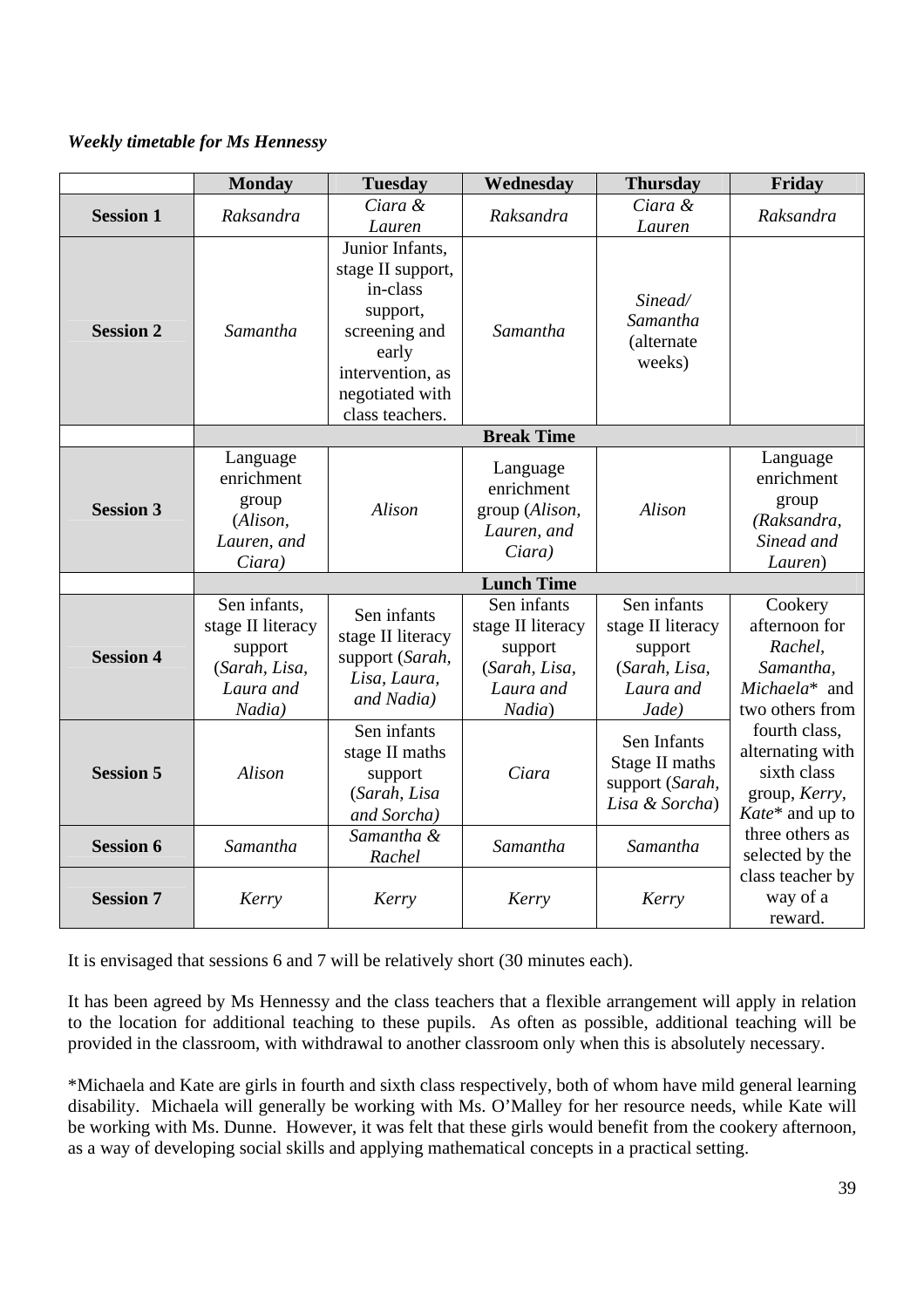# **SIX KEY STEPS TO PROVIDING APPROPRIATE SUPPORT FOR ALL PUPILS WHO NEED IT**

# **Outline of a possible approach to planning for the deployment of resources at individual school level**

| Step 1 | Identify all the pupils in need of additional teaching support, both learning-support teaching and<br>resource teaching and including pupils who have special educational needs arising from high-<br>incidence and low-incidence disabilities.                                                                                                                                                                                                                                                                                                                                                                                                                                                                                                                           |
|--------|---------------------------------------------------------------------------------------------------------------------------------------------------------------------------------------------------------------------------------------------------------------------------------------------------------------------------------------------------------------------------------------------------------------------------------------------------------------------------------------------------------------------------------------------------------------------------------------------------------------------------------------------------------------------------------------------------------------------------------------------------------------------------|
|        |                                                                                                                                                                                                                                                                                                                                                                                                                                                                                                                                                                                                                                                                                                                                                                           |
| Step 2 | Identify the level of intervention required on the basis of the pupils' learning needs. (stage II or<br>stage III). It is up to the school to decide whether one-to-one or group teaching, or a mixture of<br>both, is the best type of support for each individual pupil, depending on the nature of their needs.                                                                                                                                                                                                                                                                                                                                                                                                                                                        |
|        |                                                                                                                                                                                                                                                                                                                                                                                                                                                                                                                                                                                                                                                                                                                                                                           |
| Step 3 | Identify the members of the teaching staff who will be allocated to the identified pupils (all<br>teachers who are appointed on foot of the general allocation model, allocations of additional<br>teacher hours for the support of pupils with special educational needs arising from low-incidence<br>disabilities, and any other allocation to the school).                                                                                                                                                                                                                                                                                                                                                                                                            |
|        |                                                                                                                                                                                                                                                                                                                                                                                                                                                                                                                                                                                                                                                                                                                                                                           |
| Step 4 | Allocate the identified staff members to the pupils, taking account of:<br>the learning programme needs of individual pupils and groups of pupils, including whether it<br>is short-term focused intervention or long-term, continuing support,<br>the time available to all pupils and the proportion of time needed by individual pupils and<br>$\bullet$<br>groups of pupils, based on identified needs,<br>the expertise and interest of the teachers, and<br>$\bullet$<br>practical and logistical considerations, including increasing chances for LS/RTs and RTs to<br>liaise with mainstream class teachers, availability of staff at times of greatest need, etc                                                                                                 |
|        |                                                                                                                                                                                                                                                                                                                                                                                                                                                                                                                                                                                                                                                                                                                                                                           |
| Step 5 | Cross-reference the programme needs of pupils with learning needs at stages II and III, and<br>consider common needs that can be met by grouping to ensure effective and efficient teaching<br>and learning approaches. Agree on which teacher or teachers will cater for these groups.                                                                                                                                                                                                                                                                                                                                                                                                                                                                                   |
| Step 6 | Establish a tracking and recording system to ensure that a record is maintained of all pupils<br>$\bullet$<br>who are receiving additional teaching support and of their progress in response to the<br>established interventions.<br>Learning-support/resource teachers and resource teachers should regularly and actively<br>monitor the progress of the pupils who receive support under the general allocation model<br>and those who have special educational needs arising from low-incidence disabilities, in<br>consultation with parents, class teachers, and relevant professionals. This is particularly<br>important in cases where support for a pupil has been increased, reduced or discontinued.<br>See Appendix 4 for Worked Models of such deployment. |